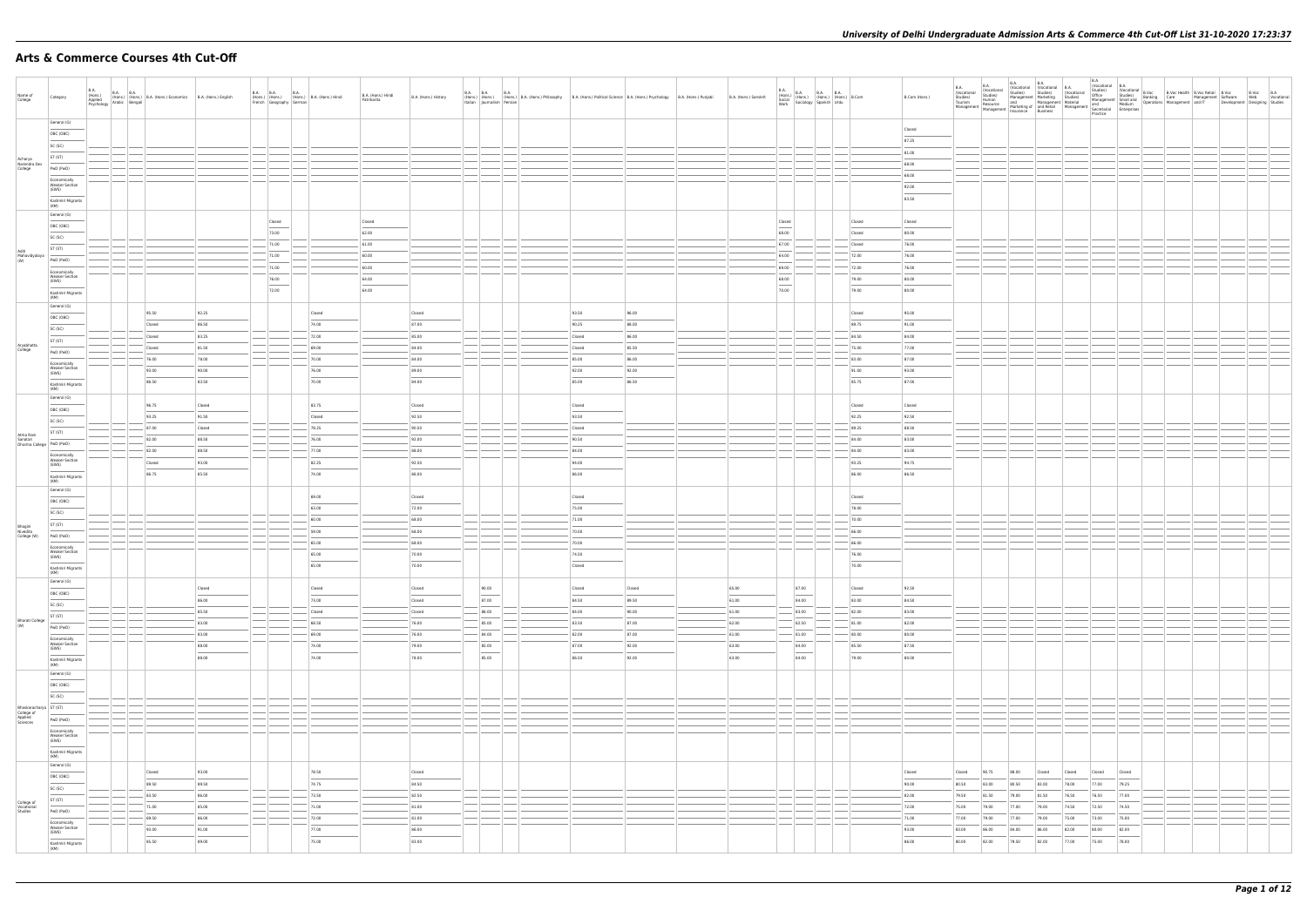| Name of<br>College                                          | Category                                                                                                                                                                                                                                                                                                                                                                                                                                                                   | <b>B.A.</b><br>(Hons.)<br>Applied                 | B.A. B.A. (Hons.) B.A. (Hons.) Economics B.A. (Hons.) English |        |                                                                                                                                                                                                                                                                                                                                                                                                                                                                                     |       | B.A. B.A. B.A. B.A. (Hons.) B.A. (Hons.) Hindi | B.A. (Hons.) Hindi<br>Patrikarita | B.A. (Hons.) History              |                 | B.A. B.A. B.A. B.A. Hons.) B.A. (Hons.) Philosophy B.A. (Hons.) Political Science B.A. (Hons.) Psychology B.A. (Hons.) Punjabi                                                                                                                                                                                                                                                                                                                                                      |                          |       |       | B.A. (Hons.) Sanskrit |        | $\begin{array}{l l l} \textsf{B.A.} & \textsf{B.A.} & \textsf{B.A.} & \textsf{B.A.} \\ \textsf{(Hons.)} & \textsf{(Hons.)} & \textsf{(Hons.)} & \textsf{B.A.} \\ \textsf{Social} & \textsf{(Sociology)} & \textsf{Spanish} & \textsf{(Hdu)} \\ \textsf{Work} & \textsf{Sociology} & \textsf{Spanish} & \textsf{Urdu} \end{array}$ |             | B.Com (Hons.) | B.A.<br>(Vocational<br>Studies)<br>Tourism | B.A.<br><b>B.A.</b> |  |  |  |  |
|-------------------------------------------------------------|----------------------------------------------------------------------------------------------------------------------------------------------------------------------------------------------------------------------------------------------------------------------------------------------------------------------------------------------------------------------------------------------------------------------------------------------------------------------------|---------------------------------------------------|---------------------------------------------------------------|--------|-------------------------------------------------------------------------------------------------------------------------------------------------------------------------------------------------------------------------------------------------------------------------------------------------------------------------------------------------------------------------------------------------------------------------------------------------------------------------------------|-------|------------------------------------------------|-----------------------------------|-----------------------------------|-----------------|-------------------------------------------------------------------------------------------------------------------------------------------------------------------------------------------------------------------------------------------------------------------------------------------------------------------------------------------------------------------------------------------------------------------------------------------------------------------------------------|--------------------------|-------|-------|-----------------------|--------|-----------------------------------------------------------------------------------------------------------------------------------------------------------------------------------------------------------------------------------------------------------------------------------------------------------------------------------|-------------|---------------|--------------------------------------------|---------------------|--|--|--|--|
|                                                             | General (G)                                                                                                                                                                                                                                                                                                                                                                                                                                                                | Arabic   (Hons.)<br>Psychology   Arabic   Bengali |                                                               |        | French Geography German                                                                                                                                                                                                                                                                                                                                                                                                                                                             |       |                                                |                                   |                                   |                 | Italian Journalism Persian                                                                                                                                                                                                                                                                                                                                                                                                                                                          |                          |       |       |                       |        |                                                                                                                                                                                                                                                                                                                                   |             |               | Management                                 |                     |  |  |  |  |
|                                                             | OBC (OBC)                                                                                                                                                                                                                                                                                                                                                                                                                                                                  |                                                   | 96.00                                                         | Closed |                                                                                                                                                                                                                                                                                                                                                                                                                                                                                     |       | Closed                                         |                                   | Closed                            |                 | Closed                                                                                                                                                                                                                                                                                                                                                                                                                                                                              | 97.00                    | 97.75 |       | Closed                |        |                                                                                                                                                                                                                                                                                                                                   | Closed      | Closed        |                                            |                     |  |  |  |  |
|                                                             | SC (SC)                                                                                                                                                                                                                                                                                                                                                                                                                                                                    |                                                   | 92.00                                                         | 93.50  |                                                                                                                                                                                                                                                                                                                                                                                                                                                                                     |       | 78.00                                          |                                   | 93.25                             |                 | 87.00                                                                                                                                                                                                                                                                                                                                                                                                                                                                               | 95.00                    | 95.00 |       | 56.00                 |        |                                                                                                                                                                                                                                                                                                                                   | 93.50       | Closed        |                                            |                     |  |  |  |  |
|                                                             | ST (ST)                                                                                                                                                                                                                                                                                                                                                                                                                                                                    |                                                   | 85.00                                                         | 91.50  |                                                                                                                                                                                                                                                                                                                                                                                                                                                                                     |       | 75.00                                          |                                   | Closed                            |                 | 85.00                                                                                                                                                                                                                                                                                                                                                                                                                                                                               | 93.25                    | 92.50 |       | 55.00                 |        |                                                                                                                                                                                                                                                                                                                                   | 89.00       | 89.00         |                                            |                     |  |  |  |  |
| Daulat Ram<br>College (W)                                   | PwD (PwD)                                                                                                                                                                                                                                                                                                                                                                                                                                                                  |                                                   | 85.00                                                         | 91.00  |                                                                                                                                                                                                                                                                                                                                                                                                                                                                                     |       | 69.00                                          |                                   | 91.00                             |                 | 85.00                                                                                                                                                                                                                                                                                                                                                                                                                                                                               | 92.00                    | 92.25 |       | 55.00                 |        |                                                                                                                                                                                                                                                                                                                                   | 84.00       | 85.00         |                                            |                     |  |  |  |  |
|                                                             | Economically                                                                                                                                                                                                                                                                                                                                                                                                                                                               |                                                   | 83.00                                                         | 90.00  |                                                                                                                                                                                                                                                                                                                                                                                                                                                                                     |       | 78.00                                          |                                   | 88.00                             |                 | 84.50                                                                                                                                                                                                                                                                                                                                                                                                                                                                               | 89.25                    | 93.25 |       | 55.00                 |        |                                                                                                                                                                                                                                                                                                                                   | 85.00       | 88.00         |                                            |                     |  |  |  |  |
|                                                             | <b>Weaker Section</b><br>(EWS)                                                                                                                                                                                                                                                                                                                                                                                                                                             |                                                   | 95.00                                                         | 94.50  |                                                                                                                                                                                                                                                                                                                                                                                                                                                                                     |       | 81.00                                          |                                   | 93.00                             |                 | 89.50                                                                                                                                                                                                                                                                                                                                                                                                                                                                               | 95.00                    | 96.50 |       | 58.00                 |        |                                                                                                                                                                                                                                                                                                                                   | 94.50       | 95.50         |                                            |                     |  |  |  |  |
|                                                             | Kashmiri Migrants<br>(KM)                                                                                                                                                                                                                                                                                                                                                                                                                                                  |                                                   | 92.00                                                         | 93.50  |                                                                                                                                                                                                                                                                                                                                                                                                                                                                                     |       | 80.00                                          |                                   | 93.00                             |                 | 86.00                                                                                                                                                                                                                                                                                                                                                                                                                                                                               | 94.00                    | 97.00 |       | 58.00                 |        |                                                                                                                                                                                                                                                                                                                                   | 91.00       | 92.00         |                                            |                     |  |  |  |  |
|                                                             | General (G)                                                                                                                                                                                                                                                                                                                                                                                                                                                                |                                                   |                                                               |        |                                                                                                                                                                                                                                                                                                                                                                                                                                                                                     |       |                                                |                                   |                                   |                 |                                                                                                                                                                                                                                                                                                                                                                                                                                                                                     |                          |       |       |                       |        |                                                                                                                                                                                                                                                                                                                                   |             |               |                                            |                     |  |  |  |  |
|                                                             | OBC (OBC)                                                                                                                                                                                                                                                                                                                                                                                                                                                                  |                                                   |                                                               | Closed |                                                                                                                                                                                                                                                                                                                                                                                                                                                                                     |       |                                                |                                   |                                   |                 |                                                                                                                                                                                                                                                                                                                                                                                                                                                                                     |                          |       |       |                       |        |                                                                                                                                                                                                                                                                                                                                   |             | Closed        |                                            |                     |  |  |  |  |
|                                                             | SC (SC)                                                                                                                                                                                                                                                                                                                                                                                                                                                                    |                                                   |                                                               | 89.50  |                                                                                                                                                                                                                                                                                                                                                                                                                                                                                     |       |                                                |                                   |                                   |                 |                                                                                                                                                                                                                                                                                                                                                                                                                                                                                     |                          |       |       |                       |        |                                                                                                                                                                                                                                                                                                                                   |             | 90.75         |                                            |                     |  |  |  |  |
|                                                             | ST (ST)                                                                                                                                                                                                                                                                                                                                                                                                                                                                    |                                                   |                                                               | Closed |                                                                                                                                                                                                                                                                                                                                                                                                                                                                                     |       |                                                |                                   |                                   |                 |                                                                                                                                                                                                                                                                                                                                                                                                                                                                                     |                          |       |       |                       |        |                                                                                                                                                                                                                                                                                                                                   |             | Closed        |                                            |                     |  |  |  |  |
| Deen Dayal<br>Upadhyaya<br>College                          | PwD (PwD)                                                                                                                                                                                                                                                                                                                                                                                                                                                                  |                                                   |                                                               | Closed |                                                                                                                                                                                                                                                                                                                                                                                                                                                                                     |       |                                                |                                   |                                   |                 |                                                                                                                                                                                                                                                                                                                                                                                                                                                                                     |                          |       |       |                       |        |                                                                                                                                                                                                                                                                                                                                   |             | Closed        |                                            |                     |  |  |  |  |
|                                                             | Economically                                                                                                                                                                                                                                                                                                                                                                                                                                                               |                                                   |                                                               | Closed |                                                                                                                                                                                                                                                                                                                                                                                                                                                                                     |       |                                                |                                   |                                   |                 |                                                                                                                                                                                                                                                                                                                                                                                                                                                                                     |                          |       |       |                       |        |                                                                                                                                                                                                                                                                                                                                   |             | 69.00         |                                            |                     |  |  |  |  |
|                                                             | <b>Weaker Section</b><br>(EWS)                                                                                                                                                                                                                                                                                                                                                                                                                                             |                                                   |                                                               | Closed |                                                                                                                                                                                                                                                                                                                                                                                                                                                                                     |       |                                                |                                   |                                   |                 |                                                                                                                                                                                                                                                                                                                                                                                                                                                                                     |                          |       |       |                       |        |                                                                                                                                                                                                                                                                                                                                   |             | 94.00         |                                            |                     |  |  |  |  |
|                                                             | Kashmiri Migrants                                                                                                                                                                                                                                                                                                                                                                                                                                                          |                                                   |                                                               | 84.50  |                                                                                                                                                                                                                                                                                                                                                                                                                                                                                     |       |                                                |                                   |                                   |                 |                                                                                                                                                                                                                                                                                                                                                                                                                                                                                     |                          |       |       |                       |        |                                                                                                                                                                                                                                                                                                                                   |             | 86.00         |                                            |                     |  |  |  |  |
|                                                             | (KM)<br>General (G)                                                                                                                                                                                                                                                                                                                                                                                                                                                        |                                                   |                                                               |        |                                                                                                                                                                                                                                                                                                                                                                                                                                                                                     |       |                                                |                                   |                                   |                 |                                                                                                                                                                                                                                                                                                                                                                                                                                                                                     |                          |       |       |                       |        |                                                                                                                                                                                                                                                                                                                                   |             |               |                                            |                     |  |  |  |  |
|                                                             | OBC (OBC)                                                                                                                                                                                                                                                                                                                                                                                                                                                                  |                                                   | Closed                                                        | Closed |                                                                                                                                                                                                                                                                                                                                                                                                                                                                                     |       | Closed                                         |                                   | Closed                            |                 | 96.50                                                                                                                                                                                                                                                                                                                                                                                                                                                                               | Closed                   |       |       |                       |        |                                                                                                                                                                                                                                                                                                                                   | Closed      | Closed        |                                            |                     |  |  |  |  |
|                                                             | SC (SC)                                                                                                                                                                                                                                                                                                                                                                                                                                                                    |                                                   | 94.50                                                         | 91.50  |                                                                                                                                                                                                                                                                                                                                                                                                                                                                                     |       | 82.50                                          |                                   | Closed                            |                 | $\frac{1}{2} \left( \frac{1}{2} \right) \left( \frac{1}{2} \right) \left( \frac{1}{2} \right) \left( \frac{1}{2} \right) \left( \frac{1}{2} \right) \left( \frac{1}{2} \right) \left( \frac{1}{2} \right) \left( \frac{1}{2} \right) \left( \frac{1}{2} \right) \left( \frac{1}{2} \right) \left( \frac{1}{2} \right) \left( \frac{1}{2} \right) \left( \frac{1}{2} \right) \left( \frac{1}{2} \right) \left( \frac{1}{2} \right) \left( \frac{1}{2} \right) \left( \frac$<br>94.00 | Closed                   |       |       |                       |        |                                                                                                                                                                                                                                                                                                                                   | Closed      | Closed        |                                            |                     |  |  |  |  |
|                                                             |                                                                                                                                                                                                                                                                                                                                                                                                                                                                            |                                                   | 90.75                                                         | 89.50  |                                                                                                                                                                                                                                                                                                                                                                                                                                                                                     |       | 80.50                                          |                                   | Closed                            |                 | 92.50                                                                                                                                                                                                                                                                                                                                                                                                                                                                               | 90.00                    |       |       |                       |        |                                                                                                                                                                                                                                                                                                                                   | 90.00       | 91.00         |                                            |                     |  |  |  |  |
| Delhi College of $ST (ST)$<br>Arts and                      |                                                                                                                                                                                                                                                                                                                                                                                                                                                                            |                                                   | 90.25                                                         | 89.00  |                                                                                                                                                                                                                                                                                                                                                                                                                                                                                     |       | 80.50                                          |                                   | Closed                            |                 | 92.75                                                                                                                                                                                                                                                                                                                                                                                                                                                                               | Closed                   |       |       |                       |        |                                                                                                                                                                                                                                                                                                                                   | 88.00       | 89.50         |                                            |                     |  |  |  |  |
| Commerce                                                    | PwD (PwD)                                                                                                                                                                                                                                                                                                                                                                                                                                                                  |                                                   | 90.25                                                         | 85.00  |                                                                                                                                                                                                                                                                                                                                                                                                                                                                                     |       | 82.00                                          |                                   | Closed                            |                 | Closed                                                                                                                                                                                                                                                                                                                                                                                                                                                                              | 81.00                    |       |       |                       |        |                                                                                                                                                                                                                                                                                                                                   | 83.00       | 83.00         |                                            |                     |  |  |  |  |
|                                                             | Economically<br><b>Weaker Section</b><br>(EWS)                                                                                                                                                                                                                                                                                                                                                                                                                             |                                                   | 94.75                                                         | 92.00  |                                                                                                                                                                                                                                                                                                                                                                                                                                                                                     |       | 82.00                                          |                                   | Closed                            |                 | 94.00                                                                                                                                                                                                                                                                                                                                                                                                                                                                               | Closed                   |       |       |                       |        |                                                                                                                                                                                                                                                                                                                                   | 94.50       | 95.50         |                                            |                     |  |  |  |  |
|                                                             | $\frac{1}{2}$<br>Kashmiri Migrants                                                                                                                                                                                                                                                                                                                                                                                                                                         |                                                   | 90.25                                                         | 90.00  |                                                                                                                                                                                                                                                                                                                                                                                                                                                                                     |       | 82.00                                          |                                   | Closed                            |                 | 88.00                                                                                                                                                                                                                                                                                                                                                                                                                                                                               | 81.00                    |       |       |                       |        |                                                                                                                                                                                                                                                                                                                                   | 85.00       | 85.50         |                                            |                     |  |  |  |  |
|                                                             | (KM)                                                                                                                                                                                                                                                                                                                                                                                                                                                                       |                                                   |                                                               |        |                                                                                                                                                                                                                                                                                                                                                                                                                                                                                     |       |                                                |                                   |                                   |                 |                                                                                                                                                                                                                                                                                                                                                                                                                                                                                     |                          |       |       |                       |        |                                                                                                                                                                                                                                                                                                                                   |             |               |                                            |                     |  |  |  |  |
|                                                             | General (G)                                                                                                                                                                                                                                                                                                                                                                                                                                                                |                                                   |                                                               |        | Closed                                                                                                                                                                                                                                                                                                                                                                                                                                                                              | 86.50 |                                                |                                   |                                   | Closed          |                                                                                                                                                                                                                                                                                                                                                                                                                                                                                     |                          |       |       |                       |        | Closed                                                                                                                                                                                                                                                                                                                            |             |               |                                            |                     |  |  |  |  |
|                                                             | OBC (OBC)                                                                                                                                                                                                                                                                                                                                                                                                                                                                  |                                                   |                                                               |        | $\overbrace{\hspace{15em}}$<br>79.00                                                                                                                                                                                                                                                                                                                                                                                                                                                | 78.00 |                                                |                                   |                                   | 74.00           |                                                                                                                                                                                                                                                                                                                                                                                                                                                                                     |                          |       |       |                       |        | 78.00                                                                                                                                                                                                                                                                                                                             |             |               |                                            |                     |  |  |  |  |
|                                                             | SC (SC)                                                                                                                                                                                                                                                                                                                                                                                                                                                                    |                                                   |                                                               |        | Closed                                                                                                                                                                                                                                                                                                                                                                                                                                                                              |       | Closed                                         |                                   |                                   | 70.00           |                                                                                                                                                                                                                                                                                                                                                                                                                                                                                     |                          |       |       |                       |        | 73.00                                                                                                                                                                                                                                                                                                                             |             |               |                                            |                     |  |  |  |  |
| Department of ST (ST)<br>Germanic and<br>Romance<br>Studies |                                                                                                                                                                                                                                                                                                                                                                                                                                                                            |                                                   |                                                               |        | 66.00                                                                                                                                                                                                                                                                                                                                                                                                                                                                               | 65.00 |                                                |                                   |                                   | 64.00           |                                                                                                                                                                                                                                                                                                                                                                                                                                                                                     |                          |       |       |                       |        | 64.00                                                                                                                                                                                                                                                                                                                             |             |               |                                            |                     |  |  |  |  |
|                                                             | PwD (PwD)                                                                                                                                                                                                                                                                                                                                                                                                                                                                  |                                                   |                                                               |        | 66.00                                                                                                                                                                                                                                                                                                                                                                                                                                                                               | 65.00 |                                                |                                   |                                   | 64.00           |                                                                                                                                                                                                                                                                                                                                                                                                                                                                                     |                          |       |       |                       |        | 64.00                                                                                                                                                                                                                                                                                                                             |             |               |                                            |                     |  |  |  |  |
|                                                             | Economically<br><b>Weaker Section</b><br>(EWS)                                                                                                                                                                                                                                                                                                                                                                                                                             |                                                   |                                                               |        | 78.00                                                                                                                                                                                                                                                                                                                                                                                                                                                                               | 78.00 |                                                |                                   |                                   | 75.00           |                                                                                                                                                                                                                                                                                                                                                                                                                                                                                     |                          |       |       |                       |        | 76.00                                                                                                                                                                                                                                                                                                                             |             |               |                                            |                     |  |  |  |  |
|                                                             | $\frac{1}{2}$<br>Kashmiri Migrants                                                                                                                                                                                                                                                                                                                                                                                                                                         |                                                   |                                                               |        | $\overline{\phantom{m}}$<br>78.00                                                                                                                                                                                                                                                                                                                                                                                                                                                   | 78.00 |                                                |                                   |                                   | $\sim$<br>75.00 |                                                                                                                                                                                                                                                                                                                                                                                                                                                                                     |                          |       |       |                       |        | 76.00                                                                                                                                                                                                                                                                                                                             |             |               |                                            |                     |  |  |  |  |
|                                                             | (KM)                                                                                                                                                                                                                                                                                                                                                                                                                                                                       |                                                   |                                                               |        |                                                                                                                                                                                                                                                                                                                                                                                                                                                                                     |       |                                                |                                   |                                   |                 |                                                                                                                                                                                                                                                                                                                                                                                                                                                                                     |                          |       |       |                       |        |                                                                                                                                                                                                                                                                                                                                   |             |               |                                            |                     |  |  |  |  |
|                                                             | General (G)                                                                                                                                                                                                                                                                                                                                                                                                                                                                |                                                   | 94.25                                                         | Closed |                                                                                                                                                                                                                                                                                                                                                                                                                                                                                     |       | 79.00                                          |                                   | Closed                            |                 |                                                                                                                                                                                                                                                                                                                                                                                                                                                                                     | Closed                   |       |       | Closed                |        |                                                                                                                                                                                                                                                                                                                                   |             | 94.50         |                                            |                     |  |  |  |  |
|                                                             | OBC (OBC)                                                                                                                                                                                                                                                                                                                                                                                                                                                                  |                                                   | 87.00                                                         | Closed |                                                                                                                                                                                                                                                                                                                                                                                                                                                                                     |       | 74.50                                          |                                   | 83.75                             |                 |                                                                                                                                                                                                                                                                                                                                                                                                                                                                                     | 86.75                    |       |       | 56.00                 |        |                                                                                                                                                                                                                                                                                                                                   |             | Closed        |                                            |                     |  |  |  |  |
|                                                             | SC (SC)                                                                                                                                                                                                                                                                                                                                                                                                                                                                    |                                                   | 79.00                                                         | 82.50  |                                                                                                                                                                                                                                                                                                                                                                                                                                                                                     |       | 73.50                                          |                                   | 80.75                             |                 |                                                                                                                                                                                                                                                                                                                                                                                                                                                                                     | Closed                   |       |       | Closed                |        |                                                                                                                                                                                                                                                                                                                                   |             | Closed        |                                            |                     |  |  |  |  |
| Deshbandhu<br>College                                       | ST (ST)                                                                                                                                                                                                                                                                                                                                                                                                                                                                    |                                                   | 72.00                                                         | 76.00  |                                                                                                                                                                                                                                                                                                                                                                                                                                                                                     |       | 67.00                                          |                                   | 75.50                             |                 |                                                                                                                                                                                                                                                                                                                                                                                                                                                                                     | 78.50                    |       |       | 45.00                 |        |                                                                                                                                                                                                                                                                                                                                   |             | 70.00         |                                            |                     |  |  |  |  |
|                                                             | PwD (PwD)                                                                                                                                                                                                                                                                                                                                                                                                                                                                  |                                                   | 72.00                                                         | 72.00  |                                                                                                                                                                                                                                                                                                                                                                                                                                                                                     |       | 70.00                                          |                                   | 72.00                             |                 |                                                                                                                                                                                                                                                                                                                                                                                                                                                                                     | 72.00                    |       |       | 45.00                 |        |                                                                                                                                                                                                                                                                                                                                   |             | 82.00         |                                            |                     |  |  |  |  |
|                                                             | Economically<br><b>Weaker Section</b><br>(EWS)                                                                                                                                                                                                                                                                                                                                                                                                                             |                                                   | 93.00                                                         | 90.00  |                                                                                                                                                                                                                                                                                                                                                                                                                                                                                     |       | 78.00                                          |                                   | 88.00                             |                 |                                                                                                                                                                                                                                                                                                                                                                                                                                                                                     | 90.00                    |       |       | 57.00                 |        |                                                                                                                                                                                                                                                                                                                                   |             | 93.00         |                                            |                     |  |  |  |  |
|                                                             | Kashmiri Migrants                                                                                                                                                                                                                                                                                                                                                                                                                                                          |                                                   | 75.00                                                         | 72.00  |                                                                                                                                                                                                                                                                                                                                                                                                                                                                                     |       | 67.00                                          |                                   | 72.00                             |                 |                                                                                                                                                                                                                                                                                                                                                                                                                                                                                     | 72.00                    |       |       | 45.00                 |        |                                                                                                                                                                                                                                                                                                                                   |             | 82.00         |                                            |                     |  |  |  |  |
|                                                             | (KM)                                                                                                                                                                                                                                                                                                                                                                                                                                                                       |                                                   |                                                               |        |                                                                                                                                                                                                                                                                                                                                                                                                                                                                                     |       |                                                |                                   |                                   |                 |                                                                                                                                                                                                                                                                                                                                                                                                                                                                                     |                          |       |       |                       |        |                                                                                                                                                                                                                                                                                                                                   |             |               |                                            |                     |  |  |  |  |
|                                                             | General (G)                                                                                                                                                                                                                                                                                                                                                                                                                                                                | Closed                                            | 94.25                                                         |        | Closed                                                                                                                                                                                                                                                                                                                                                                                                                                                                              |       | 82.50                                          | 84.00                             | Closed                            |                 |                                                                                                                                                                                                                                                                                                                                                                                                                                                                                     |                          |       |       |                       | Closed |                                                                                                                                                                                                                                                                                                                                   | 91.25       | Closed        |                                            |                     |  |  |  |  |
|                                                             | OBC (OBC)<br>$\frac{1}{2}$                                                                                                                                                                                                                                                                                                                                                                                                                                                 | Closed                                            | Closed                                                        |        | Closed                                                                                                                                                                                                                                                                                                                                                                                                                                                                              |       | 75.00                                          | 76.00                             | Closed                            |                 |                                                                                                                                                                                                                                                                                                                                                                                                                                                                                     |                          |       |       |                       | 78.25  |                                                                                                                                                                                                                                                                                                                                   | 85.25       | 86.25         |                                            |                     |  |  |  |  |
|                                                             | SC (SC)                                                                                                                                                                                                                                                                                                                                                                                                                                                                    | 80.25                                             | 81.00                                                         |        | Closed                                                                                                                                                                                                                                                                                                                                                                                                                                                                              |       | Closed                                         | 71.00                             | Closed                            |                 |                                                                                                                                                                                                                                                                                                                                                                                                                                                                                     |                          |       |       |                       | 73.50  |                                                                                                                                                                                                                                                                                                                                   | 79.75       | 80.00         |                                            |                     |  |  |  |  |
| Dr. Bhim Rao<br>Ambedkar<br>College                         | ST (ST)                                                                                                                                                                                                                                                                                                                                                                                                                                                                    | Closed                                            | 73.00                                                         |        | Closed                                                                                                                                                                                                                                                                                                                                                                                                                                                                              |       | 61.50                                          | 55.50                             | Closed                            |                 |                                                                                                                                                                                                                                                                                                                                                                                                                                                                                     |                          |       |       |                       | 66.00  |                                                                                                                                                                                                                                                                                                                                   | 65.00       | 67.00         |                                            |                     |  |  |  |  |
|                                                             | PwD (PwD)                                                                                                                                                                                                                                                                                                                                                                                                                                                                  | 65.00                                             | 62.00                                                         |        | Closed                                                                                                                                                                                                                                                                                                                                                                                                                                                                              |       | Closed                                         | 48.00                             | 68.75                             |                 |                                                                                                                                                                                                                                                                                                                                                                                                                                                                                     |                          |       |       |                       | 54.50  |                                                                                                                                                                                                                                                                                                                                   | 59.50       | 61.00         |                                            |                     |  |  |  |  |
|                                                             | Economically<br><b>Weaker Section</b><br>(EWS)                                                                                                                                                                                                                                                                                                                                                                                                                             | 90.50                                             | 93.25                                                         |        | 87.50                                                                                                                                                                                                                                                                                                                                                                                                                                                                               |       | 82.00                                          | 83.75                             | 86.75                             |                 |                                                                                                                                                                                                                                                                                                                                                                                                                                                                                     |                          |       |       |                       | 82.00  |                                                                                                                                                                                                                                                                                                                                   | 88.50       | 90.00         |                                            |                     |  |  |  |  |
|                                                             | $\frac{1}{2} \left( \frac{1}{2} \right) \left( \frac{1}{2} \right) \left( \frac{1}{2} \right) \left( \frac{1}{2} \right) \left( \frac{1}{2} \right) \left( \frac{1}{2} \right) \left( \frac{1}{2} \right) \left( \frac{1}{2} \right) \left( \frac{1}{2} \right) \left( \frac{1}{2} \right) \left( \frac{1}{2} \right) \left( \frac{1}{2} \right) \left( \frac{1}{2} \right) \left( \frac{1}{2} \right) \left( \frac{1}{2} \right) \left( \frac{1}{2} \right) \left( \frac$ | 83.50                                             | 84.50                                                         |        | $\frac{1}{2} \left( \frac{1}{2} \right) \left( \frac{1}{2} \right) \left( \frac{1}{2} \right) \left( \frac{1}{2} \right) \left( \frac{1}{2} \right) \left( \frac{1}{2} \right) \left( \frac{1}{2} \right) \left( \frac{1}{2} \right) \left( \frac{1}{2} \right) \left( \frac{1}{2} \right) \left( \frac{1}{2} \right) \left( \frac{1}{2} \right) \left( \frac{1}{2} \right) \left( \frac{1}{2} \right) \left( \frac{1}{2} \right) \left( \frac{1}{2} \right) \left( \frac$<br>80.00 |       | 73.00                                          | 75.00                             | 78.50                             |                 |                                                                                                                                                                                                                                                                                                                                                                                                                                                                                     |                          |       |       |                       | 75.50  |                                                                                                                                                                                                                                                                                                                                   | 81.25       | 83.25         |                                            |                     |  |  |  |  |
|                                                             | Kashmiri Migrants<br>(KM)                                                                                                                                                                                                                                                                                                                                                                                                                                                  |                                                   |                                                               |        |                                                                                                                                                                                                                                                                                                                                                                                                                                                                                     |       |                                                |                                   |                                   |                 |                                                                                                                                                                                                                                                                                                                                                                                                                                                                                     |                          |       |       |                       |        |                                                                                                                                                                                                                                                                                                                                   |             |               |                                            |                     |  |  |  |  |
|                                                             | General (G)                                                                                                                                                                                                                                                                                                                                                                                                                                                                |                                                   | Closed                                                        | Closed | Closed                                                                                                                                                                                                                                                                                                                                                                                                                                                                              |       | Closed                                         |                                   | Closed                            |                 | Closed                                                                                                                                                                                                                                                                                                                                                                                                                                                                              | Closed                   |       | 50.00 | 66.50                 |        |                                                                                                                                                                                                                                                                                                                                   | 65.00 93.00 | Closed        |                                            |                     |  |  |  |  |
|                                                             | OBC (OBC)<br>$\overline{\phantom{a}}$                                                                                                                                                                                                                                                                                                                                                                                                                                      |                                                   | 92.00                                                         | Closed | 90.50                                                                                                                                                                                                                                                                                                                                                                                                                                                                               |       | 75.75                                          |                                   | Closed                            |                 | 86.00                                                                                                                                                                                                                                                                                                                                                                                                                                                                               | Closed                   |       | 49.00 | 65.00                 |        |                                                                                                                                                                                                                                                                                                                                   | 63.00 90.00 | 91.50         |                                            |                     |  |  |  |  |
|                                                             | SC (SC)                                                                                                                                                                                                                                                                                                                                                                                                                                                                    |                                                   | 85.00                                                         | Closed | Closed                                                                                                                                                                                                                                                                                                                                                                                                                                                                              |       | 73.75                                          |                                   | 83.50                             |                 | 83.50                                                                                                                                                                                                                                                                                                                                                                                                                                                                               | 89.00                    |       | 47.00 | 58.00                 |        |                                                                                                                                                                                                                                                                                                                                   | 56.00 84.00 | 87.00         |                                            |                     |  |  |  |  |
| Dyal Singh<br>College                                       | ST (ST)                                                                                                                                                                                                                                                                                                                                                                                                                                                                    |                                                   | 81.50                                                         | Closed | Closed                                                                                                                                                                                                                                                                                                                                                                                                                                                                              |       | 65.00                                          |                                   | Closed                            |                 | 82.00                                                                                                                                                                                                                                                                                                                                                                                                                                                                               | Closed                   |       | 45.00 | 57.00                 |        |                                                                                                                                                                                                                                                                                                                                   | 54.00 75.00 | 78.00         |                                            |                     |  |  |  |  |
|                                                             | PwD (PwD)                                                                                                                                                                                                                                                                                                                                                                                                                                                                  |                                                   | 60.00                                                         | 67.00  | Closed                                                                                                                                                                                                                                                                                                                                                                                                                                                                              |       | 53.00                                          |                                   | Closed                            |                 | 70.00                                                                                                                                                                                                                                                                                                                                                                                                                                                                               | Closed                   |       | 45.00 | 45.00                 |        |                                                                                                                                                                                                                                                                                                                                   | 45.00 68.00 | 64.00         |                                            |                     |  |  |  |  |
|                                                             | Economically<br><b>Weaker Section</b><br>(EWS)                                                                                                                                                                                                                                                                                                                                                                                                                             |                                                   | 93.00                                                         | 90.50  | 91.75                                                                                                                                                                                                                                                                                                                                                                                                                                                                               |       | 77.00                                          |                                   | 90.00                             |                 | 87.00                                                                                                                                                                                                                                                                                                                                                                                                                                                                               | 93.00                    |       | 49.00 | 65.00                 |        |                                                                                                                                                                                                                                                                                                                                   | 63.00 92.00 | 94.00         |                                            |                     |  |  |  |  |
|                                                             | Kashmiri Migrants                                                                                                                                                                                                                                                                                                                                                                                                                                                          |                                                   | 86.50                                                         | 83.00  | 84.00                                                                                                                                                                                                                                                                                                                                                                                                                                                                               |       | 70.00                                          |                                   | $\overline{\phantom{a}}$<br>82.75 |                 | 81.00                                                                                                                                                                                                                                                                                                                                                                                                                                                                               | 84.50                    |       | 45.00 | 57.00                 |        |                                                                                                                                                                                                                                                                                                                                   | 55.00 83.00 | 86.00         |                                            |                     |  |  |  |  |
|                                                             | (KM)                                                                                                                                                                                                                                                                                                                                                                                                                                                                       |                                                   |                                                               |        |                                                                                                                                                                                                                                                                                                                                                                                                                                                                                     |       |                                                |                                   |                                   |                 |                                                                                                                                                                                                                                                                                                                                                                                                                                                                                     |                          |       |       |                       |        |                                                                                                                                                                                                                                                                                                                                   |             |               |                                            |                     |  |  |  |  |
|                                                             | General (G)                                                                                                                                                                                                                                                                                                                                                                                                                                                                |                                                   |                                                               | Closed |                                                                                                                                                                                                                                                                                                                                                                                                                                                                                     |       |                                                |                                   | Closed                            |                 |                                                                                                                                                                                                                                                                                                                                                                                                                                                                                     | 91.50                    |       |       |                       |        |                                                                                                                                                                                                                                                                                                                                   | 92.50       | Closed        |                                            |                     |  |  |  |  |
|                                                             | OBC (OBC)                                                                                                                                                                                                                                                                                                                                                                                                                                                                  |                                                   |                                                               | 84.00  |                                                                                                                                                                                                                                                                                                                                                                                                                                                                                     |       |                                                |                                   | 84.50                             |                 |                                                                                                                                                                                                                                                                                                                                                                                                                                                                                     | 86.50                    |       |       |                       |        |                                                                                                                                                                                                                                                                                                                                   | 87.50       | 88.00         |                                            |                     |  |  |  |  |
|                                                             | SC (SC)                                                                                                                                                                                                                                                                                                                                                                                                                                                                    |                                                   |                                                               | 82.50  |                                                                                                                                                                                                                                                                                                                                                                                                                                                                                     |       |                                                |                                   | 84.00                             |                 |                                                                                                                                                                                                                                                                                                                                                                                                                                                                                     | 84.50                    |       |       |                       |        |                                                                                                                                                                                                                                                                                                                                   | 85.50       | 87.00         |                                            |                     |  |  |  |  |
| Dyal Singh<br>College<br>(Evening)                          | ST (ST)                                                                                                                                                                                                                                                                                                                                                                                                                                                                    |                                                   |                                                               | 81.00  |                                                                                                                                                                                                                                                                                                                                                                                                                                                                                     |       |                                                |                                   | 84.00                             |                 |                                                                                                                                                                                                                                                                                                                                                                                                                                                                                     | 84.50                    |       |       |                       |        |                                                                                                                                                                                                                                                                                                                                   | 80.00       | 80.00         |                                            |                     |  |  |  |  |
|                                                             | PwD (PwD)                                                                                                                                                                                                                                                                                                                                                                                                                                                                  |                                                   |                                                               | 76.00  |                                                                                                                                                                                                                                                                                                                                                                                                                                                                                     |       |                                                |                                   | 80.00                             |                 |                                                                                                                                                                                                                                                                                                                                                                                                                                                                                     | 76.00                    |       |       |                       |        |                                                                                                                                                                                                                                                                                                                                   | 60.00       | 60.00         |                                            |                     |  |  |  |  |
|                                                             | Economically<br><b>Weaker Section</b>                                                                                                                                                                                                                                                                                                                                                                                                                                      |                                                   |                                                               | 86.00  |                                                                                                                                                                                                                                                                                                                                                                                                                                                                                     |       |                                                |                                   | 86.50                             |                 |                                                                                                                                                                                                                                                                                                                                                                                                                                                                                     | 89.00                    |       |       |                       |        |                                                                                                                                                                                                                                                                                                                                   | 88.00       | 91.00         |                                            |                     |  |  |  |  |
|                                                             | (EWS)                                                                                                                                                                                                                                                                                                                                                                                                                                                                      |                                                   |                                                               | 83.00  |                                                                                                                                                                                                                                                                                                                                                                                                                                                                                     |       |                                                |                                   | $\overline{\phantom{a}}$<br>81.00 |                 |                                                                                                                                                                                                                                                                                                                                                                                                                                                                                     | $\qquad \qquad$<br>84.00 |       |       |                       |        |                                                                                                                                                                                                                                                                                                                                   | 87.00       | 88.00         |                                            |                     |  |  |  |  |
|                                                             | Kashmiri Migrants<br>(KM)                                                                                                                                                                                                                                                                                                                                                                                                                                                  |                                                   |                                                               |        |                                                                                                                                                                                                                                                                                                                                                                                                                                                                                     |       |                                                |                                   |                                   |                 |                                                                                                                                                                                                                                                                                                                                                                                                                                                                                     |                          |       |       |                       |        |                                                                                                                                                                                                                                                                                                                                   |             |               |                                            |                     |  |  |  |  |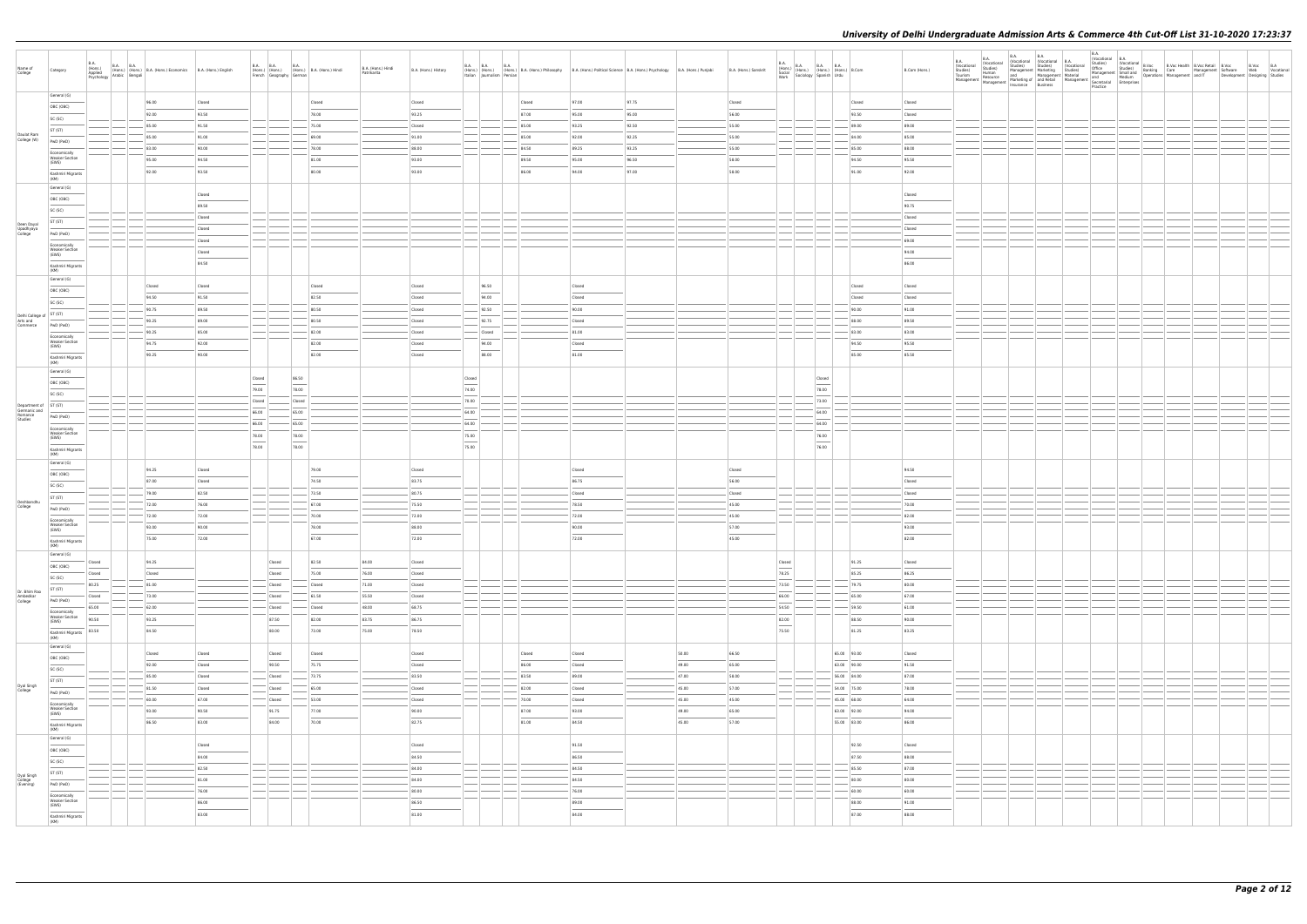| Name of<br>College                       | Category                                       | <b>B.A.</b><br>(Hons.)<br>Applied | B.A. B.A. (Hons.) B.A. (Hons.) Economics B.A. (Hons.) English<br>Applied<br>Psychology Arabic Bengali |                | French Geography German                                                                                                                                                                                                                                                                                                                                                                                                                                                    | B.A. B.A. B.A. B.A. (Hons.) B.A. (Hons.) Hindi<br>B.A. (Hons.) Hindi<br>Patrikarita | B.A. (Hons.) History            | Italian Journalism Persian |                |                  | B.A. B.A. B.A. B.A. (Hons.) B.A. (Hons.) Philosophy B.A. (Hons.) Political Science B.A. (Hons.) Psychology B.A. (Hons.) Punjabi | B.A. (Hons.) Sanskrit |               | $\begin{array}{l l l} \text{B.A.} \\ \text{(Hons.)} \\ \text{Social} \\ \text{Work} \\ \text{Work} \end{array} \hspace{1em} \begin{array}{l l } \text{B.A.} \\ \text{(Hons.)} \\ \text{(Hons.)} \\ \text{Storions.)} \\ \text{Spanish} \\ \text{Stor} \\ \text{Stor} \\ \text{Stor} \\ \text{Stor} \\ \text{Stor} \\ \text{Stor} \\ \text{Stor} \\ \text{Stor} \\ \text{Stor} \\ \text{Stor} \\ \text{Stor} \\ \text{Stor} \\ \text{Stor} \\ \text{Stor} \\ \text{Stor} \\ \text{Stor} \\$ |                | B.Com (Hons.)  | B.A.<br>(Vocational<br>Studies)<br>Tourism<br>Management | <b>B.A.</b><br>(Vocational<br>Studies)<br>Human | B.A. (Vocational B.A. (Vocational B.A. Studies) (Vocational B.A. (Vocational Studies) (Vocational Management Marketing Studies)<br>Human<br>Resource and Management Material Management Medium<br>Management Marketing diand Retail Management Secretarial Enterprises<br>Management Insurance Business<br>Practice Practice | <b>B.A.</b><br>Practice | B.A.<br>  Chuddis <br>  Chuddis   (Nocational B.Voc Bealth B.Voc Realti B.Voc B.Voc B.Voc B.A.<br>  Chuddis   Chuddis   Care Management Software Web Vocational<br>  Management Smalliand Banking Care Management and IT Development Desig |                        |  |
|------------------------------------------|------------------------------------------------|-----------------------------------|-------------------------------------------------------------------------------------------------------|----------------|----------------------------------------------------------------------------------------------------------------------------------------------------------------------------------------------------------------------------------------------------------------------------------------------------------------------------------------------------------------------------------------------------------------------------------------------------------------------------|-------------------------------------------------------------------------------------|---------------------------------|----------------------------|----------------|------------------|---------------------------------------------------------------------------------------------------------------------------------|-----------------------|---------------|--------------------------------------------------------------------------------------------------------------------------------------------------------------------------------------------------------------------------------------------------------------------------------------------------------------------------------------------------------------------------------------------------------------------------------------------------------------------------------------------|----------------|----------------|----------------------------------------------------------|-------------------------------------------------|------------------------------------------------------------------------------------------------------------------------------------------------------------------------------------------------------------------------------------------------------------------------------------------------------------------------------|-------------------------|--------------------------------------------------------------------------------------------------------------------------------------------------------------------------------------------------------------------------------------------|------------------------|--|
|                                          | General (G)                                    | Closed                            | Closed                                                                                                | 96.25          |                                                                                                                                                                                                                                                                                                                                                                                                                                                                            | Closed                                                                              | Closed                          |                            | Closed         | Closed           |                                                                                                                                 | Closed                |               |                                                                                                                                                                                                                                                                                                                                                                                                                                                                                            | 95.50          | 96.50          |                                                          |                                                 |                                                                                                                                                                                                                                                                                                                              |                         |                                                                                                                                                                                                                                            |                        |  |
|                                          | OBC (OBC)                                      | Closed                            | 93.50                                                                                                 | Closed         |                                                                                                                                                                                                                                                                                                                                                                                                                                                                            | 77.50                                                                               | 92.00                           |                            | Closed         | 94.75            |                                                                                                                                 | 45.00                 |               |                                                                                                                                                                                                                                                                                                                                                                                                                                                                                            | Closed         | Closed         |                                                          |                                                 |                                                                                                                                                                                                                                                                                                                              |                         |                                                                                                                                                                                                                                            |                        |  |
|                                          | SC (SC)<br>ST (ST)                             | 95.50                             | 88.00                                                                                                 | Closed         |                                                                                                                                                                                                                                                                                                                                                                                                                                                                            | Closed                                                                              | Closed                          |                            | Closed         | Closed           |                                                                                                                                 | Closed                |               |                                                                                                                                                                                                                                                                                                                                                                                                                                                                                            | Closed         | 88.00          |                                                          |                                                 |                                                                                                                                                                                                                                                                                                                              |                         |                                                                                                                                                                                                                                            |                        |  |
| Gargi College<br>(W)                     | PwD (PwD)                                      | 92.50                             | 84.50                                                                                                 | 87.50          |                                                                                                                                                                                                                                                                                                                                                                                                                                                                            | 71.00                                                                               | Closed                          |                            | 82.50          | 91.75            |                                                                                                                                 | 45.00                 |               |                                                                                                                                                                                                                                                                                                                                                                                                                                                                                            | 79.50          | 81.00          |                                                          |                                                 |                                                                                                                                                                                                                                                                                                                              |                         |                                                                                                                                                                                                                                            |                        |  |
|                                          | Economically                                   | 92.00                             | 88.00                                                                                                 | Closed         |                                                                                                                                                                                                                                                                                                                                                                                                                                                                            | Closed                                                                              | 88.00                           |                            | 85.00          | 88.50            |                                                                                                                                 | 45.00                 |               |                                                                                                                                                                                                                                                                                                                                                                                                                                                                                            | 81.50          | 84.50          |                                                          |                                                 |                                                                                                                                                                                                                                                                                                                              |                         |                                                                                                                                                                                                                                            |                        |  |
|                                          | <b>Weaker Section</b><br>(EWS)                 | 96.50                             | 95.50                                                                                                 | 93.50          |                                                                                                                                                                                                                                                                                                                                                                                                                                                                            | 77.00                                                                               | 93.50                           |                            | Closed         | 94.25            |                                                                                                                                 | 48.50                 |               |                                                                                                                                                                                                                                                                                                                                                                                                                                                                                            | 93.25          | 94.50          |                                                          |                                                 |                                                                                                                                                                                                                                                                                                                              |                         |                                                                                                                                                                                                                                            |                        |  |
|                                          | $\overline{\phantom{a}}$<br>Kashmiri Migrants  | Closed                            | 92.00                                                                                                 | 95.00          |                                                                                                                                                                                                                                                                                                                                                                                                                                                                            | 70.00                                                                               | 88.00                           |                            | 85.00          | 88.50            |                                                                                                                                 | 45.00                 |               |                                                                                                                                                                                                                                                                                                                                                                                                                                                                                            | 89.00          | 91.50          |                                                          |                                                 |                                                                                                                                                                                                                                                                                                                              |                         |                                                                                                                                                                                                                                            |                        |  |
|                                          | (KM)<br>General (G)                            |                                   |                                                                                                       |                |                                                                                                                                                                                                                                                                                                                                                                                                                                                                            |                                                                                     |                                 |                            |                |                  |                                                                                                                                 |                       |               |                                                                                                                                                                                                                                                                                                                                                                                                                                                                                            |                |                |                                                          |                                                 |                                                                                                                                                                                                                                                                                                                              |                         |                                                                                                                                                                                                                                            |                        |  |
|                                          | OBC (OBC)                                      |                                   | Closed                                                                                                | 97.50          |                                                                                                                                                                                                                                                                                                                                                                                                                                                                            | Closed                                                                              | Closed                          |                            | Closed         |                  |                                                                                                                                 | Closed                |               |                                                                                                                                                                                                                                                                                                                                                                                                                                                                                            |                | 97.25          |                                                          |                                                 |                                                                                                                                                                                                                                                                                                                              |                         |                                                                                                                                                                                                                                            |                        |  |
|                                          | SC (SC)                                        |                                   | 95.50                                                                                                 | Closed         |                                                                                                                                                                                                                                                                                                                                                                                                                                                                            | Closed                                                                              | 95.75                           |                            | 91.00          |                  |                                                                                                                                 | 65.00                 |               |                                                                                                                                                                                                                                                                                                                                                                                                                                                                                            |                | 95.00          |                                                          |                                                 |                                                                                                                                                                                                                                                                                                                              |                         |                                                                                                                                                                                                                                            |                        |  |
|                                          | ST (ST)                                        |                                   | 91.50                                                                                                 | Closed         |                                                                                                                                                                                                                                                                                                                                                                                                                                                                            | 82.50                                                                               | 94.00                           |                            | 88.00          |                  |                                                                                                                                 | 63.00                 |               |                                                                                                                                                                                                                                                                                                                                                                                                                                                                                            |                | 91.75          |                                                          |                                                 |                                                                                                                                                                                                                                                                                                                              |                         |                                                                                                                                                                                                                                            |                        |  |
| Hansraj College                          | PwD (PwD)                                      |                                   | 89.00                                                                                                 | Closed         |                                                                                                                                                                                                                                                                                                                                                                                                                                                                            | 80.00                                                                               | Closed                          |                            | Closed         |                  |                                                                                                                                 | 58.00                 |               |                                                                                                                                                                                                                                                                                                                                                                                                                                                                                            |                | 82.00          |                                                          |                                                 |                                                                                                                                                                                                                                                                                                                              |                         |                                                                                                                                                                                                                                            |                        |  |
|                                          | Economically<br><b>Weaker Section</b>          |                                   | 89.00                                                                                                 | 92.50          |                                                                                                                                                                                                                                                                                                                                                                                                                                                                            | Closed                                                                              | 93.00                           |                            | 88.00          |                  |                                                                                                                                 | 58.00                 |               |                                                                                                                                                                                                                                                                                                                                                                                                                                                                                            |                | 85.00          |                                                          |                                                 |                                                                                                                                                                                                                                                                                                                              |                         |                                                                                                                                                                                                                                            |                        |  |
|                                          | (EWS)                                          |                                   | 95.25                                                                                                 | 95.00          |                                                                                                                                                                                                                                                                                                                                                                                                                                                                            | 84.00                                                                               | 94.75                           |                            | 91.00          |                  |                                                                                                                                 | 67.00                 |               |                                                                                                                                                                                                                                                                                                                                                                                                                                                                                            |                | Closed         |                                                          |                                                 |                                                                                                                                                                                                                                                                                                                              |                         |                                                                                                                                                                                                                                            |                        |  |
|                                          | Kashmiri Migrants<br>(KM)                      |                                   | 90.00                                                                                                 | 92.00          |                                                                                                                                                                                                                                                                                                                                                                                                                                                                            | 82.00                                                                               | 92.00                           |                            | 85.50          |                  |                                                                                                                                 | 65.00                 |               |                                                                                                                                                                                                                                                                                                                                                                                                                                                                                            |                | 88.00          |                                                          |                                                 |                                                                                                                                                                                                                                                                                                                              |                         |                                                                                                                                                                                                                                            |                        |  |
|                                          | General (G)                                    |                                   | Closed                                                                                                | Closed         |                                                                                                                                                                                                                                                                                                                                                                                                                                                                            | Closed                                                                              | Closed                          |                            | 96.75          | Closed           |                                                                                                                                 | Closed                |               | 97.75                                                                                                                                                                                                                                                                                                                                                                                                                                                                                      |                | Closed         |                                                          |                                                 |                                                                                                                                                                                                                                                                                                                              |                         |                                                                                                                                                                                                                                            |                        |  |
|                                          | OBC (OBC)                                      |                                   | 96.50                                                                                                 | 96.75          |                                                                                                                                                                                                                                                                                                                                                                                                                                                                            | Closed                                                                              | Closed                          |                            | Closed         | 98.50            |                                                                                                                                 | Closed                |               | 93.50                                                                                                                                                                                                                                                                                                                                                                                                                                                                                      |                | 95.50          |                                                          |                                                 |                                                                                                                                                                                                                                                                                                                              |                         |                                                                                                                                                                                                                                            |                        |  |
|                                          | SC (SC)                                        |                                   | <b>Closed</b>                                                                                         | 95.25          |                                                                                                                                                                                                                                                                                                                                                                                                                                                                            | Closed                                                                              | Closed                          |                            | Closed         | Closed           |                                                                                                                                 | 68.00                 |               | 93.00                                                                                                                                                                                                                                                                                                                                                                                                                                                                                      |                | Closed         |                                                          |                                                 |                                                                                                                                                                                                                                                                                                                              |                         |                                                                                                                                                                                                                                            |                        |  |
| Hindu College                            | ST (ST)                                        |                                   | Closed                                                                                                | Closed         |                                                                                                                                                                                                                                                                                                                                                                                                                                                                            | Closed                                                                              | 96.00                           |                            | Closed         | Closed           |                                                                                                                                 | Closed                |               | 93.75                                                                                                                                                                                                                                                                                                                                                                                                                                                                                      |                | 85.25          |                                                          |                                                 |                                                                                                                                                                                                                                                                                                                              |                         |                                                                                                                                                                                                                                            |                        |  |
|                                          | PwD (PwD)                                      |                                   | 93.75                                                                                                 | 94.75          |                                                                                                                                                                                                                                                                                                                                                                                                                                                                            | 90.00                                                                               | 94.75                           |                            | 86.00          | Closed           |                                                                                                                                 | 66.00                 |               | 92.00                                                                                                                                                                                                                                                                                                                                                                                                                                                                                      |                | 86.50          |                                                          |                                                 |                                                                                                                                                                                                                                                                                                                              |                         |                                                                                                                                                                                                                                            |                        |  |
|                                          | Economically<br><b>Weaker Section</b><br>(EWS) |                                   | 96.75                                                                                                 | 95.75          |                                                                                                                                                                                                                                                                                                                                                                                                                                                                            | Closed                                                                              | 95.25                           |                            | Closed         | 97.00            |                                                                                                                                 | 73.00                 |               | 93.50                                                                                                                                                                                                                                                                                                                                                                                                                                                                                      |                | 96.25          |                                                          |                                                 |                                                                                                                                                                                                                                                                                                                              |                         |                                                                                                                                                                                                                                            |                        |  |
|                                          | Kashmiri Migrants                              |                                   | 93.25                                                                                                 | 95.75          |                                                                                                                                                                                                                                                                                                                                                                                                                                                                            | 89.00                                                                               | 94.00                           |                            | 89.00          | 95.00            |                                                                                                                                 | 66.00                 |               | 92.00                                                                                                                                                                                                                                                                                                                                                                                                                                                                                      |                | 88.00          |                                                          |                                                 |                                                                                                                                                                                                                                                                                                                              |                         |                                                                                                                                                                                                                                            |                        |  |
|                                          | (KM)<br>General (G)                            |                                   |                                                                                                       |                |                                                                                                                                                                                                                                                                                                                                                                                                                                                                            |                                                                                     |                                 |                            |                |                  |                                                                                                                                 |                       |               |                                                                                                                                                                                                                                                                                                                                                                                                                                                                                            |                |                |                                                          |                                                 |                                                                                                                                                                                                                                                                                                                              |                         |                                                                                                                                                                                                                                            |                        |  |
|                                          | OBC (OBC)                                      |                                   | 96.50                                                                                                 | Closed         | Closed                                                                                                                                                                                                                                                                                                                                                                                                                                                                     | 83.00                                                                               | Closed                          |                            | 92.75          | 96.50            | Closed                                                                                                                          | 60.00                 |               | 96.00                                                                                                                                                                                                                                                                                                                                                                                                                                                                                      |                | 96.50          |                                                          |                                                 |                                                                                                                                                                                                                                                                                                                              |                         |                                                                                                                                                                                                                                            |                        |  |
|                                          | SC (SC)                                        |                                   | 93.00                                                                                                 | 91.00          | Closed                                                                                                                                                                                                                                                                                                                                                                                                                                                                     | 75.00                                                                               | Closed                          |                            | 87.00          | 93.50            | 93.00                                                                                                                           | 55.00                 |               | 90.50                                                                                                                                                                                                                                                                                                                                                                                                                                                                                      |                | 91.50          |                                                          |                                                 |                                                                                                                                                                                                                                                                                                                              |                         |                                                                                                                                                                                                                                            |                        |  |
|                                          | ST (ST)                                        |                                   | 88.00                                                                                                 | 89.75          | Closed                                                                                                                                                                                                                                                                                                                                                                                                                                                                     | 73.00                                                                               | Closed                          |                            | 85.00          | 92.50            | Closed                                                                                                                          | 50.00                 |               | 88.50                                                                                                                                                                                                                                                                                                                                                                                                                                                                                      |                | 86.25          |                                                          |                                                 |                                                                                                                                                                                                                                                                                                                              |                         |                                                                                                                                                                                                                                            |                        |  |
| Indraprastha<br>College for<br>Women (W) | PwD (PwD)                                      |                                   | 85.00                                                                                                 | Closed         | Closed                                                                                                                                                                                                                                                                                                                                                                                                                                                                     | 73.00                                                                               | Closed                          |                            | 86.00          | 93.25            | Closed                                                                                                                          | 50.00                 |               | Closed                                                                                                                                                                                                                                                                                                                                                                                                                                                                                     |                | 75.00          |                                                          |                                                 |                                                                                                                                                                                                                                                                                                                              |                         |                                                                                                                                                                                                                                            |                        |  |
|                                          | Economically<br><b>Weaker Section</b>          |                                   | 87.50                                                                                                 | 92.50          | 94.00                                                                                                                                                                                                                                                                                                                                                                                                                                                                      | 81.00                                                                               | 91.25                           |                            | 88.00          | 90.50            | Closed                                                                                                                          | 55.00                 |               | 94.50                                                                                                                                                                                                                                                                                                                                                                                                                                                                                      |                | 88.50          |                                                          |                                                 |                                                                                                                                                                                                                                                                                                                              |                         |                                                                                                                                                                                                                                            |                        |  |
|                                          | (EWS)                                          |                                   | 94.75<br>94.75                                                                                        | 93.25<br>93.25 | 95.00<br>95.00                                                                                                                                                                                                                                                                                                                                                                                                                                                             | 80.00<br>75.00                                                                      | 95.00<br>95.00                  |                            | 88.00<br>88.00 | 92.00<br>93.75   | 96.00<br>96.00                                                                                                                  | 55.00<br>55.00        |               | 92.00<br>94.75                                                                                                                                                                                                                                                                                                                                                                                                                                                                             |                | 95.00<br>89.00 |                                                          |                                                 |                                                                                                                                                                                                                                                                                                                              |                         |                                                                                                                                                                                                                                            |                        |  |
|                                          | Kashmiri Migrants<br>(KM)                      |                                   |                                                                                                       |                |                                                                                                                                                                                                                                                                                                                                                                                                                                                                            |                                                                                     |                                 |                            |                |                  |                                                                                                                                 |                       |               |                                                                                                                                                                                                                                                                                                                                                                                                                                                                                            |                |                |                                                          |                                                 |                                                                                                                                                                                                                                                                                                                              |                         |                                                                                                                                                                                                                                            |                        |  |
|                                          | General (G)                                    |                                   |                                                                                                       |                |                                                                                                                                                                                                                                                                                                                                                                                                                                                                            |                                                                                     |                                 | 90.00                      |                |                  |                                                                                                                                 |                       |               |                                                                                                                                                                                                                                                                                                                                                                                                                                                                                            |                |                |                                                          |                                                 |                                                                                                                                                                                                                                                                                                                              |                         |                                                                                                                                                                                                                                            |                        |  |
|                                          | OBC (OBC)                                      |                                   |                                                                                                       |                |                                                                                                                                                                                                                                                                                                                                                                                                                                                                            |                                                                                     |                                 | 80.00                      |                |                  |                                                                                                                                 |                       |               |                                                                                                                                                                                                                                                                                                                                                                                                                                                                                            |                |                |                                                          |                                                 |                                                                                                                                                                                                                                                                                                                              |                         |                                                                                                                                                                                                                                            |                        |  |
|                                          | SC (SC)                                        |                                   |                                                                                                       |                |                                                                                                                                                                                                                                                                                                                                                                                                                                                                            |                                                                                     |                                 | 79.00                      |                |                  |                                                                                                                                 |                       |               |                                                                                                                                                                                                                                                                                                                                                                                                                                                                                            |                |                |                                                          |                                                 |                                                                                                                                                                                                                                                                                                                              |                         |                                                                                                                                                                                                                                            |                        |  |
| Institute of<br>Home                     | ST (ST)                                        |                                   |                                                                                                       |                |                                                                                                                                                                                                                                                                                                                                                                                                                                                                            |                                                                                     |                                 | 70.00                      |                |                  |                                                                                                                                 |                       |               |                                                                                                                                                                                                                                                                                                                                                                                                                                                                                            |                |                |                                                          |                                                 |                                                                                                                                                                                                                                                                                                                              |                         |                                                                                                                                                                                                                                            |                        |  |
| Economics (W) PwD (PwD)                  | Economically                                   |                                   |                                                                                                       |                |                                                                                                                                                                                                                                                                                                                                                                                                                                                                            |                                                                                     |                                 | 70.00                      |                |                  |                                                                                                                                 |                       |               |                                                                                                                                                                                                                                                                                                                                                                                                                                                                                            |                |                |                                                          |                                                 |                                                                                                                                                                                                                                                                                                                              |                         |                                                                                                                                                                                                                                            |                        |  |
|                                          | <b>Weaker Section</b><br>(EWS)                 |                                   |                                                                                                       |                |                                                                                                                                                                                                                                                                                                                                                                                                                                                                            |                                                                                     |                                 | 90.00                      |                |                  |                                                                                                                                 |                       |               |                                                                                                                                                                                                                                                                                                                                                                                                                                                                                            |                |                |                                                          |                                                 |                                                                                                                                                                                                                                                                                                                              |                         |                                                                                                                                                                                                                                            |                        |  |
|                                          | Kashmiri Migrants                              |                                   |                                                                                                       |                |                                                                                                                                                                                                                                                                                                                                                                                                                                                                            |                                                                                     |                                 | 70.00                      |                |                  |                                                                                                                                 |                       |               |                                                                                                                                                                                                                                                                                                                                                                                                                                                                                            |                |                |                                                          |                                                 |                                                                                                                                                                                                                                                                                                                              |                         |                                                                                                                                                                                                                                            |                        |  |
|                                          | (KM)<br>General (G)                            |                                   |                                                                                                       |                |                                                                                                                                                                                                                                                                                                                                                                                                                                                                            |                                                                                     |                                 |                            |                |                  |                                                                                                                                 |                       |               |                                                                                                                                                                                                                                                                                                                                                                                                                                                                                            |                |                |                                                          |                                                 |                                                                                                                                                                                                                                                                                                                              |                         |                                                                                                                                                                                                                                            |                        |  |
|                                          | OBC (OBC)                                      |                                   | 95.00                                                                                                 | Closed         |                                                                                                                                                                                                                                                                                                                                                                                                                                                                            | 80.50                                                                               | Closed                          |                            | Closed         | 93.50            |                                                                                                                                 | Closed                |               | Closed                                                                                                                                                                                                                                                                                                                                                                                                                                                                                     | 92.50          | 93.75          |                                                          |                                                 |                                                                                                                                                                                                                                                                                                                              |                         |                                                                                                                                                                                                                                            |                        |  |
|                                          | SC (SC)                                        |                                   | 89.00                                                                                                 | 88.00          |                                                                                                                                                                                                                                                                                                                                                                                                                                                                            | 72.00                                                                               | 84.00                           |                            | 82.00          | 90.00            |                                                                                                                                 | 45.00                 |               | 83.00                                                                                                                                                                                                                                                                                                                                                                                                                                                                                      | 87.75          | 88.25          |                                                          |                                                 |                                                                                                                                                                                                                                                                                                                              |                         |                                                                                                                                                                                                                                            |                        |  |
|                                          | ST (ST)                                        |                                   | 86.00                                                                                                 | 87.00          |                                                                                                                                                                                                                                                                                                                                                                                                                                                                            | $- 72.00$                                                                           | 85.00                           |                            | 80.00          | 89.25            |                                                                                                                                 | Closed                |               | 81.00                                                                                                                                                                                                                                                                                                                                                                                                                                                                                      | 84.50          | 84.50          |                                                          |                                                 |                                                                                                                                                                                                                                                                                                                              |                         |                                                                                                                                                                                                                                            |                        |  |
| Janki Devi<br>Memorial<br>College (W)    | PwD (PwD)                                      |                                   | 85.00                                                                                                 | 88.00          | $\frac{1}{2} \left( \frac{1}{2} \right) \left( \frac{1}{2} \right) \left( \frac{1}{2} \right) \left( \frac{1}{2} \right) \left( \frac{1}{2} \right) \left( \frac{1}{2} \right) \left( \frac{1}{2} \right) \left( \frac{1}{2} \right) \left( \frac{1}{2} \right) \left( \frac{1}{2} \right) \left( \frac{1}{2} \right) \left( \frac{1}{2} \right) \left( \frac{1}{2} \right) \left( \frac{1}{2} \right) \left( \frac{1}{2} \right) \left( \frac{1}{2} \right) \left( \frac$ | 70.00                                                                               | 83.50                           |                            | 80.00          | 86.50            |                                                                                                                                 | 45.00                 |               | 81.00                                                                                                                                                                                                                                                                                                                                                                                                                                                                                      | 81.00          | 82.00          |                                                          |                                                 |                                                                                                                                                                                                                                                                                                                              |                         |                                                                                                                                                                                                                                            |                        |  |
|                                          | Economically<br><b>Weaker Section</b>          |                                   | 85.00<br>92.50                                                                                        | 87.00<br>89.00 |                                                                                                                                                                                                                                                                                                                                                                                                                                                                            | $-75.00$<br>75.00                                                                   | 82.00<br>84.00                  |                            | 80.00<br>82.00 | 84.00<br>91.50   |                                                                                                                                 | 45.00<br>45.00        |               | 81.00<br>81.00                                                                                                                                                                                                                                                                                                                                                                                                                                                                             | 81.00<br>92.00 | 82.00<br>93.00 |                                                          |                                                 |                                                                                                                                                                                                                                                                                                                              |                         |                                                                                                                                                                                                                                            |                        |  |
|                                          | (EWS)                                          |                                   | 85.00                                                                                                 | 86.00          |                                                                                                                                                                                                                                                                                                                                                                                                                                                                            | 74.00                                                                               | 84.00                           |                            | 80.00          | 89.50            |                                                                                                                                 | 45.00                 |               | $\overline{\phantom{a}}$<br>81.00                                                                                                                                                                                                                                                                                                                                                                                                                                                          | 81.50          | 83.00          |                                                          |                                                 |                                                                                                                                                                                                                                                                                                                              |                         |                                                                                                                                                                                                                                            |                        |  |
|                                          | Kashmiri Migrants<br>(KM)                      |                                   |                                                                                                       |                |                                                                                                                                                                                                                                                                                                                                                                                                                                                                            |                                                                                     |                                 |                            |                |                  |                                                                                                                                 |                       |               |                                                                                                                                                                                                                                                                                                                                                                                                                                                                                            |                |                |                                                          |                                                 |                                                                                                                                                                                                                                                                                                                              |                         |                                                                                                                                                                                                                                            |                        |  |
|                                          | General (G)                                    |                                   | Closed                                                                                                | Closed         | Closed                                                                                                                                                                                                                                                                                                                                                                                                                                                                     | Closed                                                                              | 88.50                           | Closed                     |                | Closed           |                                                                                                                                 | 46.00                 |               |                                                                                                                                                                                                                                                                                                                                                                                                                                                                                            | Closed         | Closed         |                                                          |                                                 |                                                                                                                                                                                                                                                                                                                              |                         |                                                                                                                                                                                                                                            | 78.50                  |  |
|                                          | OBC (OBC)<br>SC (SC)                           |                                   | 90.00                                                                                                 | Closed         | 85.50                                                                                                                                                                                                                                                                                                                                                                                                                                                                      | 75.00                                                                               | 83.00                           | $\sim$<br>89.00            |                | Closed           |                                                                                                                                 | 45.00                 |               |                                                                                                                                                                                                                                                                                                                                                                                                                                                                                            | 90.00          | 91.50          |                                                          |                                                 |                                                                                                                                                                                                                                                                                                                              |                         |                                                                                                                                                                                                                                            | 73.50                  |  |
|                                          | ST (ST)                                        |                                   | 85.00                                                                                                 | Closed         | $- 84.00$                                                                                                                                                                                                                                                                                                                                                                                                                                                                  | 73.00                                                                               | $\overline{\phantom{a}}$ Closed | 83.00                      |                | 82.50            |                                                                                                                                 | 45.00                 |               |                                                                                                                                                                                                                                                                                                                                                                                                                                                                                            | 86.00          | 87.00          |                                                          |                                                 |                                                                                                                                                                                                                                                                                                                              |                         |                                                                                                                                                                                                                                            | 71.50                  |  |
| Kalindi College                          | PwD (PwD)                                      |                                   | 85.00                                                                                                 | Closed         | 83.50                                                                                                                                                                                                                                                                                                                                                                                                                                                                      | 71.00                                                                               | 76.00                           | 80.00                      |                | 79.50            |                                                                                                                                 | 45.00                 |               |                                                                                                                                                                                                                                                                                                                                                                                                                                                                                            | 86.00          | 87.00          |                                                          |                                                 |                                                                                                                                                                                                                                                                                                                              |                         |                                                                                                                                                                                                                                            | 69.50                  |  |
|                                          | Economically                                   |                                   | 85.00                                                                                                 | 79.50          | $-$ 84.00                                                                                                                                                                                                                                                                                                                                                                                                                                                                  | $- 73.00$                                                                           | 79.00                           | $-$ 82.00                  |                | 74.00            |                                                                                                                                 | 45.00                 | $\frac{1}{2}$ |                                                                                                                                                                                                                                                                                                                                                                                                                                                                                            | Closed         | Closed         |                                                          |                                                 |                                                                                                                                                                                                                                                                                                                              |                         |                                                                                                                                                                                                                                            | 76.50                  |  |
|                                          | <b>Weaker Section</b><br>(EWS)                 |                                   | 91.00                                                                                                 | 89.50          | 89.00                                                                                                                                                                                                                                                                                                                                                                                                                                                                      | 79.00                                                                               | 87.00                           | 91.00<br>$\sim$            |                | 85.00            |                                                                                                                                 | 45.00                 |               |                                                                                                                                                                                                                                                                                                                                                                                                                                                                                            | 91.50          | 92.50          |                                                          |                                                 |                                                                                                                                                                                                                                                                                                                              |                         |                                                                                                                                                                                                                                            | 76.50<br>$\frac{1}{2}$ |  |
|                                          | Kashmiri Migrants<br>(KM)                      |                                   | 85.00                                                                                                 | 88.50          | 84.00                                                                                                                                                                                                                                                                                                                                                                                                                                                                      | 73.00                                                                               | 77.00                           | 85.00                      |                | 76.00            |                                                                                                                                 | 45.00                 |               |                                                                                                                                                                                                                                                                                                                                                                                                                                                                                            | 86.00          | 87.00          |                                                          |                                                 |                                                                                                                                                                                                                                                                                                                              |                         |                                                                                                                                                                                                                                            | 76.50                  |  |
|                                          | General (G)                                    |                                   |                                                                                                       |                |                                                                                                                                                                                                                                                                                                                                                                                                                                                                            |                                                                                     |                                 |                            |                |                  |                                                                                                                                 |                       |               |                                                                                                                                                                                                                                                                                                                                                                                                                                                                                            |                |                |                                                          |                                                 |                                                                                                                                                                                                                                                                                                                              |                         |                                                                                                                                                                                                                                            |                        |  |
|                                          | OBC (OBC)                                      |                                   | Closed                                                                                                | Closed         | Closed                                                                                                                                                                                                                                                                                                                                                                                                                                                                     | Closed                                                                              | Closed                          | Closed<br>$\sim$           | Closed         | Closed           | Closed                                                                                                                          | 63.00                 |               | Closed                                                                                                                                                                                                                                                                                                                                                                                                                                                                                     | Closed         | Closed         |                                                          |                                                 |                                                                                                                                                                                                                                                                                                                              |                         |                                                                                                                                                                                                                                            |                        |  |
|                                          | SC (SC)                                        |                                   | Closed                                                                                                | Closed         | Closed                                                                                                                                                                                                                                                                                                                                                                                                                                                                     | 75.00                                                                               | Closed                          | Closed                     | 84.00          | Closed           | Closed                                                                                                                          | 62.00                 |               | Closed                                                                                                                                                                                                                                                                                                                                                                                                                                                                                     | Closed         | Closed         |                                                          |                                                 |                                                                                                                                                                                                                                                                                                                              |                         |                                                                                                                                                                                                                                            |                        |  |
| Kamala Nehru                             | ST (ST)                                        |                                   | 86.00<br>84.00                                                                                        | 89.00<br>88.50 | Closed<br>Closed                                                                                                                                                                                                                                                                                                                                                                                                                                                           | Closed<br>69.50                                                                     | Closed<br>Closed                | 86.50<br>86.00             | 79.50<br>81.50 | Closed<br>Closed | 88.00<br>Closed                                                                                                                 | 58.00<br>56.00        |               | 85.50<br>Closed                                                                                                                                                                                                                                                                                                                                                                                                                                                                            | 85.00<br>85.00 | 88.50<br>88.50 |                                                          |                                                 |                                                                                                                                                                                                                                                                                                                              |                         |                                                                                                                                                                                                                                            |                        |  |
| College (W)                              | PwD (PwD)                                      |                                   | Closed                                                                                                | Closed         | $-$ 83.00                                                                                                                                                                                                                                                                                                                                                                                                                                                                  | 63.00                                                                               | $-79.00$                        | $- 75.00$                  | $- 77.00$      | Closed           | Closed                                                                                                                          | 53.00                 |               | 80.00                                                                                                                                                                                                                                                                                                                                                                                                                                                                                      | 82.00          | 85.00          |                                                          |                                                 |                                                                                                                                                                                                                                                                                                                              |                         |                                                                                                                                                                                                                                            |                        |  |
|                                          | Economically<br><b>Weaker Section</b>          |                                   | 93.50                                                                                                 | 92.50          | 92.00                                                                                                                                                                                                                                                                                                                                                                                                                                                                      | 77.50                                                                               | 91.00                           | 94.00                      | 85.50          | 94.25            | 93.50                                                                                                                           | 62.00                 |               | 89.50                                                                                                                                                                                                                                                                                                                                                                                                                                                                                      | 92.25          | 94.75          |                                                          |                                                 |                                                                                                                                                                                                                                                                                                                              |                         |                                                                                                                                                                                                                                            |                        |  |
|                                          | (EWS)<br>Kashmiri Migrants                     |                                   | Closed                                                                                                | NA             | 86.00                                                                                                                                                                                                                                                                                                                                                                                                                                                                      | <b>NA</b>                                                                           | 86.25                           | <b>NA</b>                  | 84.00          | 92.00            | NA                                                                                                                              | 58.00                 |               | $\overline{\phantom{a}}$<br>86.00                                                                                                                                                                                                                                                                                                                                                                                                                                                          | Closed         | NA             |                                                          |                                                 |                                                                                                                                                                                                                                                                                                                              |                         |                                                                                                                                                                                                                                            |                        |  |
|                                          | (KM)                                           |                                   |                                                                                                       |                |                                                                                                                                                                                                                                                                                                                                                                                                                                                                            |                                                                                     |                                 |                            |                |                  |                                                                                                                                 |                       |               |                                                                                                                                                                                                                                                                                                                                                                                                                                                                                            |                |                |                                                          |                                                 |                                                                                                                                                                                                                                                                                                                              |                         |                                                                                                                                                                                                                                            |                        |  |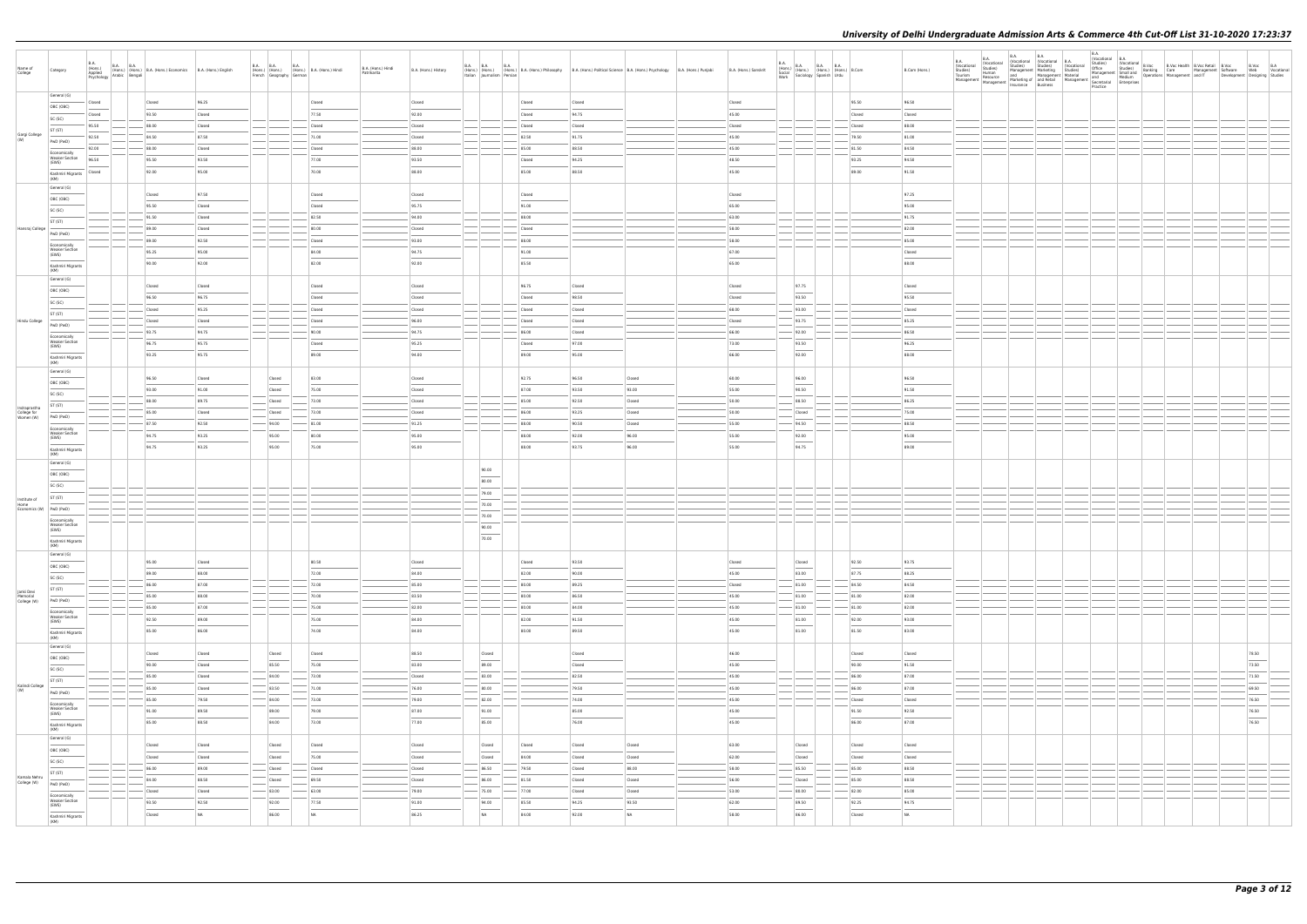| Name of<br>College                                                | Category                                                                         | <b>B.A.</b> |                           | B.A. (Hons.) B.A. B.A. (Hons.) B.A. (Hons.) Economics B.A. (Hons.) English Asplied (Hons.) English Psychology Arabic Bengali |                                                                                                                                                                                                                                                                                                                                                                                                                                                                            |                          | B.A. (Hons.) B.A. (Hons.) B.A. (Hons.) Hindi<br>French Geography German B.A. (Hons.) Hindi<br>B.A. (Hons.) Hindi<br>Patrikarita | B.A. (Hons.) History      |  |                                   |                         | B.A. B.A.<br>(Hons.) (Hons.) (Hons.) B.A. (Hons.) Philosophy B.A. (Hons.) Political Science B.A. (Hons.) Psychology B.A. (Hons.) Punjabi<br>Italian Journalism Persian |                             |                               | B.A. (Hons.) Sanskrit                      | $\begin{array}{l l l} \textsf{B.A.} & \textsf{B.A.} & \textsf{B.A.} & \textsf{B.A.} \\ \textsf{(Hons.)} & \textsf{(Hons.)} & \textsf{(Hons.)} & \textsf{B.A.} \\ \textsf{Social} & \textsf{(Sociology)} & \textsf{Spanish} & \textsf{(Hdu)} \\ \textsf{Work} & \textsf{Sociology} & \textsf{Spanish} & \textsf{Urdu} \end{array}$ |                                              | B.Com (Hons.)                     | B.A.<br>(Vocational<br>Studies)<br>Tourism<br>Management | <b>B.A.</b> | <b>B.A.</b><br>B.A. | Practice |  | B.A.<br>al Orocational B.A.<br>al Orocational B.Voc Health B.Voc Retail B.Voc B.Voc B.A.<br>al Orocational Studies) Banking Care Management Software Web Vocational<br>Management Small one Management and IT Development Designing St |  |
|-------------------------------------------------------------------|----------------------------------------------------------------------------------|-------------|---------------------------|------------------------------------------------------------------------------------------------------------------------------|----------------------------------------------------------------------------------------------------------------------------------------------------------------------------------------------------------------------------------------------------------------------------------------------------------------------------------------------------------------------------------------------------------------------------------------------------------------------------|--------------------------|---------------------------------------------------------------------------------------------------------------------------------|---------------------------|--|-----------------------------------|-------------------------|------------------------------------------------------------------------------------------------------------------------------------------------------------------------|-----------------------------|-------------------------------|--------------------------------------------|-----------------------------------------------------------------------------------------------------------------------------------------------------------------------------------------------------------------------------------------------------------------------------------------------------------------------------------|----------------------------------------------|-----------------------------------|----------------------------------------------------------|-------------|---------------------|----------|--|----------------------------------------------------------------------------------------------------------------------------------------------------------------------------------------------------------------------------------------|--|
|                                                                   | General (G)<br>OBC (OBC)<br>SC (SC)                                              |             |                           |                                                                                                                              |                                                                                                                                                                                                                                                                                                                                                                                                                                                                            |                          |                                                                                                                                 |                           |  |                                   |                         |                                                                                                                                                                        | Closed<br>91.00<br>87.75    |                               |                                            |                                                                                                                                                                                                                                                                                                                                   |                                              | 95.25<br>88.50<br>83.00           |                                                          |             |                     |          |  |                                                                                                                                                                                                                                        |  |
| Keshav<br>Mahavidyalaya                                           | ST (ST)<br>PwD (PwD)<br>Economically<br><b>Weaker Section</b><br>(EWS)           |             |                           |                                                                                                                              |                                                                                                                                                                                                                                                                                                                                                                                                                                                                            |                          |                                                                                                                                 |                           |  |                                   |                         |                                                                                                                                                                        | Closed<br>90.00<br>90.00    |                               |                                            |                                                                                                                                                                                                                                                                                                                                   |                                              | 70.00<br>60.00<br>94.25           |                                                          |             |                     |          |  |                                                                                                                                                                                                                                        |  |
|                                                                   | Kashmiri Migrants<br>(KM)<br>General (G)<br>OBC (OBC)                            |             | Closed                    | Closed                                                                                                                       |                                                                                                                                                                                                                                                                                                                                                                                                                                                                            | Closed                   | Closed                                                                                                                          | 97.25                     |  |                                   |                         | Closed                                                                                                                                                                 | Closed                      |                               | Closed                                     |                                                                                                                                                                                                                                                                                                                                   | Closed 97.25                                 | 85.25<br>Closed                   |                                                          |             |                     |          |  |                                                                                                                                                                                                                                        |  |
| Kirori Mal<br>College                                             | SC (SC)<br>ST (ST)<br>PwD (PwD)                                                  |             | 95.50<br>92.25<br>89.50   | Closed<br>Closed<br>Closed                                                                                                   |                                                                                                                                                                                                                                                                                                                                                                                                                                                                            | Closed<br>95.50<br>95.25 | 85.50<br>Closed<br>81.50                                                                                                        | 95.00<br>Closed<br>Closed |  |                                   |                         | 96.75<br>95.00<br>94.75                                                                                                                                                |                             |                               | 68.50<br>68.00<br>67.00                    |                                                                                                                                                                                                                                                                                                                                   | 75.00 95.50<br>70.00 93.50<br>70.00 91.00    | 94.75<br>91.25<br>85.00           |                                                          |             |                     |          |  |                                                                                                                                                                                                                                        |  |
|                                                                   | Economically<br><b>Weaker Section</b><br>(EWS)<br>Kashmiri Migrants<br>(KM)      |             | 89.25<br>95.75<br>92.00   | 92.00<br>94.00<br>91.25                                                                                                      |                                                                                                                                                                                                                                                                                                                                                                                                                                                                            | 92.50<br>96.00<br>91.50  | 84.50<br>86.00<br>85.00                                                                                                         | Closed<br>94.75<br>92.50  |  |                                   |                         | 95.75<br>96.75<br>95.25                                                                                                                                                |                             |                               | 66.00<br>67.50<br>65.00                    |                                                                                                                                                                                                                                                                                                                                   | Closed Closed<br>75.00 96.50<br>70.00 Closed | 85.00<br>95.50<br>87.75           |                                                          |             |                     |          |  |                                                                                                                                                                                                                                        |  |
|                                                                   | General (G)<br>OBC (OBC)<br>SC (SC)                                              |             |                           |                                                                                                                              |                                                                                                                                                                                                                                                                                                                                                                                                                                                                            |                          |                                                                                                                                 |                           |  |                                   |                         |                                                                                                                                                                        |                             |                               |                                            |                                                                                                                                                                                                                                                                                                                                   |                                              |                                   |                                                          |             |                     |          |  |                                                                                                                                                                                                                                        |  |
| Lady Irwin<br>College (W)                                         | ST (ST)<br>PwD (PwD)<br>Economically<br><b>Weaker Section</b>                    |             |                           |                                                                                                                              |                                                                                                                                                                                                                                                                                                                                                                                                                                                                            |                          |                                                                                                                                 |                           |  |                                   |                         |                                                                                                                                                                        |                             |                               |                                            |                                                                                                                                                                                                                                                                                                                                   |                                              |                                   |                                                          |             |                     |          |  |                                                                                                                                                                                                                                        |  |
|                                                                   | (EWS)<br>Kashmiri Migrants<br>(KM)<br>General (G)<br>OBC (OBC)                   |             | Closed                    | 98.25                                                                                                                        |                                                                                                                                                                                                                                                                                                                                                                                                                                                                            |                          | Closed                                                                                                                          | 97.75                     |  | 98.50                             | Closed                  | 99.00                                                                                                                                                                  | 99.25                       |                               | Closed                                     | 98.00                                                                                                                                                                                                                                                                                                                             |                                              | 98.00                             |                                                          |             |                     |          |  |                                                                                                                                                                                                                                        |  |
| Lady Shri Ram<br>College for<br>Women (W)                         | SC (SC)<br>ST (ST)<br>PwD (PwD)                                                  |             | 96.00<br>93.50<br>91.75   | 96.25<br>94.00<br>94.25                                                                                                      |                                                                                                                                                                                                                                                                                                                                                                                                                                                                            |                          | 86.00<br>84.50<br>83.50                                                                                                         | 95.25<br>93.50<br>94.75   |  | 96.50<br>96.00<br>97.00           | 92.50<br>89.00<br>91.00 | 97.00<br>95.75<br>96.75                                                                                                                                                | 98.00<br>97.00<br>97.00     |                               | 68.00<br>65.00<br>66.00                    | 95.00<br>94.50<br>95.50                                                                                                                                                                                                                                                                                                           |                                              | 95.75<br>93.00<br>89.00           |                                                          |             |                     |          |  |                                                                                                                                                                                                                                        |  |
|                                                                   | Economically<br>Weaker Section<br>(EWS)<br>Kashmiri Migrants<br>(KM)             |             | 91.75<br>96.00<br>94.00   | 93.50<br>96.50<br>95.00                                                                                                      |                                                                                                                                                                                                                                                                                                                                                                                                                                                                            |                          | 83.25<br>89.00<br>83.50                                                                                                         | 93.50<br>94.75<br>95.00   |  | $-$ 97.25<br>96.00<br>96.75       | 93.00<br>94.00<br>95.75 | 95.25<br>97.00<br>97.00                                                                                                                                                | 98.00<br>97.75<br>98.50     |                               | 67.00<br>67.00<br>66.00                    | 94.50<br>94.75<br>96.00                                                                                                                                                                                                                                                                                                           |                                              | 95.00<br>97.00<br>95.75           |                                                          |             |                     |          |  |                                                                                                                                                                                                                                        |  |
|                                                                   | General (G)<br>OBC (OBC)<br>SC (SC)                                              |             | 95.00<br>85.50<br>83.00   | 92.50<br>88.00<br>83.00                                                                                                      |                                                                                                                                                                                                                                                                                                                                                                                                                                                                            |                          | 77.00<br>75.00<br>74.00                                                                                                         | Closed<br>83.50<br>Closed |  |                                   | 84.25<br>79.00<br>76.00 | 91.75<br>85.50<br>83.75                                                                                                                                                | Closed<br>90.00<br>85.50    |                               | 47.00<br>45.00<br>45.00                    | 88.50<br>84.50<br>84.00                                                                                                                                                                                                                                                                                                           | Closed<br>84.50<br>82.00                     | Closed<br>87.50<br>85.50          |                                                          |             |                     |          |  |                                                                                                                                                                                                                                        |  |
| Lakshmibai<br>College (W)                                         | ST (ST)<br>PwD (PwD)<br>Economically<br><b>Weaker Section</b><br>(EWS)           |             | 81.00<br> 81.00 <br>94.75 | 83.00<br>83.00<br>89.00                                                                                                      |                                                                                                                                                                                                                                                                                                                                                                                                                                                                            |                          | 74.00<br>Closed<br>77.00                                                                                                        | Closed<br> 80.00<br>84.50 |  |                                   | 76.00<br>78.00<br>84.00 | 82.50<br>81.50<br>91.00                                                                                                                                                | 85.00<br>84.00<br>92.00     |                               | 45.00<br>45.00<br>45.00                    | 84.00<br>85.00<br>87.50                                                                                                                                                                                                                                                                                                           | 83.00<br>83.00<br>85.50                      | 85.50<br>85.50<br>89.50           |                                                          |             |                     |          |  |                                                                                                                                                                                                                                        |  |
|                                                                   | Kashmiri Migrants<br>(KM)<br>General (G)<br>OBC (OBC)                            |             | 93.00                     | 89.00<br>Closed                                                                                                              |                                                                                                                                                                                                                                                                                                                                                                                                                                                                            |                          | 77.00<br>Closed                                                                                                                 | 89.00                     |  | Closed<br>$\sim$                  | 78.00                   | 91.00<br>Closed                                                                                                                                                        | 92.50                       |                               | 45.00                                      | 87.50                                                                                                                                                                                                                                                                                                                             | 89.00                                        | 91.00<br>94.75                    |                                                          |             |                     |          |  |                                                                                                                                                                                                                                        |  |
| Maharaja<br>Agrasen<br>College                                    | SC (SC)<br>ST (ST)<br>PwD (PwD)                                                  |             |                           | Closed<br>84.00<br>80.00                                                                                                     | $\frac{1}{2}$                                                                                                                                                                                                                                                                                                                                                                                                                                                              |                          | 76.00<br>$- 72.75$<br>65.50                                                                                                     |                           |  | 88.50<br>85.00<br>78.00           |                         | 89.75<br>Closed<br>Closed                                                                                                                                              |                             |                               |                                            |                                                                                                                                                                                                                                                                                                                                   |                                              | 86.00<br>80.00<br>64.00           |                                                          |             |                     |          |  |                                                                                                                                                                                                                                        |  |
|                                                                   | Economically<br><b>Weaker Section</b><br>(EWS)<br>Kashmiri Migrants<br>(KM)      |             |                           | 75.00<br>86.00<br>84.00                                                                                                      | $\frac{1}{2} \left( \frac{1}{2} \right) \left( \frac{1}{2} \right) \left( \frac{1}{2} \right) \left( \frac{1}{2} \right) \left( \frac{1}{2} \right) \left( \frac{1}{2} \right) \left( \frac{1}{2} \right) \left( \frac{1}{2} \right) \left( \frac{1}{2} \right) \left( \frac{1}{2} \right) \left( \frac{1}{2} \right) \left( \frac{1}{2} \right) \left( \frac{1}{2} \right) \left( \frac{1}{2} \right) \left( \frac{1}{2} \right) \left( \frac{1}{2} \right) \left( \frac$ |                          | 60.00<br>76.00<br>73.00                                                                                                         |                           |  | 82.00<br>90.50<br>$\sim$<br>89.00 |                         | 78.00<br>89.50<br>84.00                                                                                                                                                |                             |                               |                                            |                                                                                                                                                                                                                                                                                                                                   |                                              | 75.00<br>90.00<br>$\sim$<br>85.00 |                                                          |             |                     |          |  |                                                                                                                                                                                                                                        |  |
|                                                                   | General (G)<br>OBC (OBC)<br>SC (SC)                                              |             | Closed<br>91.50<br>89.00  | Closed<br>89.75<br>88.00                                                                                                     |                                                                                                                                                                                                                                                                                                                                                                                                                                                                            |                          | 79.00<br>$\sim$<br>75.00<br>74.00                                                                                               | Closed<br>88.50<br>86.00  |  |                                   |                         | Closed<br>$\overline{\phantom{a}}$<br>90.25<br>89.00                                                                                                                   |                             |                               | 58.00<br>56.00<br>55.00                    | 91.00<br>$\overline{\phantom{a}}$<br>87.00<br>87.00                                                                                                                                                                                                                                                                               | 94.00<br>89.00<br>84.00                      | Closed<br>90.25<br>87.00          |                                                          |             |                     |          |  |                                                                                                                                                                                                                                        |  |
| Maitreyi<br>College (W)                                           | ST (ST)<br>PwD (PwD)<br>Economically<br><b>Weaker Section</b><br>(EWS)           |             | 88.50<br>85.00<br>94.00   | 88.50<br>87.00<br>93.00                                                                                                      | $\overline{\phantom{a}}$                                                                                                                                                                                                                                                                                                                                                                                                                                                   |                          | 72.00<br>68.00<br>78.00                                                                                                         | 86.00<br> 83.00<br>90.00  |  |                                   |                         | 89.00<br>80.00<br>93.25                                                                                                                                                |                             |                               | 55.00<br>52.00<br>57.00                    | 88.00<br>82.00<br>90.00                                                                                                                                                                                                                                                                                                           | 79.00<br>78.00<br>92.00                      | 81.00<br>80.00<br>94.25           |                                                          |             |                     |          |  |                                                                                                                                                                                                                                        |  |
|                                                                   | Kashmiri Migrants<br>(KM)<br>General (G)<br>Sikh Minority (SM)                   |             | 88.00                     | 89.00<br>Closed<br>$\sim$                                                                                                    |                                                                                                                                                                                                                                                                                                                                                                                                                                                                            |                          | 75.00<br>Closed                                                                                                                 | 86.00<br>Closed           |  |                                   | Closed                  | 86.00<br>Closed                                                                                                                                                        | Closed                      | 45.00                         | $\overline{\phantom{a}}$<br>55.00<br>45.00 | $\overline{\phantom{a}}$<br>86.00                                                                                                                                                                                                                                                                                                 | 85.00<br>Closed                              | 88.00<br>Closed                   |                                                          |             |                     |          |  |                                                                                                                                                                                                                                        |  |
| Mata Sundri<br>College for<br>Women (W)<br>* Sikh<br>Minority(SM) | PwD (PwD)<br>Economically<br>Weaker Section<br>(EWS)<br>$\overline{\phantom{a}}$ |             |                           | 84.75<br>76.00<br>NA<br>80.00                                                                                                |                                                                                                                                                                                                                                                                                                                                                                                                                                                                            |                          | 45.00<br>48.00<br><b>NA</b><br>60.00                                                                                            | 68.00<br>67.00<br>NA      |  |                                   | 60.00<br>55.00<br>NA    | 78.00<br>70.00<br><b>NA</b>                                                                                                                                            | 89.50<br>80.50<br><b>NA</b> | 45.00<br>45.00<br>NA<br>45.00 | 45.00<br>45.00<br>N <sub>A</sub>           |                                                                                                                                                                                                                                                                                                                                   | 82.00<br>72.00<br>N <sub>A</sub><br>80.00    | 84.00<br>73.00<br>NA              |                                                          |             |                     |          |  |                                                                                                                                                                                                                                        |  |
|                                                                   | Kashmiri Migrants<br>(KM)                                                        |             |                           |                                                                                                                              |                                                                                                                                                                                                                                                                                                                                                                                                                                                                            |                          |                                                                                                                                 | 76.00                     |  |                                   | 70.00                   | 79.00                                                                                                                                                                  | 85.50                       |                               | 45.00                                      |                                                                                                                                                                                                                                                                                                                                   |                                              | 81.00                             |                                                          |             |                     |          |  |                                                                                                                                                                                                                                        |  |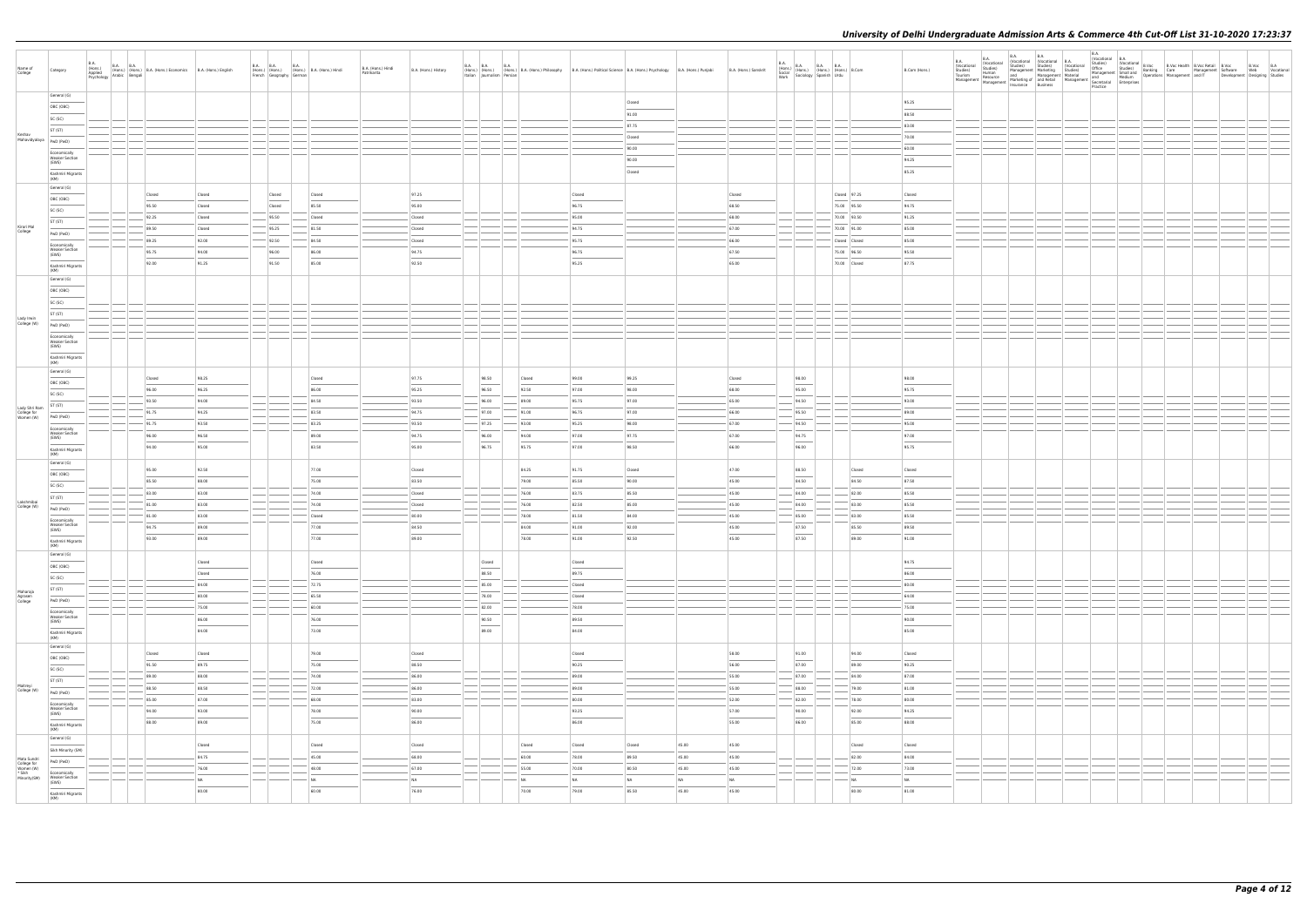| Name of<br>College                    | Category                                       | <b>B.A.</b><br>(Hons.)<br>Applied<br>Psychology | B.A. B.A. (Hons.) B.A. (Hons.) Economics B.A. (Hons.) English<br>Arabic Bengali |                 |                                                                                                                                                                                                                                                                                                                                                                                                                                                                            | French Geography German | B.A. (Hons.) B.A. (Hons.) B.A. (Hons.) Hindi | B.A. (Hons.) Hindi<br>Patrikarita | B.A. (Hons.) History   | Italian Journalism Persian | B.A. B.A. B.A. B.A. B.A. (Hons.) Philosophy | B.A. (Hons.) Political Science B.A. (Hons.) Psychology B.A. (Hons.) Punjabi                                                                                                                                                                                                                                                                                                                                                                                                         | B.A. (Hons.) Sanskrit | <b>B.A.</b><br>Work |        | B.A.<br>(Hons.) B.A. B.A. B.A.<br>Social (Hons.) (Hons.) (Hons.) B.Com<br>Work Sociology Spanish Urdu |                | B.Com (Hons.)   | B.A.<br>(Vocational<br>Studies)<br>Tourism<br>Management |  |  |                                            |                                            |  |
|---------------------------------------|------------------------------------------------|-------------------------------------------------|---------------------------------------------------------------------------------|-----------------|----------------------------------------------------------------------------------------------------------------------------------------------------------------------------------------------------------------------------------------------------------------------------------------------------------------------------------------------------------------------------------------------------------------------------------------------------------------------------|-------------------------|----------------------------------------------|-----------------------------------|------------------------|----------------------------|---------------------------------------------|-------------------------------------------------------------------------------------------------------------------------------------------------------------------------------------------------------------------------------------------------------------------------------------------------------------------------------------------------------------------------------------------------------------------------------------------------------------------------------------|-----------------------|---------------------|--------|-------------------------------------------------------------------------------------------------------|----------------|-----------------|----------------------------------------------------------|--|--|--------------------------------------------|--------------------------------------------|--|
|                                       | General (G)                                    |                                                 | $\vert$ Closed $\vert$ 97.75                                                    | 98.00           |                                                                                                                                                                                                                                                                                                                                                                                                                                                                            | Closed                  | Closed                                       |                                   | 98.00                  |                            | 95.50                                       | Closed                                                                                                                                                                                                                                                                                                                                                                                                                                                                              | Closed                |                     | 97.25  |                                                                                                       |                |                 |                                                          |  |  |                                            |                                            |  |
|                                       | OBC (OBC)                                      |                                                 | 62.00 95.75                                                                     | 95.75           |                                                                                                                                                                                                                                                                                                                                                                                                                                                                            | 96.00                   | 85.50                                        |                                   | 96.50                  |                            | 91.75                                       | Closed                                                                                                                                                                                                                                                                                                                                                                                                                                                                              | 65.00                 |                     | 93.50  |                                                                                                       |                |                 |                                                          |  |  |                                            |                                            |  |
|                                       | SC (SC)<br>ST (ST)                             |                                                 | 60.00 93.50                                                                     | Closed          |                                                                                                                                                                                                                                                                                                                                                                                                                                                                            | 94.50                   | Closed                                       |                                   | 95.25                  |                            | 88.50                                       | 96.50                                                                                                                                                                                                                                                                                                                                                                                                                                                                               | $-64.00$              |                     | 92.00  |                                                                                                       |                |                 |                                                          |  |  |                                            |                                            |  |
| Miranda House<br>(W)                  | PwD (PwD)                                      |                                                 | 58.00 91.75                                                                     | Closed          |                                                                                                                                                                                                                                                                                                                                                                                                                                                                            | 95.00                   | 82.00                                        |                                   | 96.00                  |                            | Closed                                      | Closed                                                                                                                                                                                                                                                                                                                                                                                                                                                                              | 60.00                 |                     | Closed |                                                                                                       |                |                 |                                                          |  |  |                                            |                                            |  |
|                                       | Economically                                   |                                                 | 58.00 91.50                                                                     | 92.25           |                                                                                                                                                                                                                                                                                                                                                                                                                                                                            | 89.00                   | Closed                                       |                                   | 94.00                  |                            | 88.00                                       | Closed                                                                                                                                                                                                                                                                                                                                                                                                                                                                              | $-61.00$              |                     | 90.75  |                                                                                                       |                |                 |                                                          |  |  |                                            |                                            |  |
|                                       | <b>Weaker Section</b><br>(EWS)                 |                                                 | 62.00 96.00                                                                     | 95.00           |                                                                                                                                                                                                                                                                                                                                                                                                                                                                            | Closed                  | 84.50                                        |                                   | 96.25                  |                            | 94.00                                       | 97.75                                                                                                                                                                                                                                                                                                                                                                                                                                                                               | 66.00                 |                     | 95.00  |                                                                                                       |                |                 |                                                          |  |  |                                            |                                            |  |
|                                       | Kashmiri Migrants<br>(KM)                      |                                                 | 61.00 96.00                                                                     | Closed          |                                                                                                                                                                                                                                                                                                                                                                                                                                                                            | 90.00                   | 80.00                                        |                                   | 97.50                  |                            | 88.25                                       | Closed                                                                                                                                                                                                                                                                                                                                                                                                                                                                              | 65.00                 |                     | 91.25  |                                                                                                       |                |                 |                                                          |  |  |                                            |                                            |  |
|                                       | General (G)                                    |                                                 | 95.50                                                                           | 93.75           |                                                                                                                                                                                                                                                                                                                                                                                                                                                                            |                         | Closed                                       |                                   | Closed                 |                            |                                             | Closed                                                                                                                                                                                                                                                                                                                                                                                                                                                                              | Closed                |                     |        |                                                                                                       | Closed         | Closed          |                                                          |  |  |                                            |                                            |  |
|                                       | OBC (OBC)<br>SC (SC)                           |                                                 | 92.50                                                                           | Closed          |                                                                                                                                                                                                                                                                                                                                                                                                                                                                            |                         | 77.00                                        |                                   | Closed                 |                            |                                             | Closed                                                                                                                                                                                                                                                                                                                                                                                                                                                                              | Closed                |                     |        |                                                                                                       | 89.50          | 89.50           |                                                          |  |  |                                            |                                            |  |
|                                       | ST (ST)                                        |                                                 | 86.00                                                                           | Closed          |                                                                                                                                                                                                                                                                                                                                                                                                                                                                            |                         | 74.00                                        |                                   | Closed                 |                            |                                             | Closed                                                                                                                                                                                                                                                                                                                                                                                                                                                                              | Closed                |                     |        |                                                                                                       | Closed         | Closed          |                                                          |  |  |                                            |                                            |  |
| Motilal Nehru<br>College              | PwD (PwD)                                      |                                                 | 85.00                                                                           | 87.50           |                                                                                                                                                                                                                                                                                                                                                                                                                                                                            |                         | 67.00                                        |                                   | Closed                 |                            |                                             | 89.50                                                                                                                                                                                                                                                                                                                                                                                                                                                                               | 48.00                 |                     |        |                                                                                                       | 74.00          | 68.00           |                                                          |  |  |                                            |                                            |  |
|                                       | Economically<br><b>Weaker Section</b>          |                                                 | 85.00                                                                           | 84.00           |                                                                                                                                                                                                                                                                                                                                                                                                                                                                            |                         | 74.00                                        |                                   | 86.50                  |                            |                                             | 87.50                                                                                                                                                                                                                                                                                                                                                                                                                                                                               | 48.00                 |                     |        |                                                                                                       | 82.00          | 83.00           |                                                          |  |  |                                            |                                            |  |
|                                       | (EWS)                                          |                                                 | 94.50<br>85.00                                                                  | 93.00<br>86.00  |                                                                                                                                                                                                                                                                                                                                                                                                                                                                            |                         | 79.00<br>79.00                               |                                   | 88.50<br>86.50         |                            |                                             | 87.50<br>87.50                                                                                                                                                                                                                                                                                                                                                                                                                                                                      | Closed<br>48.00       |                     |        |                                                                                                       | 91.50<br>81.00 | 93.00<br>83.00  |                                                          |  |  |                                            |                                            |  |
|                                       | Kashmiri Migrants<br>(KM)                      |                                                 |                                                                                 |                 |                                                                                                                                                                                                                                                                                                                                                                                                                                                                            |                         |                                              |                                   |                        |                            |                                             |                                                                                                                                                                                                                                                                                                                                                                                                                                                                                     |                       |                     |        |                                                                                                       |                |                 |                                                          |  |  |                                            |                                            |  |
|                                       | General (G)                                    |                                                 |                                                                                 | 90.50           |                                                                                                                                                                                                                                                                                                                                                                                                                                                                            |                         | Closed                                       |                                   | Closed                 |                            |                                             | Closed                                                                                                                                                                                                                                                                                                                                                                                                                                                                              |                       |                     |        |                                                                                                       | Closed         | Closed          |                                                          |  |  |                                            |                                            |  |
|                                       | OBC (OBC)<br>SC (SC)                           |                                                 |                                                                                 | 86.00           |                                                                                                                                                                                                                                                                                                                                                                                                                                                                            |                         | Closed                                       |                                   | Closed                 |                            |                                             | 84.75                                                                                                                                                                                                                                                                                                                                                                                                                                                                               |                       |                     |        |                                                                                                       | 87.00          | 88.00           |                                                          |  |  |                                            |                                            |  |
|                                       | ST (ST)                                        |                                                 |                                                                                 | Closed          |                                                                                                                                                                                                                                                                                                                                                                                                                                                                            |                         | Closed                                       |                                   | 77.00                  |                            |                                             | Closed                                                                                                                                                                                                                                                                                                                                                                                                                                                                              |                       |                     |        |                                                                                                       | 80.00          | 83.00           |                                                          |  |  |                                            |                                            |  |
| Motilal Nehru<br>College<br>(Evening) | PwD (PwD)                                      |                                                 |                                                                                 | 82.00           | <b>STATE</b>                                                                                                                                                                                                                                                                                                                                                                                                                                                               |                         | 63.00                                        |                                   | 77.50                  |                            |                                             | 79.00                                                                                                                                                                                                                                                                                                                                                                                                                                                                               |                       |                     |        |                                                                                                       | 80.00          | 83.00           |                                                          |  |  |                                            |                                            |  |
|                                       | Economically<br><b>Weaker Section</b>          |                                                 |                                                                                 | 69.00           |                                                                                                                                                                                                                                                                                                                                                                                                                                                                            |                         | 55.00                                        |                                   | 58.50                  |                            |                                             | Closed                                                                                                                                                                                                                                                                                                                                                                                                                                                                              |                       |                     |        |                                                                                                       | 65.00          | 66.00           |                                                          |  |  |                                            |                                            |  |
|                                       | (EWS)                                          |                                                 |                                                                                 | 89.00<br>80.50  |                                                                                                                                                                                                                                                                                                                                                                                                                                                                            |                         | 72.00<br>66.00                               |                                   | 85.00<br>77.00         |                            |                                             | 87.50<br>80.00                                                                                                                                                                                                                                                                                                                                                                                                                                                                      |                       |                     |        |                                                                                                       | 89.00<br>82.00 | 91.00<br>83.00  |                                                          |  |  |                                            |                                            |  |
|                                       | Kashmiri Migrants<br>(KM)                      |                                                 |                                                                                 |                 |                                                                                                                                                                                                                                                                                                                                                                                                                                                                            |                         |                                              |                                   |                        |                            |                                             |                                                                                                                                                                                                                                                                                                                                                                                                                                                                                     |                       |                     |        |                                                                                                       |                |                 |                                                          |  |  |                                            |                                            |  |
|                                       | General (G)<br>OBC (OBC)                       |                                                 | Closed                                                                          | 92.00           |                                                                                                                                                                                                                                                                                                                                                                                                                                                                            |                         | 79.00                                        |                                   | Closed                 |                            |                                             | 91.75                                                                                                                                                                                                                                                                                                                                                                                                                                                                               | 59.00                 |                     |        |                                                                                                       | 93.25          | 94.75           |                                                          |  |  |                                            |                                            |  |
|                                       | SC (SC)                                        |                                                 | 88.50                                                                           | 86.00           |                                                                                                                                                                                                                                                                                                                                                                                                                                                                            |                         | 75.00                                        |                                   | Closed                 |                            |                                             | Closed                                                                                                                                                                                                                                                                                                                                                                                                                                                                              | 57.00                 |                     |        |                                                                                                       | 87.00          | 88.00           |                                                          |  |  |                                            |                                            |  |
|                                       | ST (ST)                                        |                                                 | 82.00                                                                           | 83.00           |                                                                                                                                                                                                                                                                                                                                                                                                                                                                            |                         | 74.00                                        |                                   | 83.00                  |                            |                                             | Closed                                                                                                                                                                                                                                                                                                                                                                                                                                                                              | 56.00                 |                     |        |                                                                                                       | 82.00          | 83.00           |                                                          |  |  |                                            |                                            |  |
| P.G.D.A.V.<br>College                 | PwD (PwD)                                      |                                                 | 81.00                                                                           | 81.00           |                                                                                                                                                                                                                                                                                                                                                                                                                                                                            |                         | 70.00                                        |                                   | 81.00                  |                            |                                             | 83.00                                                                                                                                                                                                                                                                                                                                                                                                                                                                               | 52.00                 |                     |        |                                                                                                       | 78.00          | 78.00           |                                                          |  |  |                                            |                                            |  |
|                                       | Economically<br><b>Weaker Section</b>          |                                                 | 75.00<br>93.50                                                                  | 75.00<br>89.00  |                                                                                                                                                                                                                                                                                                                                                                                                                                                                            |                         | 71.00<br>77.00                               |                                   | 76.00<br>87.00         |                            |                                             | 80.00<br>88.00                                                                                                                                                                                                                                                                                                                                                                                                                                                                      | $-$ 55.00<br>58.00    |                     |        |                                                                                                       | 75.00<br>91.00 | 75.00<br>92.50  |                                                          |  |  |                                            |                                            |  |
|                                       | (EWS)<br>Kashmiri Migrants                     |                                                 | 85.00                                                                           | 83.00           |                                                                                                                                                                                                                                                                                                                                                                                                                                                                            |                         | 72.00                                        |                                   | 81.00                  |                            |                                             | 85.00                                                                                                                                                                                                                                                                                                                                                                                                                                                                               | 57.00                 |                     |        |                                                                                                       | 84.00          | 85.00           |                                                          |  |  |                                            |                                            |  |
|                                       | (KM)<br>General (G)                            |                                                 |                                                                                 |                 |                                                                                                                                                                                                                                                                                                                                                                                                                                                                            |                         |                                              |                                   |                        |                            |                                             |                                                                                                                                                                                                                                                                                                                                                                                                                                                                                     |                       |                     |        |                                                                                                       |                |                 |                                                          |  |  |                                            |                                            |  |
|                                       | OBC (OBC)                                      |                                                 |                                                                                 |                 |                                                                                                                                                                                                                                                                                                                                                                                                                                                                            |                         | Closed                                       |                                   |                        |                            |                                             | Closed                                                                                                                                                                                                                                                                                                                                                                                                                                                                              | 53.00                 |                     |        |                                                                                                       | Closed         | 93.25           |                                                          |  |  |                                            |                                            |  |
|                                       | SC (SC)                                        |                                                 |                                                                                 |                 |                                                                                                                                                                                                                                                                                                                                                                                                                                                                            |                         | Closed                                       |                                   |                        |                            |                                             | Closed                                                                                                                                                                                                                                                                                                                                                                                                                                                                              | 52.00                 |                     |        |                                                                                                       | Closed         | Closed          |                                                          |  |  |                                            |                                            |  |
| P.G.D.A.V.                            | ST (ST)                                        |                                                 |                                                                                 |                 |                                                                                                                                                                                                                                                                                                                                                                                                                                                                            |                         | Closed                                       |                                   |                        |                            |                                             | Closed                                                                                                                                                                                                                                                                                                                                                                                                                                                                              | 50.00                 |                     |        |                                                                                                       | Closed         | Closed          |                                                          |  |  |                                            |                                            |  |
| College<br>(Evening)                  | PwD (PwD)                                      |                                                 |                                                                                 |                 |                                                                                                                                                                                                                                                                                                                                                                                                                                                                            |                         | 61.50<br>52.00                               |                                   |                        |                            |                                             | Closed<br>Closed                                                                                                                                                                                                                                                                                                                                                                                                                                                                    | 50.00<br>55.00        |                     |        |                                                                                                       | 67.50<br>68.00 | 64.00<br>68.00  |                                                          |  |  |                                            |                                            |  |
|                                       | Economically<br><b>Weaker Section</b><br>(EWS) |                                                 |                                                                                 |                 |                                                                                                                                                                                                                                                                                                                                                                                                                                                                            |                         | 72.00                                        |                                   |                        |                            |                                             | Closed                                                                                                                                                                                                                                                                                                                                                                                                                                                                              | 52.00                 |                     |        |                                                                                                       | Closed         | Closed          |                                                          |  |  |                                            |                                            |  |
|                                       | Kashmiri Migrants                              |                                                 |                                                                                 |                 |                                                                                                                                                                                                                                                                                                                                                                                                                                                                            |                         | 59.00                                        |                                   |                        |                            |                                             | 71.00                                                                                                                                                                                                                                                                                                                                                                                                                                                                               | 58.00                 |                     |        |                                                                                                       | 74.00          | 76.00           |                                                          |  |  |                                            |                                            |  |
|                                       | (KM)<br>General (G)                            |                                                 |                                                                                 |                 |                                                                                                                                                                                                                                                                                                                                                                                                                                                                            |                         |                                              |                                   |                        |                            |                                             |                                                                                                                                                                                                                                                                                                                                                                                                                                                                                     |                       |                     |        |                                                                                                       |                |                 |                                                          |  |  |                                            |                                            |  |
|                                       | OBC (OBC)                                      |                                                 | Closed                                                                          | Closed          |                                                                                                                                                                                                                                                                                                                                                                                                                                                                            |                         | Closed                                       |                                   | Closed                 |                            |                                             | Closed                                                                                                                                                                                                                                                                                                                                                                                                                                                                              | 64.00                 |                     |        |                                                                                                       |                | Closed          |                                                          |  |  |                                            |                                            |  |
|                                       | SC (SC)                                        |                                                 | 88.00                                                                           | Closed          |                                                                                                                                                                                                                                                                                                                                                                                                                                                                            |                         | 77.50                                        |                                   | Closed                 |                            |                                             | 90.75                                                                                                                                                                                                                                                                                                                                                                                                                                                                               | 63.00                 |                     |        |                                                                                                       |                | 85.00           |                                                          |  |  |                                            |                                            |  |
| Rajdhani                              | ST (ST)                                        |                                                 | 83.00<br>75.00                                                                  | Closed<br>79.50 | $\overline{\phantom{a}}$                                                                                                                                                                                                                                                                                                                                                                                                                                                   |                         | 77.00<br>71.00                               |                                   | Closed<br>81.00        |                            |                                             | 89.25<br>86.00                                                                                                                                                                                                                                                                                                                                                                                                                                                                      | 60.00<br>59.00        |                     |        |                                                                                                       |                | 81.00 <br>79.00 |                                                          |  |  |                                            |                                            |  |
| College                               | PwD (PwD)                                      |                                                 | 75.00                                                                           | 79.50           | $\overline{\phantom{a}}$                                                                                                                                                                                                                                                                                                                                                                                                                                                   |                         | $-69.00$                                     |                                   | 73.00                  |                            |                                             | 82.00                                                                                                                                                                                                                                                                                                                                                                                                                                                                               | 59.00                 |                     |        |                                                                                                       |                | 79.00           |                                                          |  |  |                                            |                                            |  |
|                                       | Economically<br><b>Weaker Section</b><br>(EWS) |                                                 | 93.00                                                                           | 88.50           |                                                                                                                                                                                                                                                                                                                                                                                                                                                                            |                         | 81.00                                        |                                   | 87.00                  |                            |                                             | Closed                                                                                                                                                                                                                                                                                                                                                                                                                                                                              | 61.00                 |                     |        |                                                                                                       |                | 92.00           |                                                          |  |  |                                            |                                            |  |
|                                       | Kashmiri Migrants<br>(KM)                      |                                                 | 75.00                                                                           | 83.00           |                                                                                                                                                                                                                                                                                                                                                                                                                                                                            |                         | 60.00                                        |                                   | $\frac{1}{2}$<br>72.00 |                            |                                             | $\frac{1}{2} \left( \frac{1}{2} \right) \left( \frac{1}{2} \right) \left( \frac{1}{2} \right) \left( \frac{1}{2} \right) \left( \frac{1}{2} \right) \left( \frac{1}{2} \right) \left( \frac{1}{2} \right) \left( \frac{1}{2} \right) \left( \frac{1}{2} \right) \left( \frac{1}{2} \right) \left( \frac{1}{2} \right) \left( \frac{1}{2} \right) \left( \frac{1}{2} \right) \left( \frac{1}{2} \right) \left( \frac{1}{2} \right) \left( \frac{1}{2} \right) \left( \frac$<br>88.00 | $\sim$<br>60.00       |                     |        |                                                                                                       |                | 79.00           |                                                          |  |  |                                            |                                            |  |
|                                       | General (G)                                    |                                                 |                                                                                 |                 |                                                                                                                                                                                                                                                                                                                                                                                                                                                                            |                         |                                              |                                   |                        |                            |                                             |                                                                                                                                                                                                                                                                                                                                                                                                                                                                                     |                       |                     |        |                                                                                                       |                |                 |                                                          |  |  |                                            |                                            |  |
|                                       | OBC (OBC)                                      |                                                 |                                                                                 | Closed          |                                                                                                                                                                                                                                                                                                                                                                                                                                                                            |                         | Closed                                       | 81.50                             | Closed                 |                            |                                             | Closed                                                                                                                                                                                                                                                                                                                                                                                                                                                                              |                       |                     |        |                                                                                                       | Closed         | Closed          |                                                          |  |  |                                            |                                            |  |
|                                       | SC (SC)                                        |                                                 |                                                                                 | 85.50<br>84.50  |                                                                                                                                                                                                                                                                                                                                                                                                                                                                            |                         | 75.00<br>73.00                               | 79.50<br>76.50                    | 84.50<br>83.50         |                            |                                             | Closed<br>Closed                                                                                                                                                                                                                                                                                                                                                                                                                                                                    |                       |                     |        |                                                                                                       | 88.50<br>82.50 | 89.00<br>83.00  |                                                          |  |  |                                            |                                            |  |
| Ram Lal Anand<br>College              | ST (ST)                                        |                                                 |                                                                                 | 82.50           | $\frac{1}{2} \left( \frac{1}{2} \right) \left( \frac{1}{2} \right) \left( \frac{1}{2} \right) \left( \frac{1}{2} \right) \left( \frac{1}{2} \right) \left( \frac{1}{2} \right) \left( \frac{1}{2} \right) \left( \frac{1}{2} \right) \left( \frac{1}{2} \right) \left( \frac{1}{2} \right) \left( \frac{1}{2} \right) \left( \frac{1}{2} \right) \left( \frac{1}{2} \right) \left( \frac{1}{2} \right) \left( \frac{1}{2} \right) \left( \frac{1}{2} \right) \left( \frac$ |                         | 73.00                                        | 75.50                             | 82.75                  |                            |                                             | $\vert$ Closed                                                                                                                                                                                                                                                                                                                                                                                                                                                                      |                       |                     |        |                                                                                                       | 77.00          | 77.00           |                                                          |  |  |                                            |                                            |  |
|                                       | PwD (PwD)<br>Economically                      |                                                 |                                                                                 | 78.00           | $\frac{1}{2} \left( \frac{1}{2} \right) \left( \frac{1}{2} \right) \left( \frac{1}{2} \right) \left( \frac{1}{2} \right) \left( \frac{1}{2} \right) \left( \frac{1}{2} \right) \left( \frac{1}{2} \right) \left( \frac{1}{2} \right) \left( \frac{1}{2} \right) \left( \frac{1}{2} \right) \left( \frac{1}{2} \right) \left( \frac{1}{2} \right) \left( \frac{1}{2} \right) \left( \frac{1}{2} \right) \left( \frac{1}{2} \right) \left( \frac{1}{2} \right) \left( \frac$ |                         | 70.00                                        | 75.00                             | 78.00                  |                            |                                             | 80.00                                                                                                                                                                                                                                                                                                                                                                                                                                                                               |                       |                     |        |                                                                                                       | 78.00          | 80.00           |                                                          |  |  |                                            |                                            |  |
|                                       | <b>Weaker Section</b><br>(EWS)                 |                                                 |                                                                                 | 89.00           |                                                                                                                                                                                                                                                                                                                                                                                                                                                                            |                         | 76.00                                        | 79.50                             | 86.50                  |                            |                                             | 89.00                                                                                                                                                                                                                                                                                                                                                                                                                                                                               |                       |                     |        |                                                                                                       | 91.00          | 92.50           |                                                          |  |  |                                            |                                            |  |
|                                       | Kashmiri Migrants<br>(KM)                      |                                                 |                                                                                 | 86.50           |                                                                                                                                                                                                                                                                                                                                                                                                                                                                            |                         | 75.00                                        | 79.50                             | 86.00                  |                            |                                             | 86.00                                                                                                                                                                                                                                                                                                                                                                                                                                                                               |                       |                     |        |                                                                                                       | 86.00          | 88.00           |                                                          |  |  |                                            |                                            |  |
|                                       | General (G)                                    |                                                 |                                                                                 |                 |                                                                                                                                                                                                                                                                                                                                                                                                                                                                            |                         |                                              |                                   |                        |                            |                                             |                                                                                                                                                                                                                                                                                                                                                                                                                                                                                     |                       |                     |        |                                                                                                       |                |                 |                                                          |  |  |                                            |                                            |  |
|                                       | OBC (OBC)                                      | Closed<br>__                                    | Closed                                                                          | Closed          |                                                                                                                                                                                                                                                                                                                                                                                                                                                                            |                         | Closed                                       |                                   |                        |                            | 89.00                                       | 93.75                                                                                                                                                                                                                                                                                                                                                                                                                                                                               |                       |                     |        |                                                                                                       | Closed         | Closed          |                                                          |  |  | 89.00<br>$\overline{\phantom{a}}$<br>83.00 | 88.00<br>$\overline{\phantom{a}}$<br>83.00 |  |
|                                       | SC (SC)                                        | 90.00<br>90.00                                  | 90.00<br>85.00                                                                  | 86.00<br>83.00  |                                                                                                                                                                                                                                                                                                                                                                                                                                                                            |                         | 74.00<br>73.00                               |                                   |                        |                            | 83.00<br>80.00                              | 89.50<br>Closed                                                                                                                                                                                                                                                                                                                                                                                                                                                                     |                       |                     |        |                                                                                                       | 90.00<br>82.00 | 90.00<br>82.00  |                                                          |  |  | 81.00                                      | 81.00                                      |  |
| Ramanujan<br>College                  | ST (ST)                                        | 89.00                                           | 85.00                                                                           | 80.00           | $\overline{\phantom{m}}$                                                                                                                                                                                                                                                                                                                                                                                                                                                   |                         | 70.00                                        |                                   |                        |                            | 79.00                                       | 86.00                                                                                                                                                                                                                                                                                                                                                                                                                                                                               |                       |                     |        |                                                                                                       | 77.00          | 75.00           |                                                          |  |  | 79.00                                      | 79.00                                      |  |
|                                       | PwD (PwD)<br>Economically                      | 88.00                                           | 82.00                                                                           | 80.00           | $\overline{\phantom{m}}$                                                                                                                                                                                                                                                                                                                                                                                                                                                   |                         | 71.00                                        |                                   |                        |                            | 79.00                                       | 81.00                                                                                                                                                                                                                                                                                                                                                                                                                                                                               |                       |                     |        |                                                                                                       | 76.00          | 77.00           |                                                          |  |  | 79.00                                      | 79.00                                      |  |
|                                       | <b>Weaker Section</b><br>(EWS)                 | 93.00                                           | 94.00                                                                           | 89.75           |                                                                                                                                                                                                                                                                                                                                                                                                                                                                            |                         | 75.00                                        |                                   |                        |                            | 86.00                                       | 91.00                                                                                                                                                                                                                                                                                                                                                                                                                                                                               |                       |                     |        |                                                                                                       | 92.50          | 93.25           |                                                          |  |  | 86.75                                      | 86.75                                      |  |
|                                       | Kashmiri Migrants<br>(KM)                      | 89.00                                           | 82.00                                                                           | Closed          |                                                                                                                                                                                                                                                                                                                                                                                                                                                                            |                         | 71.00                                        |                                   |                        |                            | 79.00                                       | 81.00                                                                                                                                                                                                                                                                                                                                                                                                                                                                               |                       |                     |        |                                                                                                       | 79.00          | 79.00           |                                                          |  |  | 79.00                                      | $\frac{1}{79.00}$                          |  |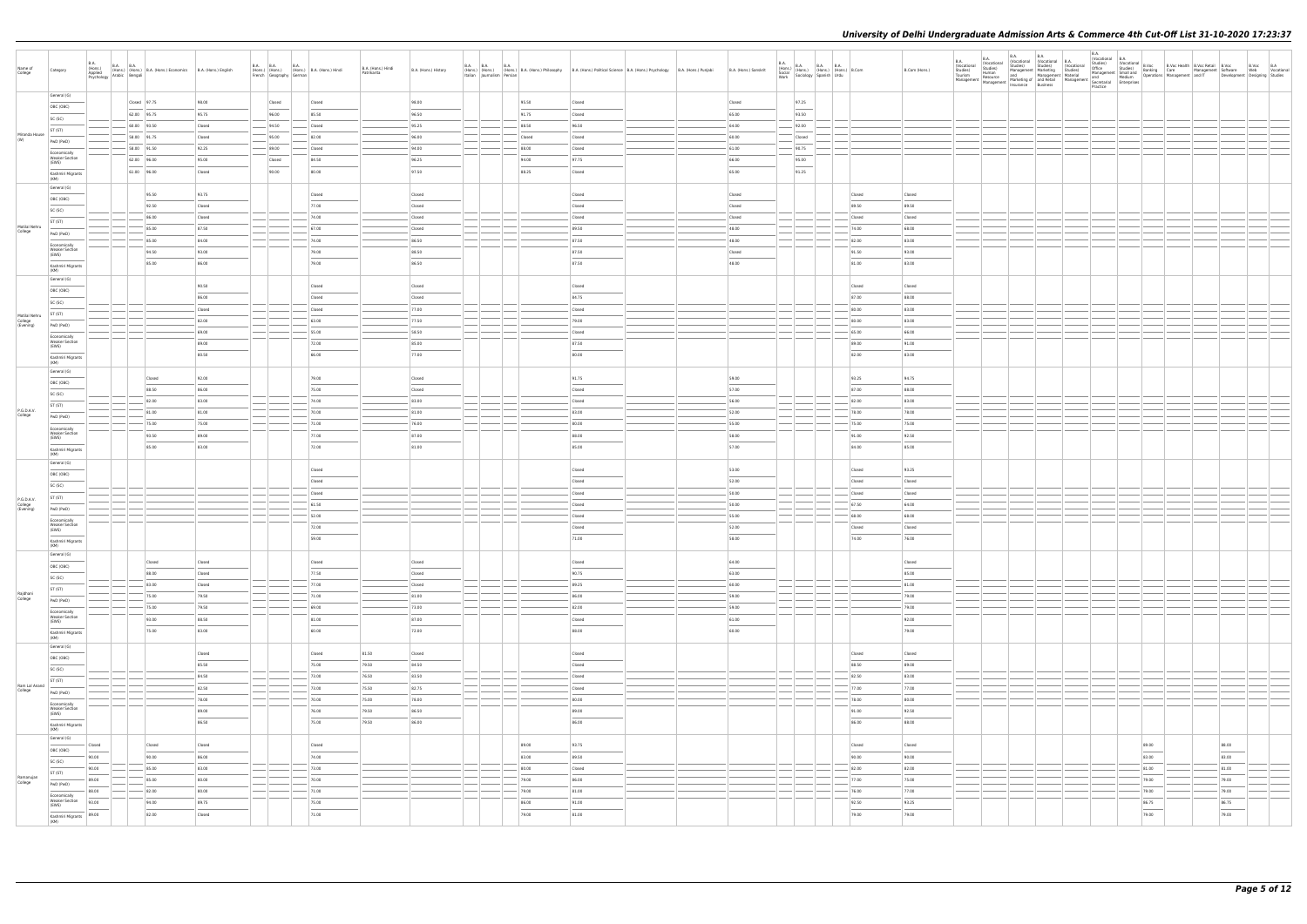| Name of<br>College                                   | Category                                                                                                                                                                                                                                                                                                                                                                                                                                                                                                | B.A.<br>(Hons.)<br>Applied | B.A. (Hons.) B.A. B.A. (Hons.) B.A. (Hons.) Economics B.A. (Hons.) English Asychology Arabic Bengali |                  | <b>B.A. B.A.</b><br>French Geography German | <b>B.A.</b><br>(Hons.) (Hons.) (Hons.) B.A. (Hons.) Hindi | B.A. (Hons.) Hindi<br>Patrikarita | B.A. (Hons.) History              | <b>B.A. B.A. B.A.</b> | (Hons.) (Hons.) B.A. (Hons.) Philosophy B.A. (Hons.) Political Science B.A. (Hons.) Psychology B.A. (Hons.) Punjabi<br>Italian Journalism Persian |        | B.A. (Hons.) Sanskrit             |                          | $\begin{tabular}{ l l l l } \hline B.A. & B.A. & B.A. & B.A. \\ (Hons.) & (Hons.) & (Hons.) & (Hons.) & B. Com \\ & Social & Sociology & Spanish & Urdu \\ \hline \end{tabular}$ | B.Com (Hons.)  | B.A.<br>(Vocational<br>Studies)<br>Tourism<br>Management | <b>B.A.</b><br>(Vocational<br>Studies)<br>Human | <b>B.A.</b><br><b>B.A.</b><br>(Vocational (Vocational B.A.<br>Studies) Studies (Vocational<br>Studies)<br>Human and Management Marketing Studies)<br>Human Management Marketing Studies<br>Management Marketing and Medium<br>Management Marketing and Medium<br>Management Marketing and Medium<br>Management Insurance Business<br>Pract | <b>B.A.</b><br>Practice |  |  |
|------------------------------------------------------|---------------------------------------------------------------------------------------------------------------------------------------------------------------------------------------------------------------------------------------------------------------------------------------------------------------------------------------------------------------------------------------------------------------------------------------------------------------------------------------------------------|----------------------------|------------------------------------------------------------------------------------------------------|------------------|---------------------------------------------|-----------------------------------------------------------|-----------------------------------|-----------------------------------|-----------------------|---------------------------------------------------------------------------------------------------------------------------------------------------|--------|-----------------------------------|--------------------------|----------------------------------------------------------------------------------------------------------------------------------------------------------------------------------|----------------|----------------------------------------------------------|-------------------------------------------------|--------------------------------------------------------------------------------------------------------------------------------------------------------------------------------------------------------------------------------------------------------------------------------------------------------------------------------------------|-------------------------|--|--|
|                                                      | General (G)                                                                                                                                                                                                                                                                                                                                                                                                                                                                                             |                            | 97.50                                                                                                | 96.50            |                                             | 89.00                                                     |                                   | 97.00                             |                       | 98.00                                                                                                                                             |        | 75.00                             |                          | 97.00                                                                                                                                                                            | Closed         |                                                          |                                                 |                                                                                                                                                                                                                                                                                                                                            |                         |  |  |
|                                                      | OBC (OBC)                                                                                                                                                                                                                                                                                                                                                                                                                                                                                               |                            | 95.50                                                                                                | 93.75            |                                             | 84.75                                                     |                                   | 94.75                             |                       | Closed                                                                                                                                            |        | 71.00                             |                          | 96.00                                                                                                                                                                            | 94.75          |                                                          |                                                 |                                                                                                                                                                                                                                                                                                                                            |                         |  |  |
|                                                      | SC (SC)<br>ST (ST)                                                                                                                                                                                                                                                                                                                                                                                                                                                                                      |                            | 92.25                                                                                                | 91.50            |                                             | 82.75                                                     |                                   | 93.75                             |                       | Closed                                                                                                                                            |        | 66.00                             |                          | 94.25                                                                                                                                                                            | 91.50          |                                                          |                                                 |                                                                                                                                                                                                                                                                                                                                            |                         |  |  |
| Ramjas College                                       | PwD (PwD)                                                                                                                                                                                                                                                                                                                                                                                                                                                                                               |                            | 89.00                                                                                                | Closed           |                                             | 80.00                                                     |                                   | 93.75                             |                       | Closed                                                                                                                                            |        | 64.00                             |                          | 92.50                                                                                                                                                                            | 85.75          |                                                          |                                                 |                                                                                                                                                                                                                                                                                                                                            |                         |  |  |
|                                                      | Economically                                                                                                                                                                                                                                                                                                                                                                                                                                                                                            |                            | 89.00                                                                                                | 89.00            |                                             | 83.00                                                     |                                   | 92.50                             |                       | 92.25                                                                                                                                             |        | 66.00                             |                          | 90.00                                                                                                                                                                            | 85.75          |                                                          |                                                 |                                                                                                                                                                                                                                                                                                                                            |                         |  |  |
|                                                      | <b>Weaker Section</b><br>(EWS)                                                                                                                                                                                                                                                                                                                                                                                                                                                                          |                            | 95.50                                                                                                | 96.00            |                                             | 88.00                                                     |                                   | 95.75                             |                       | 97.00                                                                                                                                             |        | 74.00                             |                          | 96.50                                                                                                                                                                            | 95.75          |                                                          |                                                 |                                                                                                                                                                                                                                                                                                                                            |                         |  |  |
|                                                      | Kashmiri Migrants<br>(KM)                                                                                                                                                                                                                                                                                                                                                                                                                                                                               |                            | 91.75                                                                                                | 92.25            |                                             | 79.25                                                     |                                   | 94.00                             |                       | 90.25                                                                                                                                             |        | 68.00                             |                          | 90.50                                                                                                                                                                            | 87.50          |                                                          |                                                 |                                                                                                                                                                                                                                                                                                                                            |                         |  |  |
|                                                      | General (G)                                                                                                                                                                                                                                                                                                                                                                                                                                                                                             |                            |                                                                                                      |                  |                                             |                                                           |                                   |                                   |                       |                                                                                                                                                   |        |                                   |                          |                                                                                                                                                                                  |                |                                                          |                                                 |                                                                                                                                                                                                                                                                                                                                            |                         |  |  |
|                                                      | OBC (OBC)                                                                                                                                                                                                                                                                                                                                                                                                                                                                                               |                            | Closed                                                                                               | 92.25            |                                             | Closed                                                    |                                   | 90.50                             |                       | Closed                                                                                                                                            |        | Closed                            |                          | 57.50 Closed                                                                                                                                                                     | 94.25          |                                                          |                                                 |                                                                                                                                                                                                                                                                                                                                            |                         |  |  |
|                                                      | SC (SC)                                                                                                                                                                                                                                                                                                                                                                                                                                                                                                 |                            | 88.50                                                                                                | 86.50            |                                             | Closed                                                    |                                   | 84.75                             |                       | Closed                                                                                                                                            |        | 55.00                             |                          | 51.00 87.00                                                                                                                                                                      | 87.75          |                                                          |                                                 |                                                                                                                                                                                                                                                                                                                                            |                         |  |  |
| Satyawati                                            | ST (ST)                                                                                                                                                                                                                                                                                                                                                                                                                                                                                                 |                            | Closed<br>72.00                                                                                      | Closed<br>Closed |                                             | Closed<br>67.00                                           |                                   | Closed<br>Closed                  |                       | Closed<br>Closed                                                                                                                                  |        | Closed<br>50.00                   |                          | 45.00 Closed<br>42.00 73.75                                                                                                                                                      | 80.25<br>74.00 |                                                          |                                                 |                                                                                                                                                                                                                                                                                                                                            |                         |  |  |
| College                                              | PwD (PwD)                                                                                                                                                                                                                                                                                                                                                                                                                                                                                               |                            | 62.00                                                                                                | 70.00            |                                             | Closed                                                    |                                   | 73.00                             |                       | Closed                                                                                                                                            |        | 48.00                             |                          | 42.00 60.00                                                                                                                                                                      | 61.00          |                                                          |                                                 |                                                                                                                                                                                                                                                                                                                                            |                         |  |  |
|                                                      | Economically<br><b>Weaker Section</b>                                                                                                                                                                                                                                                                                                                                                                                                                                                                   |                            | 93.00                                                                                                | 90.00            |                                             | 78.00                                                     |                                   | 84.00                             |                       | 90.75                                                                                                                                             |        | 56.00                             |                          | 54.00 90.00                                                                                                                                                                      | 92.25          |                                                          |                                                 |                                                                                                                                                                                                                                                                                                                                            |                         |  |  |
|                                                      | (EWS)<br>Kashmiri Migrants                                                                                                                                                                                                                                                                                                                                                                                                                                                                              |                            | NA                                                                                                   | NA               |                                             | NA                                                        |                                   | NA                                |                       | <b>NA</b>                                                                                                                                         |        | NA                                |                          | NA NA                                                                                                                                                                            | NA             |                                                          |                                                 |                                                                                                                                                                                                                                                                                                                                            |                         |  |  |
|                                                      | (KM)                                                                                                                                                                                                                                                                                                                                                                                                                                                                                                    |                            |                                                                                                      |                  |                                             |                                                           |                                   |                                   |                       |                                                                                                                                                   |        |                                   |                          |                                                                                                                                                                                  |                |                                                          |                                                 |                                                                                                                                                                                                                                                                                                                                            |                         |  |  |
|                                                      | General (G)                                                                                                                                                                                                                                                                                                                                                                                                                                                                                             |                            | Closed                                                                                               | Closed           |                                             | 77.50                                                     |                                   | Closed                            |                       | 89.50                                                                                                                                             |        |                                   |                          | Closed                                                                                                                                                                           | Closed         |                                                          |                                                 |                                                                                                                                                                                                                                                                                                                                            |                         |  |  |
|                                                      | OBC (OBC)<br>SC (SC)                                                                                                                                                                                                                                                                                                                                                                                                                                                                                    |                            | 85.00                                                                                                | Closed           |                                             | 73.00                                                     |                                   | 82.50                             |                       | 85.50                                                                                                                                             |        |                                   |                          | 83.00                                                                                                                                                                            | 85.00          |                                                          |                                                 |                                                                                                                                                                                                                                                                                                                                            |                         |  |  |
|                                                      | ST (ST)                                                                                                                                                                                                                                                                                                                                                                                                                                                                                                 |                            | 76.50                                                                                                | Closed           |                                             | 72.50                                                     |                                   | 79.50                             |                       | 82.50                                                                                                                                             |        |                                   |                          | 75.25                                                                                                                                                                            | Closed         |                                                          |                                                 |                                                                                                                                                                                                                                                                                                                                            |                         |  |  |
| Satyawati<br>College<br>(Evening)                    | PwD (PwD)                                                                                                                                                                                                                                                                                                                                                                                                                                                                                               |                            | 71.50                                                                                                | 74.00            |                                             | 68.00                                                     |                                   | 79.00                             |                       | 82.50                                                                                                                                             |        |                                   |                          | 70.00                                                                                                                                                                            | 72.00          |                                                          |                                                 |                                                                                                                                                                                                                                                                                                                                            |                         |  |  |
|                                                      | Economically                                                                                                                                                                                                                                                                                                                                                                                                                                                                                            |                            | 60.00                                                                                                | 55.00            |                                             | 57.00                                                     |                                   | 65.00                             |                       | 68.00                                                                                                                                             |        |                                   |                          | 60.00                                                                                                                                                                            | 61.00          |                                                          |                                                 |                                                                                                                                                                                                                                                                                                                                            |                         |  |  |
|                                                      | <b>Weaker Section</b><br>(EWS)                                                                                                                                                                                                                                                                                                                                                                                                                                                                          |                            | 90.00                                                                                                | 87.00            |                                             | 75.50                                                     |                                   | 86.00                             |                       | 87.00                                                                                                                                             |        |                                   |                          | 87.50                                                                                                                                                                            | 89.00          |                                                          |                                                 |                                                                                                                                                                                                                                                                                                                                            |                         |  |  |
|                                                      | Kashmiri Migrants<br>(KM)                                                                                                                                                                                                                                                                                                                                                                                                                                                                               |                            | NA                                                                                                   | <b>NA</b>        |                                             | NA                                                        |                                   | NA                                |                       | <b>NA</b>                                                                                                                                         |        |                                   |                          | NA                                                                                                                                                                               | NA             |                                                          |                                                 |                                                                                                                                                                                                                                                                                                                                            |                         |  |  |
|                                                      | General (G)                                                                                                                                                                                                                                                                                                                                                                                                                                                                                             |                            |                                                                                                      |                  |                                             |                                                           |                                   |                                   |                       |                                                                                                                                                   |        |                                   |                          |                                                                                                                                                                                  |                |                                                          |                                                 |                                                                                                                                                                                                                                                                                                                                            |                         |  |  |
|                                                      | OBC (OBC)                                                                                                                                                                                                                                                                                                                                                                                                                                                                                               |                            | Closed                                                                                               | Closed           | Closed                                      | Closed                                                    |                                   | Closed                            |                       | Closed                                                                                                                                            |        |                                   |                          | 95.25                                                                                                                                                                            | Closed         |                                                          |                                                 |                                                                                                                                                                                                                                                                                                                                            |                         |  |  |
|                                                      | SC (SC)                                                                                                                                                                                                                                                                                                                                                                                                                                                                                                 |                            | Closed<br>87.00                                                                                      | 89.75<br>86.75   | Closed<br>Closed                            | 78.00<br>76.00                                            |                                   | Closed<br>Closed                  |                       | Closed<br>Closed                                                                                                                                  |        |                                   |                          | 91.75<br>Closed                                                                                                                                                                  | 90.00<br>85.00 |                                                          |                                                 |                                                                                                                                                                                                                                                                                                                                            |                         |  |  |
| Shaheed                                              | ST (ST)                                                                                                                                                                                                                                                                                                                                                                                                                                                                                                 |                            | 84.00                                                                                                | Closed           | Closed                                      | 72.00                                                     |                                   | Closed                            |                       | Closed                                                                                                                                            |        |                                   |                          | 83.00                                                                                                                                                                            | 75.00          |                                                          |                                                 |                                                                                                                                                                                                                                                                                                                                            |                         |  |  |
| Bhagat Singh<br>College                              | PwD (PwD)                                                                                                                                                                                                                                                                                                                                                                                                                                                                                               |                            | 75.00                                                                                                | Closed           | $-$ Closed                                  | $-61.00$                                                  |                                   | Closed                            |                       | 81.00                                                                                                                                             |        |                                   |                          | 75.00                                                                                                                                                                            | 70.00          |                                                          |                                                 |                                                                                                                                                                                                                                                                                                                                            |                         |  |  |
|                                                      | Economically<br><b>Weaker Section</b><br>(EWS)                                                                                                                                                                                                                                                                                                                                                                                                                                                          |                            | 94.50                                                                                                | 91.00            | 92.00                                       | 77.00                                                     |                                   | 90.00                             |                       | 92.50                                                                                                                                             |        |                                   |                          | 92.75                                                                                                                                                                            | 92.25          |                                                          |                                                 |                                                                                                                                                                                                                                                                                                                                            |                         |  |  |
|                                                      | Kashmiri Migrants                                                                                                                                                                                                                                                                                                                                                                                                                                                                                       |                            | 86.50                                                                                                | 84.50            | 85.00                                       | 72.00                                                     |                                   | 83.50                             |                       | 85.00                                                                                                                                             |        |                                   |                          | 85.25                                                                                                                                                                            | 86.25          |                                                          |                                                 |                                                                                                                                                                                                                                                                                                                                            |                         |  |  |
|                                                      | (KM)<br>General (G)                                                                                                                                                                                                                                                                                                                                                                                                                                                                                     |                            |                                                                                                      |                  |                                             |                                                           |                                   |                                   |                       |                                                                                                                                                   |        |                                   |                          |                                                                                                                                                                                  |                |                                                          |                                                 |                                                                                                                                                                                                                                                                                                                                            |                         |  |  |
|                                                      | OBC (OBC)                                                                                                                                                                                                                                                                                                                                                                                                                                                                                               |                            |                                                                                                      |                  | 90.50                                       |                                                           |                                   |                                   |                       | Closed                                                                                                                                            |        |                                   |                          | 92.50                                                                                                                                                                            | 94.75          |                                                          |                                                 |                                                                                                                                                                                                                                                                                                                                            |                         |  |  |
|                                                      | SC (SC)                                                                                                                                                                                                                                                                                                                                                                                                                                                                                                 |                            |                                                                                                      |                  | Closed                                      |                                                           |                                   |                                   |                       | Closed                                                                                                                                            |        |                                   |                          | 85.50                                                                                                                                                                            | 89.00          |                                                          |                                                 |                                                                                                                                                                                                                                                                                                                                            |                         |  |  |
|                                                      | ST (ST)                                                                                                                                                                                                                                                                                                                                                                                                                                                                                                 |                            |                                                                                                      |                  | Closed                                      |                                                           |                                   |                                   |                       | Closed                                                                                                                                            |        |                                   |                          | 80.00                                                                                                                                                                            | 83.00          |                                                          |                                                 |                                                                                                                                                                                                                                                                                                                                            |                         |  |  |
| Shaheed<br>Bhagat Singh<br>College<br>(Evening)      | PwD (PwD)                                                                                                                                                                                                                                                                                                                                                                                                                                                                                               |                            |                                                                                                      |                  | Closed                                      |                                                           |                                   |                                   |                       | Closed                                                                                                                                            |        |                                   |                          | 72.00                                                                                                                                                                            | 73.00          |                                                          |                                                 |                                                                                                                                                                                                                                                                                                                                            |                         |  |  |
|                                                      | Economically<br><b>Weaker Section</b>                                                                                                                                                                                                                                                                                                                                                                                                                                                                   |                            |                                                                                                      |                  | 66.00                                       |                                                           |                                   |                                   |                       | 65.00                                                                                                                                             |        |                                   |                          | 75.50                                                                                                                                                                            | 78.00          |                                                          |                                                 |                                                                                                                                                                                                                                                                                                                                            |                         |  |  |
|                                                      | (EWS)                                                                                                                                                                                                                                                                                                                                                                                                                                                                                                   |                            |                                                                                                      |                  | 88.00                                       |                                                           |                                   |                                   |                       | 87.00                                                                                                                                             |        |                                   |                          | 91.00                                                                                                                                                                            | 93.00          |                                                          |                                                 |                                                                                                                                                                                                                                                                                                                                            |                         |  |  |
|                                                      | Kashmiri Migrants<br>(KM)                                                                                                                                                                                                                                                                                                                                                                                                                                                                               |                            |                                                                                                      |                  | 82.00                                       |                                                           |                                   |                                   |                       | 79.00                                                                                                                                             |        |                                   |                          | 83.00                                                                                                                                                                            | 85.00          |                                                          |                                                 |                                                                                                                                                                                                                                                                                                                                            |                         |  |  |
|                                                      | General (G)<br>$\sim$                                                                                                                                                                                                                                                                                                                                                                                                                                                                                   |                            |                                                                                                      |                  |                                             |                                                           |                                   |                                   |                       |                                                                                                                                                   | Closed |                                   |                          |                                                                                                                                                                                  |                |                                                          |                                                 |                                                                                                                                                                                                                                                                                                                                            |                         |  |  |
|                                                      | OBC (OBC)                                                                                                                                                                                                                                                                                                                                                                                                                                                                                               |                            |                                                                                                      |                  |                                             |                                                           |                                   |                                   |                       |                                                                                                                                                   | 88.50  |                                   |                          |                                                                                                                                                                                  |                |                                                          |                                                 |                                                                                                                                                                                                                                                                                                                                            |                         |  |  |
| Shaheed                                              | SC (SC)                                                                                                                                                                                                                                                                                                                                                                                                                                                                                                 |                            |                                                                                                      |                  |                                             |                                                           |                                   |                                   |                       |                                                                                                                                                   | 83.00  |                                   |                          |                                                                                                                                                                                  |                |                                                          |                                                 |                                                                                                                                                                                                                                                                                                                                            |                         |  |  |
| Rajguru College<br>of Applied<br>Sciences for        | ST (ST)<br>PwD (PwD)                                                                                                                                                                                                                                                                                                                                                                                                                                                                                    |                            |                                                                                                      |                  |                                             |                                                           |                                   |                                   |                       |                                                                                                                                                   | 80.00  |                                   |                          |                                                                                                                                                                                  |                |                                                          |                                                 |                                                                                                                                                                                                                                                                                                                                            |                         |  |  |
| Women (W)                                            | Economically                                                                                                                                                                                                                                                                                                                                                                                                                                                                                            |                            |                                                                                                      |                  |                                             |                                                           |                                   |                                   |                       |                                                                                                                                                   | 85.00  |                                   |                          |                                                                                                                                                                                  |                |                                                          |                                                 |                                                                                                                                                                                                                                                                                                                                            |                         |  |  |
|                                                      | <b>Weaker Section</b><br>(EWS)                                                                                                                                                                                                                                                                                                                                                                                                                                                                          |                            |                                                                                                      |                  |                                             |                                                           |                                   |                                   |                       |                                                                                                                                                   | 91.00  |                                   |                          |                                                                                                                                                                                  |                |                                                          |                                                 |                                                                                                                                                                                                                                                                                                                                            |                         |  |  |
|                                                      | $\frac{1}{2} \left( \frac{1}{2} \right) \left( \frac{1}{2} \right) \left( \frac{1}{2} \right) \left( \frac{1}{2} \right) \left( \frac{1}{2} \right) \left( \frac{1}{2} \right) \left( \frac{1}{2} \right) \left( \frac{1}{2} \right) \left( \frac{1}{2} \right) \left( \frac{1}{2} \right) \left( \frac{1}{2} \right) \left( \frac{1}{2} \right) \left( \frac{1}{2} \right) \left( \frac{1}{2} \right) \left( \frac{1}{2} \right) \left( \frac{1}{2} \right) \left( \frac$<br>Kashmiri Migrants<br>(KM) |                            |                                                                                                      |                  |                                             |                                                           |                                   |                                   |                       |                                                                                                                                                   | 84.00  |                                   |                          |                                                                                                                                                                                  |                |                                                          |                                                 |                                                                                                                                                                                                                                                                                                                                            |                         |  |  |
|                                                      | General (G)                                                                                                                                                                                                                                                                                                                                                                                                                                                                                             |                            |                                                                                                      |                  |                                             |                                                           |                                   |                                   |                       |                                                                                                                                                   |        |                                   |                          |                                                                                                                                                                                  |                |                                                          |                                                 |                                                                                                                                                                                                                                                                                                                                            |                         |  |  |
|                                                      | $\frac{1}{2} \left( \frac{1}{2} \right) \left( \frac{1}{2} \right) \left( \frac{1}{2} \right) \left( \frac{1}{2} \right) \left( \frac{1}{2} \right) \left( \frac{1}{2} \right) \left( \frac{1}{2} \right) \left( \frac{1}{2} \right) \left( \frac{1}{2} \right) \left( \frac{1}{2} \right) \left( \frac{1}{2} \right) \left( \frac{1}{2} \right) \left( \frac{1}{2} \right) \left( \frac{1}{2} \right) \left( \frac{1}{2} \right) \left( \frac{1}{2} \right) \left( \frac$<br>OBC (OBC)                 |                            |                                                                                                      |                  |                                             |                                                           |                                   |                                   |                       |                                                                                                                                                   |        |                                   |                          |                                                                                                                                                                                  |                |                                                          |                                                 |                                                                                                                                                                                                                                                                                                                                            |                         |  |  |
|                                                      | SC (SC)                                                                                                                                                                                                                                                                                                                                                                                                                                                                                                 |                            |                                                                                                      |                  |                                             |                                                           |                                   |                                   |                       |                                                                                                                                                   |        |                                   |                          |                                                                                                                                                                                  |                |                                                          |                                                 |                                                                                                                                                                                                                                                                                                                                            |                         |  |  |
|                                                      | ST (ST)                                                                                                                                                                                                                                                                                                                                                                                                                                                                                                 |                            |                                                                                                      |                  |                                             |                                                           |                                   |                                   |                       |                                                                                                                                                   |        |                                   |                          |                                                                                                                                                                                  |                |                                                          |                                                 |                                                                                                                                                                                                                                                                                                                                            |                         |  |  |
| Shaheed<br>Sukhdev<br>College<br>Business<br>Studies | PwD (PwD)                                                                                                                                                                                                                                                                                                                                                                                                                                                                                               |                            |                                                                                                      |                  |                                             |                                                           |                                   |                                   |                       |                                                                                                                                                   |        |                                   |                          |                                                                                                                                                                                  |                |                                                          |                                                 |                                                                                                                                                                                                                                                                                                                                            |                         |  |  |
|                                                      | Economically<br><b>Weaker Section</b>                                                                                                                                                                                                                                                                                                                                                                                                                                                                   |                            |                                                                                                      |                  |                                             |                                                           |                                   |                                   |                       |                                                                                                                                                   |        |                                   |                          |                                                                                                                                                                                  |                |                                                          |                                                 |                                                                                                                                                                                                                                                                                                                                            |                         |  |  |
|                                                      | (EWS)                                                                                                                                                                                                                                                                                                                                                                                                                                                                                                   |                            |                                                                                                      |                  |                                             |                                                           |                                   |                                   |                       |                                                                                                                                                   |        |                                   |                          |                                                                                                                                                                                  |                |                                                          |                                                 |                                                                                                                                                                                                                                                                                                                                            |                         |  |  |
|                                                      | Kashmiri Migrants<br>(KM)                                                                                                                                                                                                                                                                                                                                                                                                                                                                               |                            |                                                                                                      |                  |                                             |                                                           |                                   |                                   |                       |                                                                                                                                                   |        |                                   |                          |                                                                                                                                                                                  |                |                                                          |                                                 |                                                                                                                                                                                                                                                                                                                                            |                         |  |  |
|                                                      | General (G)<br>____                                                                                                                                                                                                                                                                                                                                                                                                                                                                                     |                            | Closed                                                                                               | Closed           | Closed                                      | 81.50                                                     |                                   | Closed                            |                       | Closed                                                                                                                                            |        | 68.00                             |                          | 94.25                                                                                                                                                                            | 95.25          |                                                          |                                                 |                                                                                                                                                                                                                                                                                                                                            |                         |  |  |
|                                                      | OBC (OBC)                                                                                                                                                                                                                                                                                                                                                                                                                                                                                               |                            | 91.50                                                                                                | 89.50            | $\overline{\phantom{a}}$<br>89.00           | $\sim$<br>78.00                                           |                                   | $\sim$<br>84.75                   |                       | $\overline{\phantom{a}}$<br>90.00                                                                                                                 |        | $\overline{\phantom{a}}$<br>66.00 |                          | 89.25                                                                                                                                                                            | 89.75          |                                                          |                                                 |                                                                                                                                                                                                                                                                                                                                            |                         |  |  |
|                                                      | SC (SC)<br>ST (ST)                                                                                                                                                                                                                                                                                                                                                                                                                                                                                      |                            | 86.50                                                                                                | 88.50            | $- 87.00$                                   | $- 75.75$                                                 |                                   | 84.50                             |                       | 88.75                                                                                                                                             |        | 60.00                             |                          | 84.25                                                                                                                                                                            | 85.50          |                                                          |                                                 |                                                                                                                                                                                                                                                                                                                                            |                         |  |  |
| Shivaji College                                      | PwD (PwD)                                                                                                                                                                                                                                                                                                                                                                                                                                                                                               |                            | 83.00                                                                                                | 87.00            | 86.00                                       | 71.00                                                     |                                   | Closed                            |                       | 86.00                                                                                                                                             |        | 59.00                             |                          | 81.50                                                                                                                                                                            | 79.00          |                                                          |                                                 |                                                                                                                                                                                                                                                                                                                                            |                         |  |  |
|                                                      | Economically                                                                                                                                                                                                                                                                                                                                                                                                                                                                                            |                            | 70.00                                                                                                | 75.00            | $-$ 71.00                                   | $- 68.00$                                                 |                                   | $-70.00$                          | ————                  | 84.00                                                                                                                                             |        | 50.00                             | $\overline{\phantom{a}}$ | $-71.00$                                                                                                                                                                         | 70.00          |                                                          |                                                 |                                                                                                                                                                                                                                                                                                                                            |                         |  |  |
|                                                      | Weaker Section<br>(EWS)<br>$\sim$ 100 $\mu$                                                                                                                                                                                                                                                                                                                                                                                                                                                             |                            | 93.50                                                                                                | 91.00            | 90.00<br>$\sim$                             | 80.00<br>$\sim$                                           |                                   | 88.00<br>$\overline{\phantom{a}}$ |                       | 90.00                                                                                                                                             |        | 66.00<br>$\overline{\phantom{a}}$ |                          | 92.00                                                                                                                                                                            | 94.00          |                                                          |                                                 |                                                                                                                                                                                                                                                                                                                                            |                         |  |  |
|                                                      | Kashmiri Migrants<br>(KM)                                                                                                                                                                                                                                                                                                                                                                                                                                                                               |                            | 88.00                                                                                                | 87.00            | 84.00                                       | 74.00                                                     |                                   | 82.00                             |                       | 86.00                                                                                                                                             |        | 63.00                             |                          | 88.00                                                                                                                                                                            | 90.00          |                                                          |                                                 |                                                                                                                                                                                                                                                                                                                                            |                         |  |  |
|                                                      |                                                                                                                                                                                                                                                                                                                                                                                                                                                                                                         |                            |                                                                                                      |                  |                                             |                                                           |                                   |                                   |                       |                                                                                                                                                   |        |                                   |                          |                                                                                                                                                                                  |                |                                                          |                                                 |                                                                                                                                                                                                                                                                                                                                            |                         |  |  |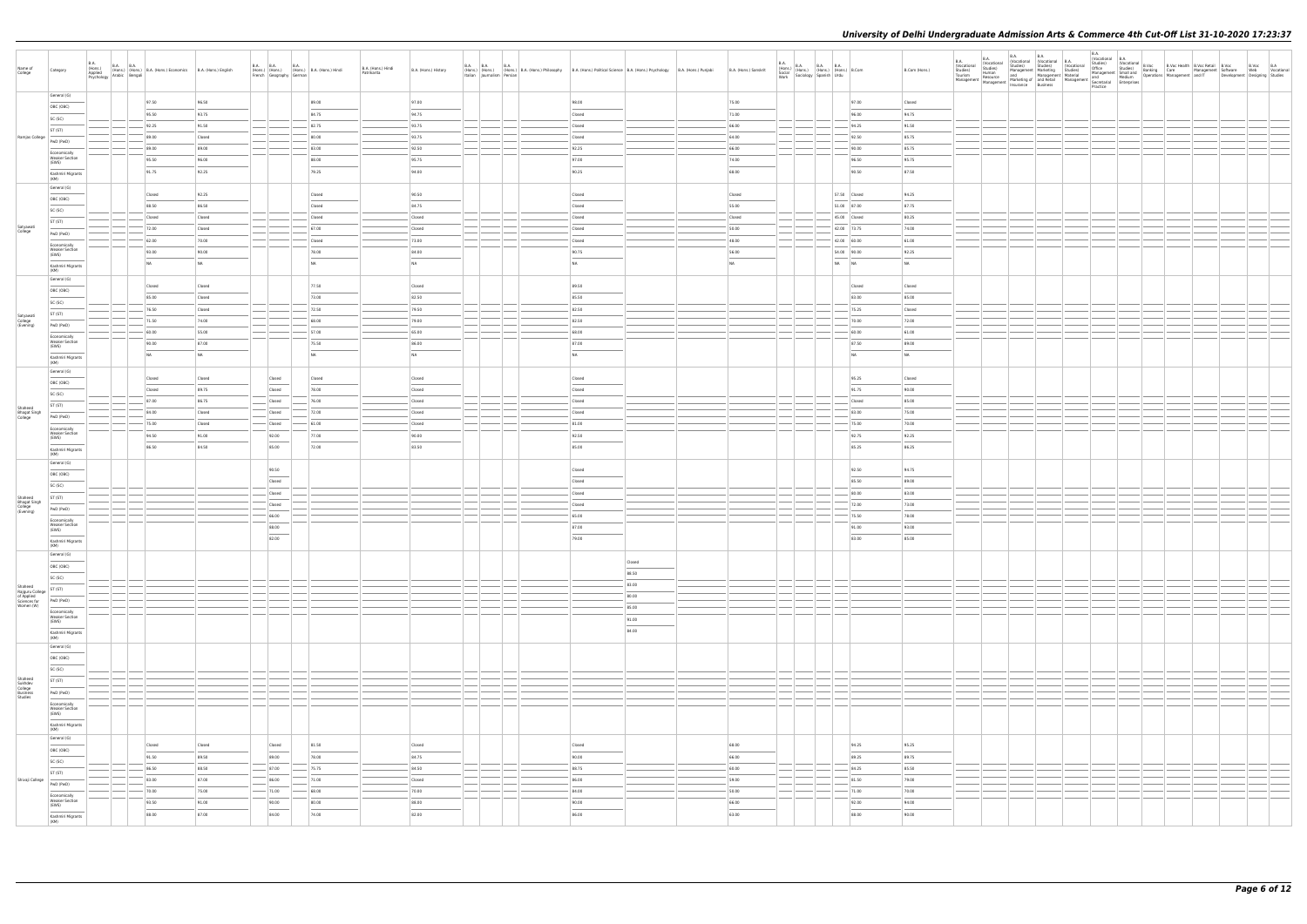| Name of<br>College                                                                          | <b>B.A.</b><br>Category                                                                                                                                                                                                                                                                                                                                                                                                                                                                               | (Hons.)<br>Applied<br>Psychology | B.A. B.A. (Hons.) B.A. (Hons.) Economics B.A. (Hons.) English Arabic Bengali |           |                                                                                                                                                                                                                                                                                                                                                                                                                                                                            | French Geography German | B.A. B.A. B.A. B.A. (Hons.) B.A. (Hons.) Hindi | B.A. (Hons.) Hindi<br>Patrikarita | B.A. (Hons.) History | <b>B.A. B.A.</b> | <b>B.A.</b><br>Italian Journalism Persian |       | (Hons.) (Hons.) B.A. (Hons.) Philosophy B.A. (Hons.) Philosophy B.A. (Hons.) Political Science B.A. (Hons.) Psychology B.A. (Hons.) Punjabi |        | B.A. (Hons.) Sanskrit | <b>B.A.</b><br>B.A.<br>(Hons.) B.A. B.A. B.A. (Hons.) (Hons.) B.Com<br>Social Sociology Spanish Urdu<br>Work Sociology Spanish Urdu<br>Work |           | B.Com (Hons.)  | B.A.<br>(Vocational<br>Studies)<br>Tourism<br>Management | B.A.<br>(Vocational<br>Studies)<br>Human<br>Resource<br>at |  |  |  |  | Development Designing Studies | B.Voc B.A<br>Web Vocational |  |
|---------------------------------------------------------------------------------------------|-------------------------------------------------------------------------------------------------------------------------------------------------------------------------------------------------------------------------------------------------------------------------------------------------------------------------------------------------------------------------------------------------------------------------------------------------------------------------------------------------------|----------------------------------|------------------------------------------------------------------------------|-----------|----------------------------------------------------------------------------------------------------------------------------------------------------------------------------------------------------------------------------------------------------------------------------------------------------------------------------------------------------------------------------------------------------------------------------------------------------------------------------|-------------------------|------------------------------------------------|-----------------------------------|----------------------|------------------|-------------------------------------------|-------|---------------------------------------------------------------------------------------------------------------------------------------------|--------|-----------------------|---------------------------------------------------------------------------------------------------------------------------------------------|-----------|----------------|----------------------------------------------------------|------------------------------------------------------------|--|--|--|--|-------------------------------|-----------------------------|--|
|                                                                                             | General (G)<br>OBC (OBC)                                                                                                                                                                                                                                                                                                                                                                                                                                                                              |                                  | Closed<br>97.25                                                              |           |                                                                                                                                                                                                                                                                                                                                                                                                                                                                            |                         |                                                |                                   |                      |                  |                                           |       |                                                                                                                                             |        |                       |                                                                                                                                             |           | 98.12<br>95.75 |                                                          |                                                            |  |  |  |  |                               |                             |  |
|                                                                                             | SC (SC)                                                                                                                                                                                                                                                                                                                                                                                                                                                                                               |                                  | 95.75                                                                        |           |                                                                                                                                                                                                                                                                                                                                                                                                                                                                            |                         |                                                |                                   |                      |                  |                                           |       |                                                                                                                                             |        |                       |                                                                                                                                             |           | Closed         |                                                          |                                                            |  |  |  |  |                               |                             |  |
|                                                                                             | ST (ST)                                                                                                                                                                                                                                                                                                                                                                                                                                                                                               |                                  |                                                                              |           |                                                                                                                                                                                                                                                                                                                                                                                                                                                                            |                         |                                                |                                   |                      |                  |                                           |       |                                                                                                                                             |        |                       |                                                                                                                                             |           |                |                                                          |                                                            |  |  |  |  |                               |                             |  |
| Shri Ram<br>College of<br>Commerce                                                          | PwD (PwD)                                                                                                                                                                                                                                                                                                                                                                                                                                                                                             |                                  | 93.00                                                                        |           |                                                                                                                                                                                                                                                                                                                                                                                                                                                                            |                         |                                                |                                   |                      |                  |                                           |       |                                                                                                                                             |        |                       |                                                                                                                                             |           | 86.00          |                                                          |                                                            |  |  |  |  |                               |                             |  |
|                                                                                             | Economically                                                                                                                                                                                                                                                                                                                                                                                                                                                                                          |                                  | 94.00                                                                        |           |                                                                                                                                                                                                                                                                                                                                                                                                                                                                            |                         |                                                |                                   |                      |                  |                                           |       |                                                                                                                                             |        |                       |                                                                                                                                             |           | 87.00          |                                                          |                                                            |  |  |  |  |                               |                             |  |
|                                                                                             | <b>Weaker Section</b><br>(EWS)                                                                                                                                                                                                                                                                                                                                                                                                                                                                        |                                  | 97.25                                                                        |           |                                                                                                                                                                                                                                                                                                                                                                                                                                                                            |                         |                                                |                                   |                      |                  |                                           |       |                                                                                                                                             |        |                       |                                                                                                                                             |           | 96.37          |                                                          |                                                            |  |  |  |  |                               |                             |  |
|                                                                                             | Kashmiri Migrants<br>(KM)                                                                                                                                                                                                                                                                                                                                                                                                                                                                             |                                  | 93.50                                                                        |           |                                                                                                                                                                                                                                                                                                                                                                                                                                                                            |                         |                                                |                                   |                      |                  |                                           |       |                                                                                                                                             |        |                       |                                                                                                                                             |           | 89.00          |                                                          |                                                            |  |  |  |  |                               |                             |  |
|                                                                                             | General (G)                                                                                                                                                                                                                                                                                                                                                                                                                                                                                           |                                  | Closed                                                                       | 91.50     |                                                                                                                                                                                                                                                                                                                                                                                                                                                                            |                         | 82.50                                          |                                   | 88.75                |                  |                                           |       | Closed                                                                                                                                      |        |                       |                                                                                                                                             | Closed    | 93.00          |                                                          |                                                            |  |  |  |  |                               |                             |  |
|                                                                                             | OBC (OBC)<br>SC (SC)                                                                                                                                                                                                                                                                                                                                                                                                                                                                                  |                                  | 86.75                                                                        | 86.00     |                                                                                                                                                                                                                                                                                                                                                                                                                                                                            |                         | 78.50                                          |                                   | 83.25                |                  |                                           |       | 86.25                                                                                                                                       |        |                       |                                                                                                                                             | 86.00     | 86.00          |                                                          |                                                            |  |  |  |  |                               |                             |  |
|                                                                                             |                                                                                                                                                                                                                                                                                                                                                                                                                                                                                                       |                                  | 79.75                                                                        | 84.75     |                                                                                                                                                                                                                                                                                                                                                                                                                                                                            |                         | 72.50                                          |                                   | 81.25                |                  |                                           |       | Closed                                                                                                                                      |        |                       |                                                                                                                                             | 82.00     | 79.00          |                                                          |                                                            |  |  |  |  |                               |                             |  |
| Shyam Lal<br>College                                                                        | ST (ST)                                                                                                                                                                                                                                                                                                                                                                                                                                                                                               |                                  | 79.50                                                                        | 83.75     | $\frac{1}{2} \left( \frac{1}{2} \right) \left( \frac{1}{2} \right) \left( \frac{1}{2} \right) \left( \frac{1}{2} \right) \left( \frac{1}{2} \right) \left( \frac{1}{2} \right) \left( \frac{1}{2} \right) \left( \frac{1}{2} \right) \left( \frac{1}{2} \right) \left( \frac{1}{2} \right) \left( \frac{1}{2} \right) \left( \frac{1}{2} \right) \left( \frac{1}{2} \right) \left( \frac{1}{2} \right) \left( \frac{1}{2} \right) \left( \frac{1}{2} \right) \left( \frac$ |                         | 69.50                                          |                                   | Closed               |                  |                                           |       | 84.75                                                                                                                                       |        |                       |                                                                                                                                             | 81.00     | 78.00          |                                                          |                                                            |  |  |  |  |                               |                             |  |
|                                                                                             | PwD (PwD)                                                                                                                                                                                                                                                                                                                                                                                                                                                                                             |                                  | 79.00                                                                        | 81.00     | $\frac{1}{2} \left( \frac{1}{2} \right) \left( \frac{1}{2} \right) \left( \frac{1}{2} \right) \left( \frac{1}{2} \right) \left( \frac{1}{2} \right) \left( \frac{1}{2} \right) \left( \frac{1}{2} \right) \left( \frac{1}{2} \right) \left( \frac{1}{2} \right) \left( \frac{1}{2} \right) \left( \frac{1}{2} \right) \left( \frac{1}{2} \right) \left( \frac{1}{2} \right) \left( \frac{1}{2} \right) \left( \frac{1}{2} \right) \left( \frac{1}{2} \right) \left( \frac$ |                         | Closed                                         |                                   | 78.00                |                  |                                           |       | 80.00                                                                                                                                       |        |                       |                                                                                                                                             | 78.00     | 78.00          |                                                          |                                                            |  |  |  |  |                               |                             |  |
|                                                                                             | Economically<br><b>Weaker Section</b>                                                                                                                                                                                                                                                                                                                                                                                                                                                                 |                                  | 92.00                                                                        | 90.50     |                                                                                                                                                                                                                                                                                                                                                                                                                                                                            |                         | 81.50                                          |                                   | 86.50                |                  |                                           |       | 89.50                                                                                                                                       |        |                       |                                                                                                                                             | 90.50     | 92.00          |                                                          |                                                            |  |  |  |  |                               |                             |  |
|                                                                                             | (EWS)                                                                                                                                                                                                                                                                                                                                                                                                                                                                                                 |                                  |                                                                              |           |                                                                                                                                                                                                                                                                                                                                                                                                                                                                            |                         |                                                |                                   |                      |                  |                                           |       |                                                                                                                                             |        |                       |                                                                                                                                             |           |                |                                                          |                                                            |  |  |  |  |                               |                             |  |
|                                                                                             | Kashmiri Migrants<br>(KM)                                                                                                                                                                                                                                                                                                                                                                                                                                                                             |                                  | 84.15                                                                        | 82.35     |                                                                                                                                                                                                                                                                                                                                                                                                                                                                            |                         | 74.25                                          |                                   | 87.86                |                  |                                           |       | 82.80                                                                                                                                       |        |                       |                                                                                                                                             | 82.80     | 83.70          |                                                          |                                                            |  |  |  |  |                               |                             |  |
|                                                                                             | General (G)                                                                                                                                                                                                                                                                                                                                                                                                                                                                                           |                                  |                                                                              |           |                                                                                                                                                                                                                                                                                                                                                                                                                                                                            |                         |                                                |                                   |                      |                  |                                           |       |                                                                                                                                             |        |                       |                                                                                                                                             |           |                |                                                          |                                                            |  |  |  |  |                               |                             |  |
|                                                                                             | OBC (OBC)                                                                                                                                                                                                                                                                                                                                                                                                                                                                                             |                                  | 92.00                                                                        |           |                                                                                                                                                                                                                                                                                                                                                                                                                                                                            |                         | 78.00                                          |                                   |                      |                  |                                           |       | 89.00                                                                                                                                       |        |                       |                                                                                                                                             | 90.00     | 92.00          |                                                          |                                                            |  |  |  |  |                               |                             |  |
|                                                                                             | SC (SC)                                                                                                                                                                                                                                                                                                                                                                                                                                                                                               |                                  | 85.00                                                                        |           |                                                                                                                                                                                                                                                                                                                                                                                                                                                                            |                         | 76.00                                          |                                   |                      |                  |                                           |       | 84.00                                                                                                                                       |        |                       |                                                                                                                                             | 84.00     | 85.50          |                                                          |                                                            |  |  |  |  |                               |                             |  |
|                                                                                             | ST (ST)                                                                                                                                                                                                                                                                                                                                                                                                                                                                                               |                                  | 78.00                                                                        |           |                                                                                                                                                                                                                                                                                                                                                                                                                                                                            |                         | 71.00                                          |                                   |                      |                  |                                           |       | 83.00                                                                                                                                       |        |                       |                                                                                                                                             | 77.00     | 78.00          |                                                          |                                                            |  |  |  |  |                               |                             |  |
| Shyam Lal<br>College<br>(Evening)                                                           |                                                                                                                                                                                                                                                                                                                                                                                                                                                                                                       |                                  | 75.00                                                                        |           |                                                                                                                                                                                                                                                                                                                                                                                                                                                                            |                         | 68.00                                          |                                   |                      |                  |                                           |       | 83.00                                                                                                                                       |        |                       |                                                                                                                                             | 73.00     | 73.00          |                                                          |                                                            |  |  |  |  |                               |                             |  |
|                                                                                             | PwD (PwD)                                                                                                                                                                                                                                                                                                                                                                                                                                                                                             |                                  | 78.00                                                                        |           |                                                                                                                                                                                                                                                                                                                                                                                                                                                                            |                         | $-68.00$                                       |                                   |                      |                  |                                           |       | 80.00                                                                                                                                       |        |                       |                                                                                                                                             | 78.00     | 78.00          |                                                          |                                                            |  |  |  |  |                               |                             |  |
|                                                                                             | Economically<br><b>Weaker Section</b>                                                                                                                                                                                                                                                                                                                                                                                                                                                                 |                                  | 91.00                                                                        |           |                                                                                                                                                                                                                                                                                                                                                                                                                                                                            |                         | 77.00                                          |                                   |                      |                  |                                           |       | 88.00                                                                                                                                       |        |                       |                                                                                                                                             | 88.50     | 91.00          |                                                          |                                                            |  |  |  |  |                               |                             |  |
|                                                                                             | (EWS)                                                                                                                                                                                                                                                                                                                                                                                                                                                                                                 |                                  | 78.00                                                                        |           |                                                                                                                                                                                                                                                                                                                                                                                                                                                                            |                         | 70.00                                          |                                   |                      |                  |                                           |       | 78.00                                                                                                                                       |        |                       |                                                                                                                                             | 78.00     | 78.00          |                                                          |                                                            |  |  |  |  |                               |                             |  |
|                                                                                             | Kashmiri Migrants<br>(KM)                                                                                                                                                                                                                                                                                                                                                                                                                                                                             |                                  |                                                                              |           |                                                                                                                                                                                                                                                                                                                                                                                                                                                                            |                         |                                                |                                   |                      |                  |                                           |       |                                                                                                                                             |        |                       |                                                                                                                                             |           |                |                                                          |                                                            |  |  |  |  |                               |                             |  |
|                                                                                             | General (G)                                                                                                                                                                                                                                                                                                                                                                                                                                                                                           | Closed                           | Closed                                                                       | Closed    |                                                                                                                                                                                                                                                                                                                                                                                                                                                                            | Closed                  | Closed                                         |                                   | Closed               |                  |                                           | 79.00 | 89.50                                                                                                                                       |        | 55.00                 |                                                                                                                                             | 90.25     | 92.50          |                                                          |                                                            |  |  |  |  |                               |                             |  |
|                                                                                             | OBC (OBC)                                                                                                                                                                                                                                                                                                                                                                                                                                                                                             |                                  |                                                                              |           |                                                                                                                                                                                                                                                                                                                                                                                                                                                                            |                         |                                                |                                   |                      |                  |                                           |       |                                                                                                                                             |        |                       |                                                                                                                                             |           |                |                                                          |                                                            |  |  |  |  |                               |                             |  |
|                                                                                             | SC (SC)                                                                                                                                                                                                                                                                                                                                                                                                                                                                                               | 88.00                            | 85.00                                                                        | 87.00     |                                                                                                                                                                                                                                                                                                                                                                                                                                                                            | 84.00                   | 69.00                                          |                                   | Closed               |                  |                                           | 71.00 | 84.00                                                                                                                                       |        | 45.00                 |                                                                                                                                             | 83.00     | 85.00          |                                                          |                                                            |  |  |  |  |                               |                             |  |
| Shyama Prasad   ST (ST)                                                                     |                                                                                                                                                                                                                                                                                                                                                                                                                                                                                                       | 85.00                            | 82.00                                                                        | Closed    |                                                                                                                                                                                                                                                                                                                                                                                                                                                                            | 80.00                   | 73.00                                          |                                   | 78.50                |                  |                                           | 70.00 | Closed                                                                                                                                      |        | 45.00                 |                                                                                                                                             | 80.00     | 82.00          |                                                          |                                                            |  |  |  |  |                               |                             |  |
| Mukherji<br>College For<br>Women (W)                                                        | PwD (PwD)                                                                                                                                                                                                                                                                                                                                                                                                                                                                                             | 81.00                            | 82.00                                                                        | 78.00     |                                                                                                                                                                                                                                                                                                                                                                                                                                                                            | 79.00                   | 68.00                                          |                                   | 78.50                |                  |                                           | 70.00 | 78.00                                                                                                                                       |        | 45.00                 |                                                                                                                                             | 78.00     | 80.00          |                                                          |                                                            |  |  |  |  |                               |                             |  |
|                                                                                             | Economically                                                                                                                                                                                                                                                                                                                                                                                                                                                                                          | 80.00                            | 82.00                                                                        | 78.00     |                                                                                                                                                                                                                                                                                                                                                                                                                                                                            | $-80.00$                | $-68.00$                                       |                                   | 78.00                |                  |                                           | 70.00 | 75.00                                                                                                                                       |        | 45.00                 |                                                                                                                                             | 80.00     | 82.00          |                                                          |                                                            |  |  |  |  |                               |                             |  |
|                                                                                             | Weaker Section<br>(EWS)<br>91.00                                                                                                                                                                                                                                                                                                                                                                                                                                                                      |                                  | 82.00                                                                        | 85.00     |                                                                                                                                                                                                                                                                                                                                                                                                                                                                            | 85.00                   | 68.00                                          |                                   | 83.00                |                  |                                           | 73.00 | 84.00                                                                                                                                       |        | 45.00                 |                                                                                                                                             | 86.00     | 88.00          |                                                          |                                                            |  |  |  |  |                               |                             |  |
|                                                                                             | Kashmiri Migrants                                                                                                                                                                                                                                                                                                                                                                                                                                                                                     | 85.00                            | 87.00                                                                        | 82.00     |                                                                                                                                                                                                                                                                                                                                                                                                                                                                            | 80.00                   | 68.00                                          |                                   | 78.00                |                  |                                           | 70.00 | 79.00                                                                                                                                       |        | 45.00                 |                                                                                                                                             | 80.00     | 82.00          |                                                          |                                                            |  |  |  |  |                               |                             |  |
|                                                                                             | (KM)                                                                                                                                                                                                                                                                                                                                                                                                                                                                                                  |                                  |                                                                              |           |                                                                                                                                                                                                                                                                                                                                                                                                                                                                            |                         |                                                |                                   |                      |                  |                                           |       |                                                                                                                                             |        |                       |                                                                                                                                             |           |                |                                                          |                                                            |  |  |  |  |                               |                             |  |
|                                                                                             | General (G)                                                                                                                                                                                                                                                                                                                                                                                                                                                                                           |                                  |                                                                              | 91.75     |                                                                                                                                                                                                                                                                                                                                                                                                                                                                            |                         | Closed                                         |                                   |                      |                  |                                           |       | Closed                                                                                                                                      |        |                       |                                                                                                                                             | 92.50     | 94.25          |                                                          |                                                            |  |  |  |  |                               |                             |  |
|                                                                                             | OBC (OBC)                                                                                                                                                                                                                                                                                                                                                                                                                                                                                             |                                  |                                                                              | 87.25     |                                                                                                                                                                                                                                                                                                                                                                                                                                                                            |                         | 73.00                                          |                                   |                      |                  |                                           |       | 87.50                                                                                                                                       |        |                       |                                                                                                                                             | 86.00     | 87.50          |                                                          |                                                            |  |  |  |  |                               |                             |  |
|                                                                                             | SC (SC)                                                                                                                                                                                                                                                                                                                                                                                                                                                                                               |                                  |                                                                              | Closed    |                                                                                                                                                                                                                                                                                                                                                                                                                                                                            |                         | Closed                                         |                                   |                      |                  |                                           |       | Closed                                                                                                                                      |        |                       |                                                                                                                                             | 80.00     | 83.50          |                                                          |                                                            |  |  |  |  |                               |                             |  |
| Sri Aurobindo                                                                               | ST (ST)                                                                                                                                                                                                                                                                                                                                                                                                                                                                                               |                                  |                                                                              | 80.50     |                                                                                                                                                                                                                                                                                                                                                                                                                                                                            |                         | 65.00                                          |                                   |                      |                  |                                           |       | 83.25                                                                                                                                       |        |                       |                                                                                                                                             | 69.00     | 71.00          |                                                          |                                                            |  |  |  |  |                               |                             |  |
| College (Day)                                                                               | PwD (PwD)                                                                                                                                                                                                                                                                                                                                                                                                                                                                                             |                                  |                                                                              |           | $\frac{1}{2} \left( \frac{1}{2} \right) \left( \frac{1}{2} \right) \left( \frac{1}{2} \right) \left( \frac{1}{2} \right) \left( \frac{1}{2} \right) \left( \frac{1}{2} \right) \left( \frac{1}{2} \right) \left( \frac{1}{2} \right) \left( \frac{1}{2} \right) \left( \frac{1}{2} \right) \left( \frac{1}{2} \right) \left( \frac{1}{2} \right) \left( \frac{1}{2} \right) \left( \frac{1}{2} \right) \left( \frac{1}{2} \right) \left( \frac{1}{2} \right) \left( \frac$ |                         |                                                |                                   |                      |                  |                                           |       |                                                                                                                                             |        |                       |                                                                                                                                             |           |                |                                                          |                                                            |  |  |  |  |                               |                             |  |
|                                                                                             | Economically<br><b>Weaker Section</b>                                                                                                                                                                                                                                                                                                                                                                                                                                                                 |                                  |                                                                              | 69.00     |                                                                                                                                                                                                                                                                                                                                                                                                                                                                            |                         | 60.00                                          |                                   |                      |                  |                                           |       | 73.00                                                                                                                                       |        |                       |                                                                                                                                             | 62.00     | 69.00          |                                                          |                                                            |  |  |  |  |                               |                             |  |
|                                                                                             | (EWS)                                                                                                                                                                                                                                                                                                                                                                                                                                                                                                 |                                  |                                                                              | 89.00     |                                                                                                                                                                                                                                                                                                                                                                                                                                                                            |                         | 75.00                                          |                                   |                      |                  |                                           |       | 87.00                                                                                                                                       |        |                       |                                                                                                                                             | 90.00     | 92.75          |                                                          |                                                            |  |  |  |  |                               |                             |  |
|                                                                                             | Kashmiri Migrants<br>(KM)                                                                                                                                                                                                                                                                                                                                                                                                                                                                             |                                  |                                                                              | 81.75     |                                                                                                                                                                                                                                                                                                                                                                                                                                                                            |                         | 68.25                                          |                                   |                      |                  |                                           |       | 91.00                                                                                                                                       |        |                       |                                                                                                                                             | 82.50     | 84.25          |                                                          |                                                            |  |  |  |  |                               |                             |  |
|                                                                                             | General (G)                                                                                                                                                                                                                                                                                                                                                                                                                                                                                           | Closed                           | 92.00                                                                        | Closed    |                                                                                                                                                                                                                                                                                                                                                                                                                                                                            |                         | Closed                                         |                                   |                      |                  |                                           |       |                                                                                                                                             |        |                       |                                                                                                                                             | Closed    | Closed         |                                                          |                                                            |  |  |  |  |                               |                             |  |
|                                                                                             | OBC (OBC)                                                                                                                                                                                                                                                                                                                                                                                                                                                                                             | 82.00                            | 84.50                                                                        | 84.75     |                                                                                                                                                                                                                                                                                                                                                                                                                                                                            |                         | Closed                                         |                                   |                      |                  |                                           |       |                                                                                                                                             |        |                       |                                                                                                                                             | 84.00     | 84.50          |                                                          |                                                            |  |  |  |  |                               |                             |  |
|                                                                                             | SC (SC)                                                                                                                                                                                                                                                                                                                                                                                                                                                                                               | 76.00                            | 81.00                                                                        | 82.75     |                                                                                                                                                                                                                                                                                                                                                                                                                                                                            |                         |                                                |                                   |                      |                  |                                           |       |                                                                                                                                             |        |                       |                                                                                                                                             | 79.00     | 80.00          |                                                          |                                                            |  |  |  |  |                               |                             |  |
|                                                                                             | ST (ST)                                                                                                                                                                                                                                                                                                                                                                                                                                                                                               |                                  |                                                                              |           | $\overline{\phantom{a}}$<br>$\left  - \right $ .                                                                                                                                                                                                                                                                                                                                                                                                                           |                         | Closed                                         |                                   |                      |                  |                                           |       |                                                                                                                                             |        |                       |                                                                                                                                             |           |                |                                                          |                                                            |  |  |  |  |                               |                             |  |
| Sri Aurobindo<br>College<br>(Evening)                                                       | PwD (PwD)                                                                                                                                                                                                                                                                                                                                                                                                                                                                                             | 75.00                            | 78.00                                                                        | 82.75     | $\overline{\phantom{0}}$<br>$\overline{\phantom{a}}$                                                                                                                                                                                                                                                                                                                                                                                                                       |                         | 69.00                                          |                                   |                      |                  |                                           |       |                                                                                                                                             |        |                       |                                                                                                                                             | 75.00     | 77.00          |                                                          |                                                            |  |  |  |  |                               |                             |  |
|                                                                                             | Economically<br><b>Weaker Section</b>                                                                                                                                                                                                                                                                                                                                                                                                                                                                 | 79.50                            | 78.00                                                                        | 79.75     |                                                                                                                                                                                                                                                                                                                                                                                                                                                                            |                         | 66.00                                          |                                   |                      |                  |                                           |       |                                                                                                                                             |        |                       |                                                                                                                                             | 75.00     | 77.00          |                                                          |                                                            |  |  |  |  |                               |                             |  |
|                                                                                             | (EWS)<br>$\frac{1}{2}$                                                                                                                                                                                                                                                                                                                                                                                                                                                                                | 86.00                            | 89.50                                                                        | 86.75     |                                                                                                                                                                                                                                                                                                                                                                                                                                                                            |                         | 73.00                                          |                                   |                      |                  |                                           |       |                                                                                                                                             |        |                       |                                                                                                                                             | 88.00     | 89.00          |                                                          |                                                            |  |  |  |  |                               |                             |  |
|                                                                                             | Kashmiri Migrants<br>(KM)                                                                                                                                                                                                                                                                                                                                                                                                                                                                             | 78.00                            | 82.00                                                                        | 83.75     |                                                                                                                                                                                                                                                                                                                                                                                                                                                                            |                         | 66.00                                          |                                   |                      |                  |                                           |       |                                                                                                                                             |        |                       |                                                                                                                                             | 80.00     | 82.00          |                                                          |                                                            |  |  |  |  |                               |                             |  |
|                                                                                             | General (G)                                                                                                                                                                                                                                                                                                                                                                                                                                                                                           |                                  |                                                                              |           |                                                                                                                                                                                                                                                                                                                                                                                                                                                                            |                         |                                                |                                   |                      |                  |                                           |       |                                                                                                                                             |        |                       |                                                                                                                                             |           |                |                                                          |                                                            |  |  |  |  |                               |                             |  |
|                                                                                             | Sikh Minority (SM)                                                                                                                                                                                                                                                                                                                                                                                                                                                                                    |                                  | Closed                                                                       |           |                                                                                                                                                                                                                                                                                                                                                                                                                                                                            |                         |                                                |                                   |                      |                  |                                           |       |                                                                                                                                             | 56.00  |                       |                                                                                                                                             | Closed    | 96.50          |                                                          |                                                            |  |  |  |  |                               |                             |  |
|                                                                                             |                                                                                                                                                                                                                                                                                                                                                                                                                                                                                                       |                                  | 91.00                                                                        |           |                                                                                                                                                                                                                                                                                                                                                                                                                                                                            |                         |                                                |                                   |                      |                  |                                           |       |                                                                                                                                             | 52.00  |                       |                                                                                                                                             | Closed    | Closed         |                                                          |                                                            |  |  |  |  |                               |                             |  |
| Sri Guru Gobind<br>Singh College<br>of Commerce<br>* Sikh<br>Minority(SM)<br>Weaker Section | Economically                                                                                                                                                                                                                                                                                                                                                                                                                                                                                          |                                  | 65.00                                                                        |           |                                                                                                                                                                                                                                                                                                                                                                                                                                                                            |                         |                                                |                                   |                      |                  |                                           |       |                                                                                                                                             | 53.00  |                       |                                                                                                                                             | 70.00     | 66.00          |                                                          |                                                            |  |  |  |  |                               |                             |  |
|                                                                                             | Weaker Section<br>(EWS)                                                                                                                                                                                                                                                                                                                                                                                                                                                                               |                                  | NA                                                                           |           |                                                                                                                                                                                                                                                                                                                                                                                                                                                                            |                         |                                                |                                   |                      |                  |                                           |       |                                                                                                                                             | NA     |                       |                                                                                                                                             | NA        | <b>NA</b>      |                                                          |                                                            |  |  |  |  |                               |                             |  |
|                                                                                             | $\frac{1}{2}$<br>Kashmiri Migrants<br>(KM)                                                                                                                                                                                                                                                                                                                                                                                                                                                            |                                  | 86.50                                                                        |           |                                                                                                                                                                                                                                                                                                                                                                                                                                                                            |                         |                                                |                                   |                      |                  |                                           |       |                                                                                                                                             | 52.25  |                       |                                                                                                                                             | 85.50     | 87.00          |                                                          |                                                            |  |  |  |  |                               |                             |  |
|                                                                                             | General (G)                                                                                                                                                                                                                                                                                                                                                                                                                                                                                           |                                  |                                                                              | 91.75     |                                                                                                                                                                                                                                                                                                                                                                                                                                                                            |                         |                                                |                                   | 86.75                |                  |                                           |       |                                                                                                                                             | 53.00  |                       |                                                                                                                                             | 92.50     | 94.50          |                                                          |                                                            |  |  |  |  |                               |                             |  |
|                                                                                             | Sikh Minority (SM)                                                                                                                                                                                                                                                                                                                                                                                                                                                                                    |                                  |                                                                              |           |                                                                                                                                                                                                                                                                                                                                                                                                                                                                            |                         | Closed                                         | 79.00                             |                      |                  |                                           |       | Closed                                                                                                                                      |        |                       |                                                                                                                                             |           |                |                                                          |                                                            |  |  |  |  |                               |                             |  |
|                                                                                             | PwD (PwD)                                                                                                                                                                                                                                                                                                                                                                                                                                                                                             |                                  |                                                                              | 87.50     |                                                                                                                                                                                                                                                                                                                                                                                                                                                                            |                         | 69.00                                          | 72.00                             | 78.00                |                  |                                           |       | 83.00                                                                                                                                       | 50.00  |                       |                                                                                                                                             | 87.00     | 88.00          |                                                          |                                                            |  |  |  |  |                               |                             |  |
| Sri Guru Nanak<br>Dev Khalsa<br>College<br>* Sikh<br>Minority(SM)                           | Economically                                                                                                                                                                                                                                                                                                                                                                                                                                                                                          |                                  |                                                                              | 72.00     |                                                                                                                                                                                                                                                                                                                                                                                                                                                                            |                         | 71.25                                          | 72.00                             | 70.00                |                  |                                           |       | 70.00                                                                                                                                       | 50.00  |                       |                                                                                                                                             | 72.00     | 72.00          |                                                          |                                                            |  |  |  |  |                               |                             |  |
|                                                                                             | Weaker Section<br>(EWS)<br>$\frac{1}{2} \left( \frac{1}{2} \right) \left( \frac{1}{2} \right) \left( \frac{1}{2} \right) \left( \frac{1}{2} \right) \left( \frac{1}{2} \right) \left( \frac{1}{2} \right) \left( \frac{1}{2} \right) \left( \frac{1}{2} \right) \left( \frac{1}{2} \right) \left( \frac{1}{2} \right) \left( \frac{1}{2} \right) \left( \frac{1}{2} \right) \left( \frac{1}{2} \right) \left( \frac{1}{2} \right) \left( \frac{1}{2} \right) \left( \frac{1}{2} \right) \left( \frac$ |                                  |                                                                              | <b>NA</b> |                                                                                                                                                                                                                                                                                                                                                                                                                                                                            |                         | NA                                             | NA                                | N <sub>A</sub>       |                  |                                           |       | <b>NA</b>                                                                                                                                   | NA     |                       |                                                                                                                                             | <b>NA</b> | NA             |                                                          |                                                            |  |  |  |  |                               |                             |  |
|                                                                                             | Kashmiri Migrants<br>(KM)                                                                                                                                                                                                                                                                                                                                                                                                                                                                             |                                  |                                                                              | 81.75     |                                                                                                                                                                                                                                                                                                                                                                                                                                                                            |                         | 70.00                                          | 73.00                             | 76.75                |                  |                                           |       | 80.00                                                                                                                                       | 50.00  |                       |                                                                                                                                             | 82.50     | 84.50          |                                                          |                                                            |  |  |  |  |                               |                             |  |
|                                                                                             | General (G)                                                                                                                                                                                                                                                                                                                                                                                                                                                                                           |                                  |                                                                              |           |                                                                                                                                                                                                                                                                                                                                                                                                                                                                            |                         |                                                |                                   |                      |                  |                                           |       |                                                                                                                                             |        |                       |                                                                                                                                             |           |                |                                                          |                                                            |  |  |  |  |                               |                             |  |
|                                                                                             | Sikh Minority (SM)                                                                                                                                                                                                                                                                                                                                                                                                                                                                                    |                                  | 96.75                                                                        | Closed    |                                                                                                                                                                                                                                                                                                                                                                                                                                                                            |                         | 85.25                                          |                                   | Closed               |                  |                                           |       | Closed                                                                                                                                      | Closed |                       |                                                                                                                                             | Closed    | Closed         |                                                          |                                                            |  |  |  |  |                               |                             |  |
|                                                                                             | PwD (PwD)                                                                                                                                                                                                                                                                                                                                                                                                                                                                                             |                                  | 91.50                                                                        | Closed    |                                                                                                                                                                                                                                                                                                                                                                                                                                                                            |                         | 45.00                                          |                                   | 82.00                |                  |                                           |       | Closed                                                                                                                                      | 50.00  |                       |                                                                                                                                             | 91.00     | 91.00          |                                                          |                                                            |  |  |  |  |                               |                             |  |
| Sri Guru Tegh<br>Bahadur Khalsa<br>College<br>* Sikh<br>Minority(SM)                        | Economically                                                                                                                                                                                                                                                                                                                                                                                                                                                                                          |                                  | 85.00                                                                        | Closed    | $\hspace{0.1mm}-\hspace{0.1mm}$                                                                                                                                                                                                                                                                                                                                                                                                                                            |                         | Closed                                         |                                   | Closed               |                  |                                           |       | Closed                                                                                                                                      | 45.00  |                       |                                                                                                                                             | Closed    | 80.00          |                                                          |                                                            |  |  |  |  |                               |                             |  |
|                                                                                             | <b>Weaker Section</b><br>(EWS)                                                                                                                                                                                                                                                                                                                                                                                                                                                                        |                                  | NA                                                                           | <b>NA</b> |                                                                                                                                                                                                                                                                                                                                                                                                                                                                            |                         | NA                                             |                                   | <b>NA</b>            |                  |                                           |       | <b>NA</b>                                                                                                                                   | NA     |                       |                                                                                                                                             | NA        | <b>NA</b>      |                                                          |                                                            |  |  |  |  |                               |                             |  |
|                                                                                             | Kashmiri Migrants                                                                                                                                                                                                                                                                                                                                                                                                                                                                                     |                                  | 86.75                                                                        | 85.00     |                                                                                                                                                                                                                                                                                                                                                                                                                                                                            |                         | 75.25                                          |                                   | 84.25                |                  |                                           |       | 86.00                                                                                                                                       | 52.00  |                       |                                                                                                                                             | 86.50     | 87.50          |                                                          |                                                            |  |  |  |  |                               |                             |  |
|                                                                                             | (KM)                                                                                                                                                                                                                                                                                                                                                                                                                                                                                                  |                                  |                                                                              |           |                                                                                                                                                                                                                                                                                                                                                                                                                                                                            |                         |                                                |                                   |                      |                  |                                           |       |                                                                                                                                             |        |                       |                                                                                                                                             |           |                |                                                          |                                                            |  |  |  |  |                               |                             |  |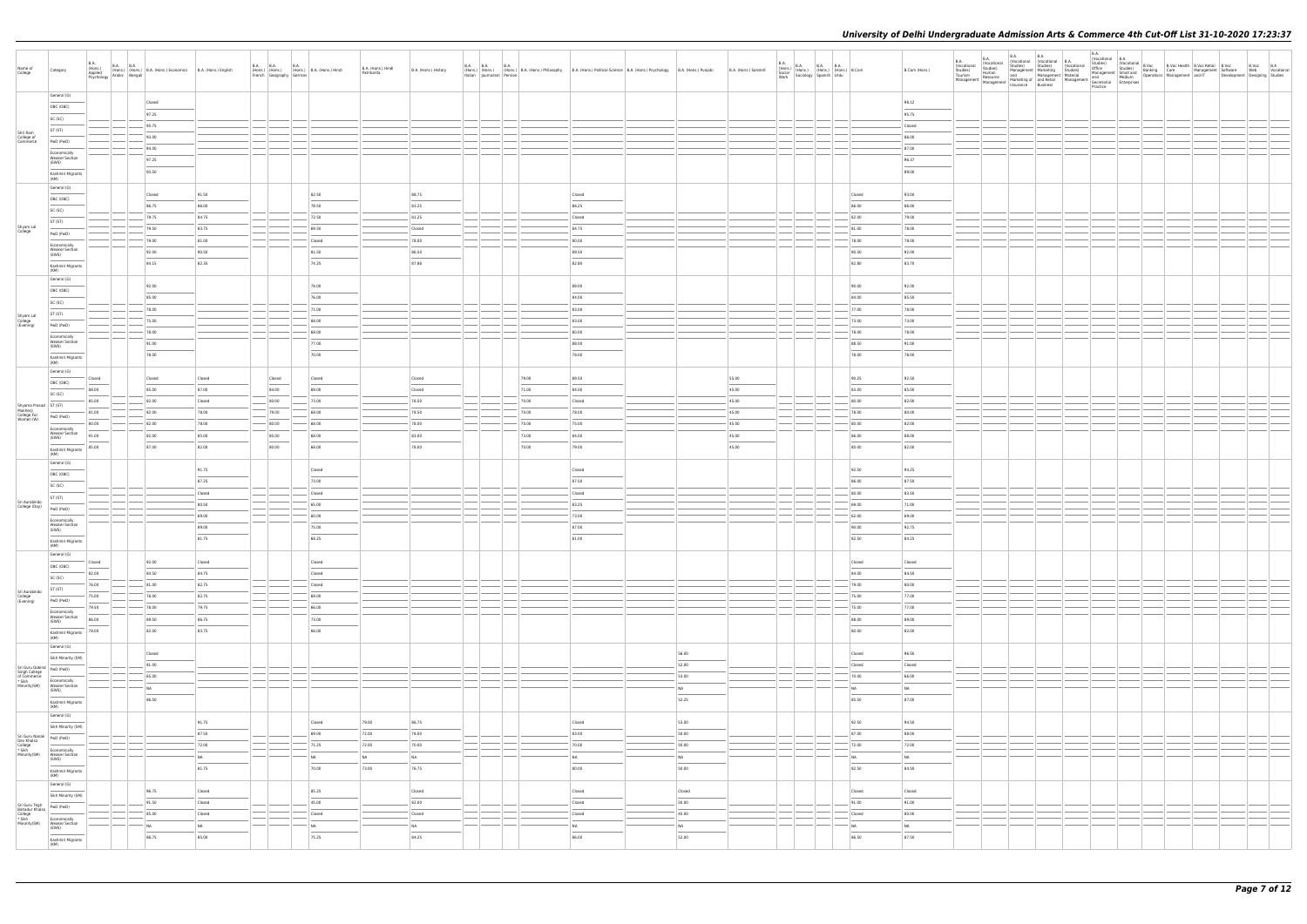| Name of<br>College              | Category                                       | <b>B.A.</b><br>B.A. B.A. B.A. B.A. (Hons.) B.A. (Hons.) Economics B.A. (Hons.) English Applied Problem B.A. (Hons.) English Psychology Arabic Bengali |       |        | French Geography German | B.A. B.A. B.A. B.A. (Hons.) B.A. (Hons.) Hindi | B.A. (Hons.) Hindi<br>Patrikarita | B.A. (Hons.) History | Italian Journalism Persian | B.A. B.A. B.A. B.A. B.A. (Hons.) B.A. (Hons.) Philosophy B.A. (Hons.) Political Science B.A. (Hons.) Psychology B.A. (Hons.) Punjabi |        |        | B.A. (Hons.) Sanskrit | B.A.<br>Work | B.A. (Hons.) B.A. B.A. B.A. (Hons.) B.Com<br>Social (Hons.) (Hons.) (Hons.) B.Com<br>Work Sociology Spanish Urdu |               | B.Com (Hons.) | B.A.<br>(Vocational<br>Studies)<br>Tourism<br>Management | Studies)<br>Human |  |  |  | Development Designing Studies | B.Voc B.A<br>Web Vocational |  |
|---------------------------------|------------------------------------------------|-------------------------------------------------------------------------------------------------------------------------------------------------------|-------|--------|-------------------------|------------------------------------------------|-----------------------------------|----------------------|----------------------------|--------------------------------------------------------------------------------------------------------------------------------------|--------|--------|-----------------------|--------------|------------------------------------------------------------------------------------------------------------------|---------------|---------------|----------------------------------------------------------|-------------------|--|--|--|-------------------------------|-----------------------------|--|
|                                 | General (G)                                    |                                                                                                                                                       | 97.25 | Closed |                         | Closed                                         |                                   | Closed               |                            |                                                                                                                                      | Closed |        | Closed                |              | 95.50                                                                                                            | Closed        | 97.25         |                                                          |                   |  |  |  |                               |                             |  |
|                                 | OBC (OBC)                                      |                                                                                                                                                       | 94.75 | 93.50  |                         | Closed                                         |                                   | Closed               |                            |                                                                                                                                      | Closed |        | 63.25                 |              | 92.50                                                                                                            | Closed        | 95.00         |                                                          |                   |  |  |  |                               |                             |  |
|                                 | SC (SC)                                        |                                                                                                                                                       |       |        |                         |                                                |                                   |                      |                            |                                                                                                                                      |        |        |                       |              |                                                                                                                  |               |               |                                                          |                   |  |  |  |                               |                             |  |
|                                 | ST (ST)                                        |                                                                                                                                                       | 92.25 | Closed |                         | Closed                                         |                                   | 92.50                |                            |                                                                                                                                      | Closed |        | 63.25                 |              | 91.00                                                                                                            | Closed        | 92.50         |                                                          |                   |  |  |  |                               |                             |  |
| Venketeswara<br>College         | PwD (PwD)                                      |                                                                                                                                                       | 89.50 | 89.50  |                         | 76.50                                          |                                   | Closed               |                            |                                                                                                                                      | Closed |        | 58.50                 |              | Closed                                                                                                           | 89.50         | 90.00         |                                                          |                   |  |  |  |                               |                             |  |
|                                 | Economically<br><b>Weaker Section</b>          |                                                                                                                                                       | 91.00 | Closed |                         | Closed                                         |                                   | Closed               |                            |                                                                                                                                      | Closed |        | 58.00                 |              | 87.50                                                                                                            | 91.00         | 92.00         |                                                          |                   |  |  |  |                               |                             |  |
|                                 | (EWS)                                          |                                                                                                                                                       | 96.25 | 93.75  |                         | 83.25                                          |                                   | 95.00                |                            |                                                                                                                                      | 96.00  |        | 64.75                 |              | 93.00                                                                                                            | 95.75         | 96.25         |                                                          |                   |  |  |  |                               |                             |  |
|                                 | Kashmiri Migrants<br>(KM)                      |                                                                                                                                                       | 91.50 | 89.50  |                         | 76.00                                          |                                   | 88.00                |                            |                                                                                                                                      | 90.00  |        | 58.50                 |              | 88.75                                                                                                            | 91.00         | 91.50         |                                                          |                   |  |  |  |                               |                             |  |
|                                 | General (G)                                    |                                                                                                                                                       |       |        |                         |                                                |                                   |                      |                            |                                                                                                                                      |        |        |                       |              |                                                                                                                  |               |               |                                                          |                   |  |  |  |                               |                             |  |
|                                 | OBC (OBC)                                      |                                                                                                                                                       |       | 89.50  | Closed                  | 75.00                                          |                                   | 87.00                |                            |                                                                                                                                      |        |        |                       |              |                                                                                                                  | Closed        | 91.50         |                                                          |                   |  |  |  |                               |                             |  |
|                                 | SC (SC)                                        |                                                                                                                                                       |       | 86.00  | 82.00                   | 70.00                                          |                                   | 84.00                |                            |                                                                                                                                      |        |        |                       |              |                                                                                                                  | 81.00         | 84.50         |                                                          |                   |  |  |  |                               |                             |  |
|                                 | ST (ST)                                        |                                                                                                                                                       |       | 80.00  | 76.00                   | Closed                                         |                                   | 80.00                |                            |                                                                                                                                      |        |        |                       |              |                                                                                                                  | 76.00         | 76.00         |                                                          |                   |  |  |  |                               |                             |  |
| Swami<br>Shardhanand<br>College | PwD (PwD)                                      |                                                                                                                                                       |       | 80.00  | 76.00                   | 66.00                                          |                                   | 79.00                |                            |                                                                                                                                      |        |        |                       |              |                                                                                                                  | 66.00         | 72.00         |                                                          |                   |  |  |  |                               |                             |  |
|                                 | Economically                                   |                                                                                                                                                       |       | 80.00  | $-$ 75.00               | 65.00                                          |                                   | 75.00                |                            |                                                                                                                                      |        |        |                       |              |                                                                                                                  | 75.00         | 70.00         |                                                          |                   |  |  |  |                               |                             |  |
|                                 | <b>Weaker Section</b><br>(EWS)                 |                                                                                                                                                       |       | 86.00  | 84.50                   | 72.00                                          |                                   | 84.00                |                            |                                                                                                                                      |        |        |                       |              |                                                                                                                  | 85.50         | Closed        |                                                          |                   |  |  |  |                               |                             |  |
|                                 | Kashmiri Migrants<br>(KM)                      |                                                                                                                                                       |       | 80.00  | 76.00                   | 65.00                                          |                                   | 78.00                |                            |                                                                                                                                      |        |        |                       |              |                                                                                                                  | 79.00         | 80.00         |                                                          |                   |  |  |  |                               |                             |  |
|                                 | General (G)<br>OBC (OBC)                       | Closed                                                                                                                                                |       | Closed |                         | 75.00                                          |                                   | Closed               |                            |                                                                                                                                      | Closed |        | 50.00                 |              |                                                                                                                  | Closed        | Closed        |                                                          |                   |  |  |  |                               |                             |  |
|                                 | SC (SC)                                        | 87.50                                                                                                                                                 |       | 82.00  |                         | 68.00                                          |                                   | 77.75                |                            |                                                                                                                                      | 83.50  |        | 48.00                 |              |                                                                                                                  | 82.50         | 84.50         |                                                          |                   |  |  |  |                               |                             |  |
|                                 | ST (ST)                                        | 85.00                                                                                                                                                 |       | 82.00  |                         | 70.00                                          |                                   | 77.25                |                            |                                                                                                                                      | 84.75  |        | 46.00                 |              |                                                                                                                  | 81.00         | 83.00         |                                                          |                   |  |  |  |                               |                             |  |
| Vivekananda<br>College (W)      | PwD (PwD)                                      | 85.00                                                                                                                                                 |       | 78.00  |                         | 66.00                                          |                                   | 76.00                |                            |                                                                                                                                      | 83.00  |        | 46.00                 |              |                                                                                                                  | 79.50         | 81.50         |                                                          |                   |  |  |  |                               |                             |  |
|                                 |                                                | 81.00                                                                                                                                                 |       | 58.00  |                         | 60.00                                          |                                   | 71.00                |                            |                                                                                                                                      | 77.00  |        | 46.00                 |              |                                                                                                                  | 66.00         | 70.00         |                                                          |                   |  |  |  |                               |                             |  |
|                                 | Economically<br><b>Weaker Section</b><br>(EWS) | 90.00                                                                                                                                                 |       | 86.00  |                         | 69.00                                          |                                   | 79.00                |                            |                                                                                                                                      | 86.00  |        | 48.00                 |              |                                                                                                                  | 85.00         | 86.75         |                                                          |                   |  |  |  |                               |                             |  |
|                                 | Kashmiri Migrants<br>(KM)                      | 86.00                                                                                                                                                 |       | 81.50  |                         | 68.00                                          |                                   | 76.50                |                            |                                                                                                                                      | 83.50  |        | 48.00                 |              |                                                                                                                  | 81.00         | 83.00         |                                                          |                   |  |  |  |                               |                             |  |
|                                 | General (G)                                    |                                                                                                                                                       |       |        |                         |                                                |                                   |                      |                            |                                                                                                                                      |        |        |                       |              |                                                                                                                  |               |               |                                                          |                   |  |  |  |                               |                             |  |
|                                 | OBC (OBC)                                      | Closed 55.00 Closed                                                                                                                                   |       | 92.00  |                         | 79.50                                          |                                   | Closed               |                            | 63.00 89.50                                                                                                                          | Closed | Closed | Closed                |              |                                                                                                                  | Closed 93.50  | Closed        |                                                          |                   |  |  |  |                               |                             |  |
|                                 | SC (SC)                                        | 68.00 50.00 Closed                                                                                                                                    |       | 89.00  |                         | 74.50                                          |                                   | Closed               |                            | 60.00 85.00                                                                                                                          | 90.50  | Closed | 58.00                 |              |                                                                                                                  | 69.50 89.75   | 87.00         |                                                          |                   |  |  |  |                               |                             |  |
|                                 | ST (ST)                                        | 55.00 45.00 83.00                                                                                                                                     |       | 85.50  |                         | Closed                                         |                                   | Closed               |                            | 50.00 80.00                                                                                                                          | 89.00  | Closed | 55.00                 |              |                                                                                                                  | 45.00 80.00   | 79.00         |                                                          |                   |  |  |  |                               |                             |  |
| Zakir Husain<br>Delhi College   | PwD (PwD)                                      | 58.00 45.00 78.00                                                                                                                                     |       | Closed |                         | 69.00                                          |                                   | Closed               |                            | 50.00 80.00                                                                                                                          | 87.50  | Closed | 45.00                 |              |                                                                                                                  | 45.00 74.00   | 71.00         |                                                          |                   |  |  |  |                               |                             |  |
|                                 | Economically                                   | Closed 45.00 80.00                                                                                                                                    |       | 76.00  |                         | 69.00                                          |                                   | $-72.00$             |                            | 50.00 80.00                                                                                                                          | 82.00  | Closed | 45.00                 |              |                                                                                                                  | 45.00 70.00   | 70.00         |                                                          |                   |  |  |  |                               |                             |  |
|                                 | <b>Weaker Section</b><br>(EWS)                 | 68.00 52.00 91.00                                                                                                                                     |       | 89.00  |                         | 76.00                                          |                                   | 85.00                |                            | 60.00 88.00                                                                                                                          | 91.00  | 94.00  | Closed                |              |                                                                                                                  | 68.00 90.00   | 89.00         |                                                          |                   |  |  |  |                               |                             |  |
|                                 | Kashmiri Migrants<br>(KM)                      | 68.00 50.00 90.00                                                                                                                                     |       | 87.00  |                         | 70.00                                          |                                   | 85.00                |                            | 54.00 82.00                                                                                                                          | 85.00  | 89.00  | 53.00                 |              |                                                                                                                  | 64.00 86.00   | 86.00         |                                                          |                   |  |  |  |                               |                             |  |
|                                 | General (G)                                    |                                                                                                                                                       |       | 89.00  |                         | Closed                                         |                                   | Closed               |                            | 53.00                                                                                                                                | Closed |        | Closed                |              |                                                                                                                  | Closed Closed | 91.50         |                                                          |                   |  |  |  |                               |                             |  |
|                                 | OBC (OBC)                                      |                                                                                                                                                       |       | 86.00  |                         | Closed                                         |                                   | 82.75                |                            | 50.00                                                                                                                                | Closed |        | 48.00                 |              |                                                                                                                  | 55.00 Closed  | Closed        |                                                          |                   |  |  |  |                               |                             |  |
|                                 | SC (SC)                                        |                                                                                                                                                       |       | 83.00  |                         | Closed                                         |                                   | Closed               |                            | 45.00                                                                                                                                | Closed |        | 45.00                 |              |                                                                                                                  | 45.00 Closed  | Closed        |                                                          |                   |  |  |  |                               |                             |  |
| Zakir Husain<br>Delhi College   | ST (ST)                                        |                                                                                                                                                       |       | 82.00  |                         | 61.50                                          |                                   | Closed               |                            | 45.00                                                                                                                                | Closed |        | Closed                |              |                                                                                                                  | 45.00 71.50   | 70.00         |                                                          |                   |  |  |  |                               |                             |  |
| (Evening)                       | PwD (PwD)                                      |                                                                                                                                                       |       | 72.00  |                         | 59.00                                          |                                   | 72.00                |                            | 45.00                                                                                                                                | 72.00  |        | 45.00                 |              |                                                                                                                  | 45.00 64.00   | 65.00         |                                                          |                   |  |  |  |                               |                             |  |
|                                 | Economically<br><b>Weaker Section</b>          |                                                                                                                                                       |       | 87.00  |                         | 75.50                                          |                                   | Closed               |                            | 52.00                                                                                                                                | 87.50  |        | 53.00                 |              |                                                                                                                  | 56.00 87.75   | 89.00         |                                                          |                   |  |  |  |                               |                             |  |
|                                 | (EWS)                                          |                                                                                                                                                       |       |        |                         |                                                |                                   |                      |                            |                                                                                                                                      |        |        |                       |              |                                                                                                                  |               |               |                                                          |                   |  |  |  |                               |                             |  |
|                                 | Kashmiri Migrants<br>(KM)                      |                                                                                                                                                       |       | 80.25  |                         | 70.00                                          |                                   | 78.00                |                            | 48.00                                                                                                                                | 81.00  |        | 50.50                 |              |                                                                                                                  | 55.00 81.50   | 82.50         |                                                          |                   |  |  |  |                               |                             |  |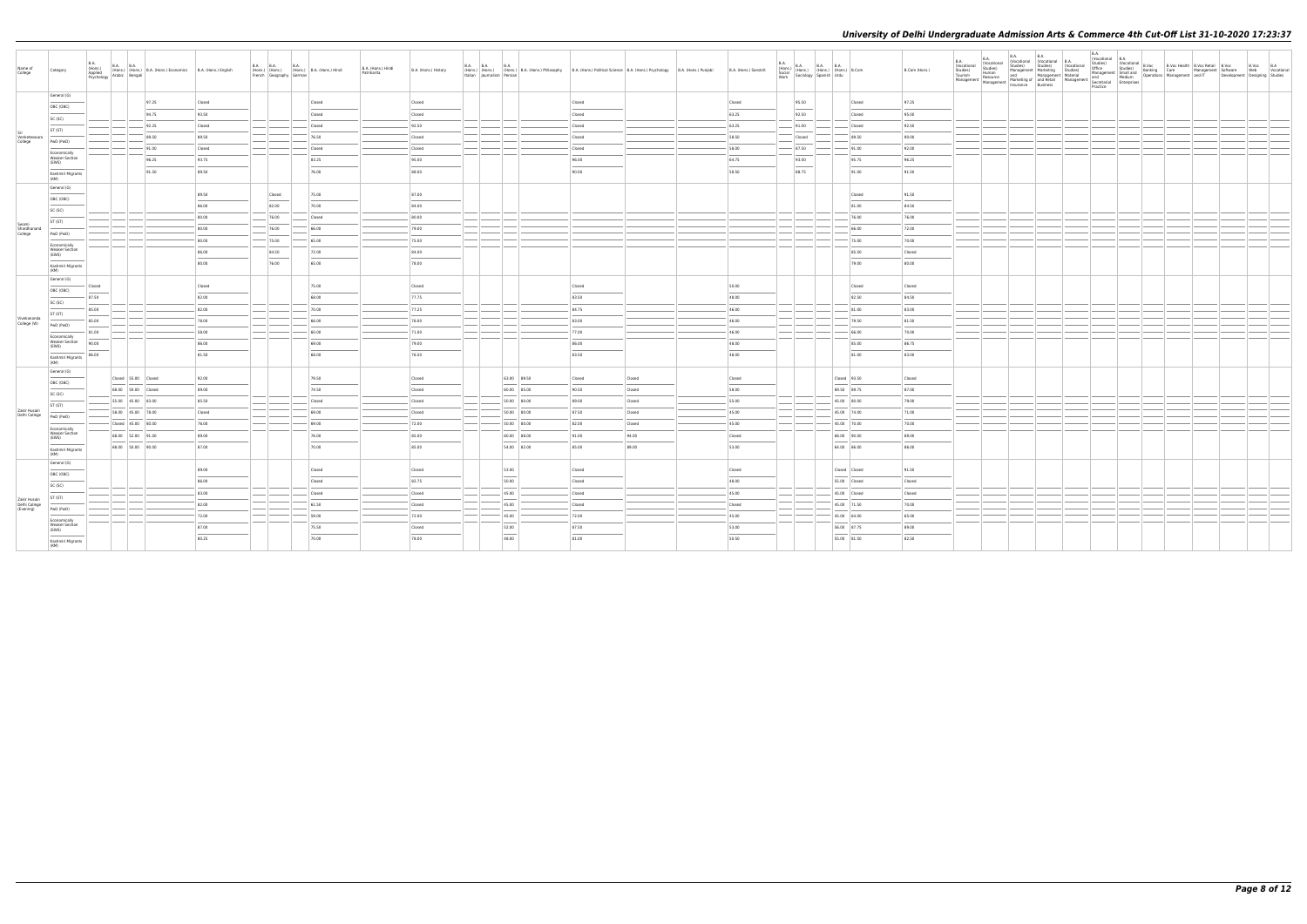# **Arts & Commerce Courses 4th Cut-Off Remarks**

| Name of<br>College                                  | Applied<br>Psychology                                                                          | Arabic<br>Bengali | B.A. (Hons.) B.A. (Hons.) B.A. (Hons.) B.A. (Hons.) Economics                  | B.A. (Hons.) English                                                                                                                                                                                                                                                                                                                                                                                                                          |                                                                                                                                                                                                                              | Geography<br>German                                                                                                                                                                                                                                               |                                                                                                                                                                                                                                                                  | B.A.<br>(Hons.)<br>Hindi<br>B.A. (Hons.) History<br>Patrikarita                                                                                                                                                                                                                                                                                                                          | B.A. (Hons.) B.A. (Hons.) B.A. (Hons.) (Hons.)                                                                                                                                                                                                                    |                                                                                                                                                                                     | B.A. (Hons.) Philosophy                                                                                                                   | B.A. (Hons.) Political Science                                                                                                                                                                                                                                | B.A. (Hons.) Psychology                                                                                                                                                                                                                             | B.A.<br>(Hons.)<br>Punjabi                                                                                                                                                                                                                                                                                                                                         | B.A. (Hons.) Sanskrit                                                                                                                                                                                                    | B.A.<br>(Hons.)<br>Social<br>Work                                                                 | B.A. (Hons.) Sociology                                                                                                                                         | $B.A.$ (Hons.) $B.A.$ (Hons.) $B.Com$<br>Spanish Urdu                                                                                                                                                                                                                         |                                                                | B.Com (Hons.)                                                                                                                                                                                                                                                                                                                                                                                                                  |           |  |  | B.Voc Health<br>Care Management Software<br>Management and IT<br>Developmen | $\begin{tabular}{ c c c } \hline B.Voc & B.Voc Web & B.A & \\\hline Software & Bivoc Web & Vocational\\ Development & Designing & Studies \\ \hline \end{tabular}$ |  |
|-----------------------------------------------------|------------------------------------------------------------------------------------------------|-------------------|--------------------------------------------------------------------------------|-----------------------------------------------------------------------------------------------------------------------------------------------------------------------------------------------------------------------------------------------------------------------------------------------------------------------------------------------------------------------------------------------------------------------------------------------|------------------------------------------------------------------------------------------------------------------------------------------------------------------------------------------------------------------------------|-------------------------------------------------------------------------------------------------------------------------------------------------------------------------------------------------------------------------------------------------------------------|------------------------------------------------------------------------------------------------------------------------------------------------------------------------------------------------------------------------------------------------------------------|------------------------------------------------------------------------------------------------------------------------------------------------------------------------------------------------------------------------------------------------------------------------------------------------------------------------------------------------------------------------------------------|-------------------------------------------------------------------------------------------------------------------------------------------------------------------------------------------------------------------------------------------------------------------|-------------------------------------------------------------------------------------------------------------------------------------------------------------------------------------|-------------------------------------------------------------------------------------------------------------------------------------------|---------------------------------------------------------------------------------------------------------------------------------------------------------------------------------------------------------------------------------------------------------------|-----------------------------------------------------------------------------------------------------------------------------------------------------------------------------------------------------------------------------------------------------|--------------------------------------------------------------------------------------------------------------------------------------------------------------------------------------------------------------------------------------------------------------------------------------------------------------------------------------------------------------------|--------------------------------------------------------------------------------------------------------------------------------------------------------------------------------------------------------------------------|---------------------------------------------------------------------------------------------------|----------------------------------------------------------------------------------------------------------------------------------------------------------------|-------------------------------------------------------------------------------------------------------------------------------------------------------------------------------------------------------------------------------------------------------------------------------|----------------------------------------------------------------|--------------------------------------------------------------------------------------------------------------------------------------------------------------------------------------------------------------------------------------------------------------------------------------------------------------------------------------------------------------------------------------------------------------------------------|-----------|--|--|-----------------------------------------------------------------------------|--------------------------------------------------------------------------------------------------------------------------------------------------------------------|--|
| Acharya<br>Narendra Dev<br>College                  |                                                                                                |                   |                                                                                |                                                                                                                                                                                                                                                                                                                                                                                                                                               |                                                                                                                                                                                                                              |                                                                                                                                                                                                                                                                   |                                                                                                                                                                                                                                                                  |                                                                                                                                                                                                                                                                                                                                                                                          |                                                                                                                                                                                                                                                                   |                                                                                                                                                                                     |                                                                                                                                           |                                                                                                                                                                                                                                                               |                                                                                                                                                                                                                                                     |                                                                                                                                                                                                                                                                                                                                                                    |                                                                                                                                                                                                                          |                                                                                                   |                                                                                                                                                                |                                                                                                                                                                                                                                                                               |                                                                |                                                                                                                                                                                                                                                                                                                                                                                                                                |           |  |  |                                                                             |                                                                                                                                                                    |  |
| Aditi<br>Mahavidyalaya<br>(W)                       |                                                                                                |                   |                                                                                |                                                                                                                                                                                                                                                                                                                                                                                                                                               |                                                                                                                                                                                                                              |                                                                                                                                                                                                                                                                   |                                                                                                                                                                                                                                                                  |                                                                                                                                                                                                                                                                                                                                                                                          |                                                                                                                                                                                                                                                                   |                                                                                                                                                                                     |                                                                                                                                           |                                                                                                                                                                                                                                                               |                                                                                                                                                                                                                                                     |                                                                                                                                                                                                                                                                                                                                                                    |                                                                                                                                                                                                                          |                                                                                                   |                                                                                                                                                                |                                                                                                                                                                                                                                                                               |                                                                |                                                                                                                                                                                                                                                                                                                                                                                                                                |           |  |  |                                                                             |                                                                                                                                                                    |  |
| Aryabhatta<br>College                               |                                                                                                |                   |                                                                                |                                                                                                                                                                                                                                                                                                                                                                                                                                               |                                                                                                                                                                                                                              |                                                                                                                                                                                                                                                                   | 1% less for women candidates                                                                                                                                                                                                                                     | 1% less for women candidates                                                                                                                                                                                                                                                                                                                                                             |                                                                                                                                                                                                                                                                   |                                                                                                                                                                                     |                                                                                                                                           | 1% less for women candidates                                                                                                                                                                                                                                  |                                                                                                                                                                                                                                                     |                                                                                                                                                                                                                                                                                                                                                                    |                                                                                                                                                                                                                          |                                                                                                   |                                                                                                                                                                |                                                                                                                                                                                                                                                                               | 1% less for women candidates                                   |                                                                                                                                                                                                                                                                                                                                                                                                                                |           |  |  |                                                                             |                                                                                                                                                                    |  |
| Atma Ram<br>Sanatan<br>Dharma College               |                                                                                                |                   |                                                                                | a) 1% relaxation for Girl Candidates in   a) 1% relaxation for Girl Candidates in<br>of the aggregate only. b) Applicants who the aggregate only. b) Applicants who were eligible for admission in the were eligible for admission in the first/second and/or third cut-off will first/second and/or third cut-off<br>native contract the mail of the fourth of the fourth cut-<br>not be given admission in the fourth cut-<br>cut-off. off. |                                                                                                                                                                                                                              |                                                                                                                                                                                                                                                                   | a) 1% relaxation for Girl Candidates in<br>a) 179 relaxation to 'unit candidates in<br>the aggregate only. b) Applicants who<br>were eligible for admission in the<br>first/second and/or third cut-off will<br>not be given admission in the fourth<br>cut-off. | a) 1% relaxation for Girl<br>Candidates in the aggregate only.<br>b) Applicants who were eligible for<br>admission in the first/second<br>and/or third cut-off will not be<br>given admission in the fourth cut-<br>off.                                                                                                                                                                 |                                                                                                                                                                                                                                                                   |                                                                                                                                                                                     |                                                                                                                                           | a) 1% relaxation for Girl Candidates<br>a) The relaxation for Girl Campioters<br>in the aggregate only. b) Applicants<br>who were eligible for admission in the<br>first/second and/or third cut-off will<br>not be given admission in the fourth<br>cut-off. |                                                                                                                                                                                                                                                     |                                                                                                                                                                                                                                                                                                                                                                    |                                                                                                                                                                                                                          |                                                                                                   |                                                                                                                                                                |                                                                                                                                                                                                                                                                               |                                                                | a) 1% relaxation for Girl Candidates in a) 1% relaxation for Girl Candidates in<br>of the aggregate only. b) Applicants who the aggregate only. b) Applicants who<br>were eligible for admission in the were eligible for admission in the first/second and/or third cut-off will first/second and/or third cut-off<br>not be given admission in the fourth not be given admission in the fourth<br>cut-off. cut-off. cut-off. |           |  |  |                                                                             |                                                                                                                                                                    |  |
| Bhagini<br>Nivedita<br>College (W)                  |                                                                                                |                   |                                                                                |                                                                                                                                                                                                                                                                                                                                                                                                                                               |                                                                                                                                                                                                                              |                                                                                                                                                                                                                                                                   |                                                                                                                                                                                                                                                                  |                                                                                                                                                                                                                                                                                                                                                                                          |                                                                                                                                                                                                                                                                   | Applicants                                                                                                                                                                          |                                                                                                                                           |                                                                                                                                                                                                                                                               |                                                                                                                                                                                                                                                     |                                                                                                                                                                                                                                                                                                                                                                    |                                                                                                                                                                                                                          |                                                                                                   |                                                                                                                                                                |                                                                                                                                                                                                                                                                               |                                                                |                                                                                                                                                                                                                                                                                                                                                                                                                                |           |  |  |                                                                             |                                                                                                                                                                    |  |
| <b>Bharati College</b>                              |                                                                                                |                   |                                                                                | Applicants who were eligible for<br>admission in the first and/or second<br>cut-off and/or third cut-off will not be<br>given admission in the Fourth cut-off                                                                                                                                                                                                                                                                                 |                                                                                                                                                                                                                              |                                                                                                                                                                                                                                                                   | Applicants who were eligible for<br>admission in the first and/or second<br>cut-off and/or third cut-off will not be<br>given admission in the Fourth cut-off.                                                                                                   | Applicants who were eligible for<br>admission in the first and/or<br>second cut-off and/or third cut-off<br>will not be given admission in the<br>Fourth cut-off.                                                                                                                                                                                                                        |                                                                                                                                                                                                                                                                   | who were<br>eligible for<br>admission<br>in the first<br>and/or<br>second cut-<br>off and/or<br>third cut-off<br>will not be<br>given<br>admission<br>in the<br>Fourth cut-<br>off. |                                                                                                                                           | Applicants who were eligible for                                                                                                                                                                                                                              | Applicants who were eligible for<br>admission in the first and/or second<br>cut-off and/or third cut-off will not be<br>cut-off and/or third cut-off will not be<br>given admission in the Fourth cut-off.   given admission in the Fourth cut-off. |                                                                                                                                                                                                                                                                                                                                                                    | Applicants who were eligible for<br>admission in the first and/or second<br>cut-off and/or third cut-off will not be<br>given admission in the Fourth cut-off.                                                           |                                                                                                   | Applicants who were eligible for<br>admission in the first and/or second<br>cut-off and/or third cut-off will not be<br>given admission in the Fourth cut-off. |                                                                                                                                                                                                                                                                               | Applicants who were eligible for                               | Applicants who were eligible for<br>admission in the first and/or second<br>cut-off and/or shows admission in the first and/or second<br>cut-off and/or third cut-off will not be<br>cut-off and/or third cut-off will not be<br>given admission in the Fourth cut-off.   given admission in the Fourth cut-off.                                                                                                               |           |  |  |                                                                             |                                                                                                                                                                    |  |
| Bhaskaracharya<br>College of<br>Applied<br>Sciences |                                                                                                |                   |                                                                                |                                                                                                                                                                                                                                                                                                                                                                                                                                               |                                                                                                                                                                                                                              |                                                                                                                                                                                                                                                                   |                                                                                                                                                                                                                                                                  |                                                                                                                                                                                                                                                                                                                                                                                          |                                                                                                                                                                                                                                                                   |                                                                                                                                                                                     |                                                                                                                                           |                                                                                                                                                                                                                                                               |                                                                                                                                                                                                                                                     |                                                                                                                                                                                                                                                                                                                                                                    |                                                                                                                                                                                                                          |                                                                                                   |                                                                                                                                                                |                                                                                                                                                                                                                                                                               |                                                                |                                                                                                                                                                                                                                                                                                                                                                                                                                |           |  |  |                                                                             |                                                                                                                                                                    |  |
| College of<br>Vocational<br>Studies                 |                                                                                                |                   |                                                                                | % OBC 89.50 å [ ] less than 90.50 % SC % General 93 å [ ] less than 94.50 %<br>83.50 am less than 84.50 % 57.71 (and 85.50 am less than 91.% SC 86<br>All less than 72.25 % PWD 69.50 am less than 91.% SC 86<br>less than 77.25 % PWD 69.50 am less than 87.50 % ST 85 am less than 88.%<br>85.50 âm 195.50 \$ EWS 93<br>85.50 âm 196.50 % EWS 93<br>85.50 âm 196.50 % EWS 93<br>86.50 % EWS 91 âm 196.50 % EWS 91 âm 194.50                 |                                                                                                                                                                                                                              |                                                                                                                                                                                                                                                                   | % General 78.50 å[j] less than 79 %<br>OBC 74.75 å[j] less than 75.50 % SC<br>73.50 å[j] less than 74.50 % ST 71<br>å[j] less than 72.75 % PwD 72 å[j]<br>less than 73.50 % Kashmiri Migrant<br>75 â[j] less than 76 % EWS 77 â[j]<br>less than 78               | % OBC 84.50 â[j] less than 85.50<br>% SC 82.50 and less than 84 % ST<br>81 and less than 83 % PwD 81 and<br>less than 83 % Kashmiri Migrant 83<br>8[] less than 84.50 % EWS 86 8[]<br>less than 88                                                                                                                                                                                       |                                                                                                                                                                                                                                                                   |                                                                                                                                                                                     |                                                                                                                                           |                                                                                                                                                                                                                                                               |                                                                                                                                                                                                                                                     |                                                                                                                                                                                                                                                                                                                                                                    |                                                                                                                                                                                                                          |                                                                                                   |                                                                                                                                                                |                                                                                                                                                                                                                                                                               |                                                                |                                                                                                                                                                                                                                                                                                                                                                                                                                | % General |  |  |                                                                             |                                                                                                                                                                    |  |
| Daulat Ram<br>College (W)                           |                                                                                                |                   |                                                                                |                                                                                                                                                                                                                                                                                                                                                                                                                                               |                                                                                                                                                                                                                              |                                                                                                                                                                                                                                                                   |                                                                                                                                                                                                                                                                  |                                                                                                                                                                                                                                                                                                                                                                                          |                                                                                                                                                                                                                                                                   |                                                                                                                                                                                     |                                                                                                                                           |                                                                                                                                                                                                                                                               |                                                                                                                                                                                                                                                     |                                                                                                                                                                                                                                                                                                                                                                    |                                                                                                                                                                                                                          |                                                                                                   |                                                                                                                                                                |                                                                                                                                                                                                                                                                               |                                                                |                                                                                                                                                                                                                                                                                                                                                                                                                                |           |  |  |                                                                             |                                                                                                                                                                    |  |
| Deen Daval<br>Upadhyaya<br>College                  |                                                                                                |                   |                                                                                | 1% concession for Girl Candidates.<br>Applicants who were eligible for<br>mission in any of the previous cut-off<br>will not be given admission in the<br>fourth cut-off.                                                                                                                                                                                                                                                                     |                                                                                                                                                                                                                              |                                                                                                                                                                                                                                                                   |                                                                                                                                                                                                                                                                  |                                                                                                                                                                                                                                                                                                                                                                                          |                                                                                                                                                                                                                                                                   |                                                                                                                                                                                     |                                                                                                                                           |                                                                                                                                                                                                                                                               |                                                                                                                                                                                                                                                     |                                                                                                                                                                                                                                                                                                                                                                    |                                                                                                                                                                                                                          |                                                                                                   |                                                                                                                                                                |                                                                                                                                                                                                                                                                               |                                                                | 1% concession for Girl Candidates<br>Applicants who were eligible for<br>admission in any of the previous cut-<br>off will not be given admission in the<br>fourth cut-off.                                                                                                                                                                                                                                                    |           |  |  |                                                                             |                                                                                                                                                                    |  |
| Delhi College of<br>Arts and<br>Commerce            |                                                                                                |                   |                                                                                |                                                                                                                                                                                                                                                                                                                                                                                                                                               |                                                                                                                                                                                                                              |                                                                                                                                                                                                                                                                   |                                                                                                                                                                                                                                                                  |                                                                                                                                                                                                                                                                                                                                                                                          |                                                                                                                                                                                                                                                                   |                                                                                                                                                                                     |                                                                                                                                           |                                                                                                                                                                                                                                                               |                                                                                                                                                                                                                                                     |                                                                                                                                                                                                                                                                                                                                                                    |                                                                                                                                                                                                                          |                                                                                                   |                                                                                                                                                                |                                                                                                                                                                                                                                                                               |                                                                |                                                                                                                                                                                                                                                                                                                                                                                                                                |           |  |  |                                                                             |                                                                                                                                                                    |  |
| Department of<br>Germanic and<br>Romance<br>Studies |                                                                                                |                   |                                                                                |                                                                                                                                                                                                                                                                                                                                                                                                                                               | In case, an<br>applicant<br>has not<br>studied a<br>language at<br>qualifying<br>exam and<br>is seeking<br>admission<br>to Honours<br>in that<br>language,<br>deduction<br>of 5% will<br>be imposed<br>on angest<br>Fourage. | In case, an<br>applicant studied a<br>has not studied a<br>language at qualifying exam and admission<br>at seeking admission to thonours<br>in that language, deduction of 5% will<br>be imposed being apple Four<br>applies Four-four-four-four-f                |                                                                                                                                                                                                                                                                  |                                                                                                                                                                                                                                                                                                                                                                                          | In case, an<br>applicant<br>has not<br>studied a<br>language at<br>qualifying<br>exam and<br>is seeking<br>admission<br>to Honours<br>in that<br>language,<br>deduction<br>of 5% will<br>be imposed<br>on $\frac{\text{d}}{\text{d}}$ Best<br>Four<br>percentage. |                                                                                                                                                                                     |                                                                                                                                           |                                                                                                                                                                                                                                                               |                                                                                                                                                                                                                                                     |                                                                                                                                                                                                                                                                                                                                                                    |                                                                                                                                                                                                                          |                                                                                                   |                                                                                                                                                                | In case, an<br>applicant<br>has not<br>studied a<br>studied<br>almogage at<br>qualifying<br>exam and<br>is seeking<br>admission<br>to Homoura<br>deduction<br>of 5% will<br>be imposed<br>be imposed<br>on $\delta$ [[] Best<br>Four $\delta$ <sup>[]</sup> []<br>percentage. |                                                                |                                                                                                                                                                                                                                                                                                                                                                                                                                |           |  |  |                                                                             |                                                                                                                                                                    |  |
| Deshbandhu<br>College                               |                                                                                                |                   |                                                                                |                                                                                                                                                                                                                                                                                                                                                                                                                                               |                                                                                                                                                                                                                              |                                                                                                                                                                                                                                                                   |                                                                                                                                                                                                                                                                  |                                                                                                                                                                                                                                                                                                                                                                                          |                                                                                                                                                                                                                                                                   |                                                                                                                                                                                     |                                                                                                                                           |                                                                                                                                                                                                                                                               |                                                                                                                                                                                                                                                     |                                                                                                                                                                                                                                                                                                                                                                    |                                                                                                                                                                                                                          |                                                                                                   |                                                                                                                                                                |                                                                                                                                                                                                                                                                               |                                                                |                                                                                                                                                                                                                                                                                                                                                                                                                                |           |  |  |                                                                             |                                                                                                                                                                    |  |
| Dr. Bhim Rao<br>Ambedkar<br>College                 | Less 1% for<br>Girls for all<br>Categories,<br>but not<br>below the<br>minimum<br>eligibility. |                   | Less 1% for Girls for all Categories<br>but not below the minimum eligibility. |                                                                                                                                                                                                                                                                                                                                                                                                                                               |                                                                                                                                                                                                                              | Less 1% for<br>Girls for all<br>Categories,<br>but not below<br>the minimum<br>eligibility.                                                                                                                                                                       |                                                                                                                                                                                                                                                                  | Less 1%<br>for Girls for<br>all<br>$\left[\begin{array}{c c} \text{Less 1% for Gints for all Categorical,} & \text{Less 1% for Gints for all Categorical,} \\ \text{but not below the minimum eligibility.} & \text{but not below the minimum} \\ \text{below the minimum} & \text{below the minimum} \\ \text{and } & \text{the maximum} \end{array}\right]$<br>minimum<br>eligibility. |                                                                                                                                                                                                                                                                   |                                                                                                                                                                                     |                                                                                                                                           |                                                                                                                                                                                                                                                               |                                                                                                                                                                                                                                                     |                                                                                                                                                                                                                                                                                                                                                                    |                                                                                                                                                                                                                          | Less 1%<br>for Girls for<br>all<br>Categories,<br>but not<br>below the<br>minimum<br>eligibility. |                                                                                                                                                                |                                                                                                                                                                                                                                                                               |                                                                | Less 1% for Girls for all Categories, Less 1% for Girls for all Categories<br>but not below the minimum eligibility. but not below the minimum eligibility.                                                                                                                                                                                                                                                                    |           |  |  |                                                                             |                                                                                                                                                                    |  |
| Dyal Singh<br>College                               |                                                                                                |                   | There is 1 percent concession<br>provided to women candidates.                 | There is 1 percent concession provided<br>to women candidates. Applicants who<br>Applicants who were eligible for were eligible for and<br>interfacts and the first admission in the first admission the first and<br>of the cut-off will not be given and the second and/or short of the fourth<br>admission in the fo                                                                                                                       |                                                                                                                                                                                                                              | There is 1<br>percent<br>concession<br>provided to<br>women<br>candidates.<br>cain<br>Applicants<br>who were<br>eligible for<br>admission in<br>the first<br>and/or<br>and/or<br>and/or<br>cut-off will<br>not be given<br>admission in<br>the fourth<br>cut-off. | There is 1 percent concession<br>provided to women candidates.<br>Applicants who were eligible for<br>admission in the first and/or second<br>and/or third cut-off will not be given<br>admission in the fourth cut-off.                                         | There is 1 percent concession<br>provided to women candidates.<br>Applicants who were eligible for<br>admission in the first and/or<br>second and/or third cut-off will not<br>be given admission in the fourth<br>cut-off.                                                                                                                                                              |                                                                                                                                                                                                                                                                   |                                                                                                                                                                                     | There is 1 percent concession provided There is 1 percent concession<br>to women candidates. Applicants who provided to women candidates. |                                                                                                                                                                                                                                                               |                                                                                                                                                                                                                                                     | There is 1<br>percent<br>$\begin{array}{c} \text{concession} \\ \text{provided to} \\ \text{women} \\ \text{candidates.} \end{array}$<br>Applicants<br>Applicants<br>who were<br>who were<br>eligible for<br>admission<br>the first<br>and/or<br>and/or<br>third cut-<br>be given<br>admission<br>fourth cut-<br>fourth cut-<br>off will not<br>fourth cut-<br>off | There is 1 percent concession<br>provided to women candidates.<br>Applicants who were eligible for<br>admission in the first and/or second<br>and/or third cut-off will not be given<br>admission in the fourth cut-off. |                                                                                                   |                                                                                                                                                                | There is 1<br>percent<br>concession<br>provided to<br>women<br>candidates.<br>Applicants<br>who were<br>eligible for<br>admission in<br>the first<br>and/or<br>second<br>and/or third<br>cut-off will<br>not be given<br>admission in<br>the fourth<br>cut-off.               | There is 1 percent concession<br>provided to women candidates. | There is 1 nerrent concession<br>provided to women candidates.<br>provide the method way. The provide the provide the proposed of applicants who were eligible for<br>admission in the first and/or second admission in the first and/or second<br>and/or third cut-off will not be given<br>and/or secon                                                                                                                      |           |  |  |                                                                             |                                                                                                                                                                    |  |
| Dyal Singh<br>College<br>(Evening)                  |                                                                                                |                   |                                                                                |                                                                                                                                                                                                                                                                                                                                                                                                                                               |                                                                                                                                                                                                                              |                                                                                                                                                                                                                                                                   |                                                                                                                                                                                                                                                                  |                                                                                                                                                                                                                                                                                                                                                                                          |                                                                                                                                                                                                                                                                   |                                                                                                                                                                                     |                                                                                                                                           |                                                                                                                                                                                                                                                               |                                                                                                                                                                                                                                                     |                                                                                                                                                                                                                                                                                                                                                                    |                                                                                                                                                                                                                          |                                                                                                   |                                                                                                                                                                |                                                                                                                                                                                                                                                                               |                                                                |                                                                                                                                                                                                                                                                                                                                                                                                                                |           |  |  |                                                                             |                                                                                                                                                                    |  |
| Gargi College<br>(W)                                |                                                                                                |                   |                                                                                |                                                                                                                                                                                                                                                                                                                                                                                                                                               |                                                                                                                                                                                                                              |                                                                                                                                                                                                                                                                   |                                                                                                                                                                                                                                                                  |                                                                                                                                                                                                                                                                                                                                                                                          |                                                                                                                                                                                                                                                                   |                                                                                                                                                                                     |                                                                                                                                           |                                                                                                                                                                                                                                                               |                                                                                                                                                                                                                                                     |                                                                                                                                                                                                                                                                                                                                                                    |                                                                                                                                                                                                                          |                                                                                                   |                                                                                                                                                                |                                                                                                                                                                                                                                                                               |                                                                |                                                                                                                                                                                                                                                                                                                                                                                                                                |           |  |  |                                                                             |                                                                                                                                                                    |  |
| Hansraj College                                     |                                                                                                |                   |                                                                                |                                                                                                                                                                                                                                                                                                                                                                                                                                               |                                                                                                                                                                                                                              |                                                                                                                                                                                                                                                                   |                                                                                                                                                                                                                                                                  |                                                                                                                                                                                                                                                                                                                                                                                          |                                                                                                                                                                                                                                                                   |                                                                                                                                                                                     |                                                                                                                                           |                                                                                                                                                                                                                                                               |                                                                                                                                                                                                                                                     |                                                                                                                                                                                                                                                                                                                                                                    |                                                                                                                                                                                                                          |                                                                                                   |                                                                                                                                                                |                                                                                                                                                                                                                                                                               |                                                                |                                                                                                                                                                                                                                                                                                                                                                                                                                |           |  |  |                                                                             |                                                                                                                                                                    |  |
| Hindu College                                       |                                                                                                |                   |                                                                                |                                                                                                                                                                                                                                                                                                                                                                                                                                               |                                                                                                                                                                                                                              |                                                                                                                                                                                                                                                                   |                                                                                                                                                                                                                                                                  |                                                                                                                                                                                                                                                                                                                                                                                          |                                                                                                                                                                                                                                                                   |                                                                                                                                                                                     |                                                                                                                                           |                                                                                                                                                                                                                                                               |                                                                                                                                                                                                                                                     |                                                                                                                                                                                                                                                                                                                                                                    |                                                                                                                                                                                                                          |                                                                                                   |                                                                                                                                                                |                                                                                                                                                                                                                                                                               |                                                                |                                                                                                                                                                                                                                                                                                                                                                                                                                |           |  |  |                                                                             |                                                                                                                                                                    |  |
| Indraprastha<br>College for<br>Women (W)            |                                                                                                |                   |                                                                                |                                                                                                                                                                                                                                                                                                                                                                                                                                               |                                                                                                                                                                                                                              |                                                                                                                                                                                                                                                                   |                                                                                                                                                                                                                                                                  |                                                                                                                                                                                                                                                                                                                                                                                          |                                                                                                                                                                                                                                                                   |                                                                                                                                                                                     |                                                                                                                                           |                                                                                                                                                                                                                                                               |                                                                                                                                                                                                                                                     |                                                                                                                                                                                                                                                                                                                                                                    |                                                                                                                                                                                                                          |                                                                                                   |                                                                                                                                                                |                                                                                                                                                                                                                                                                               |                                                                |                                                                                                                                                                                                                                                                                                                                                                                                                                |           |  |  |                                                                             |                                                                                                                                                                    |  |
| Institute of<br>Home<br>Economics (W)               |                                                                                                |                   |                                                                                |                                                                                                                                                                                                                                                                                                                                                                                                                                               |                                                                                                                                                                                                                              |                                                                                                                                                                                                                                                                   |                                                                                                                                                                                                                                                                  |                                                                                                                                                                                                                                                                                                                                                                                          |                                                                                                                                                                                                                                                                   |                                                                                                                                                                                     |                                                                                                                                           |                                                                                                                                                                                                                                                               |                                                                                                                                                                                                                                                     |                                                                                                                                                                                                                                                                                                                                                                    |                                                                                                                                                                                                                          |                                                                                                   |                                                                                                                                                                |                                                                                                                                                                                                                                                                               |                                                                |                                                                                                                                                                                                                                                                                                                                                                                                                                |           |  |  |                                                                             |                                                                                                                                                                    |  |
| Janki Devi<br>Memorial<br>College (W)               |                                                                                                |                   |                                                                                |                                                                                                                                                                                                                                                                                                                                                                                                                                               |                                                                                                                                                                                                                              |                                                                                                                                                                                                                                                                   |                                                                                                                                                                                                                                                                  |                                                                                                                                                                                                                                                                                                                                                                                          |                                                                                                                                                                                                                                                                   |                                                                                                                                                                                     |                                                                                                                                           |                                                                                                                                                                                                                                                               |                                                                                                                                                                                                                                                     |                                                                                                                                                                                                                                                                                                                                                                    |                                                                                                                                                                                                                          |                                                                                                   |                                                                                                                                                                |                                                                                                                                                                                                                                                                               |                                                                |                                                                                                                                                                                                                                                                                                                                                                                                                                |           |  |  |                                                                             |                                                                                                                                                                    |  |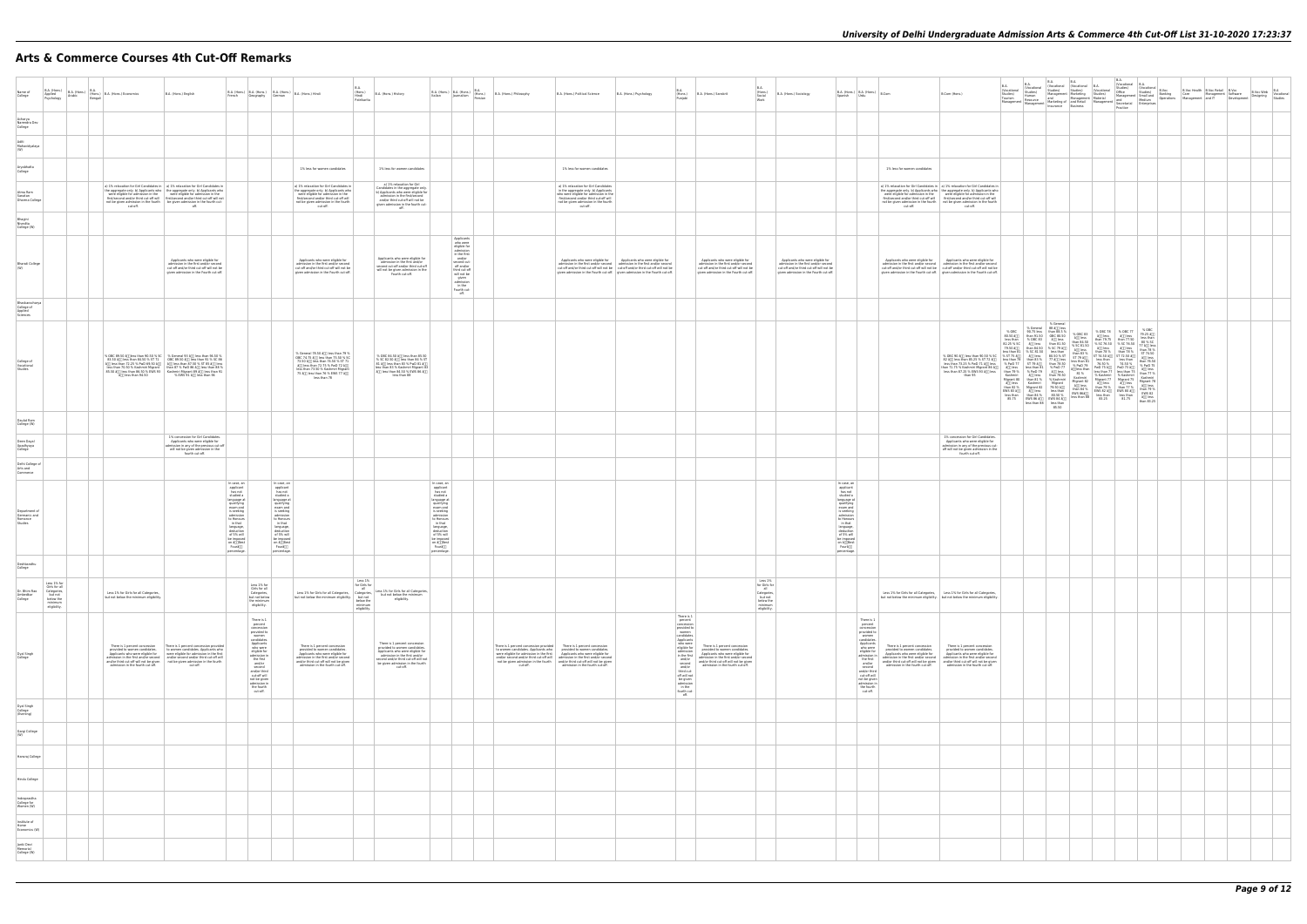|                                                                         |                                                                                                                                                  |                                                                                                                                                                                                                                                                                                                             |                                                                                                                                                                                  |                                                                                                                                                                                                                                                            |                                                                                                                                                                                |                                                                                                                                                                                         |                                                                                                               |                                                                                                                                                                                                                                                                                                                                                                                  |                                                                                                                                                      |                                                                                         |                                                                                                                                                                                                                                                                       |                          |                                                                                                                                                            |         |                                                                        |                                                                                                                                                                                                                                                                                                                                                |                                                                                                                                                                        | B.A.                                                                                                  | B.A.                                                                                                                                                                            | B.A. | B.A. |                                                                                                                                                                                                                                                                                                                      |                                                             |                                                                                                                                                                               |                                        |
|-------------------------------------------------------------------------|--------------------------------------------------------------------------------------------------------------------------------------------------|-----------------------------------------------------------------------------------------------------------------------------------------------------------------------------------------------------------------------------------------------------------------------------------------------------------------------------|----------------------------------------------------------------------------------------------------------------------------------------------------------------------------------|------------------------------------------------------------------------------------------------------------------------------------------------------------------------------------------------------------------------------------------------------------|--------------------------------------------------------------------------------------------------------------------------------------------------------------------------------|-----------------------------------------------------------------------------------------------------------------------------------------------------------------------------------------|---------------------------------------------------------------------------------------------------------------|----------------------------------------------------------------------------------------------------------------------------------------------------------------------------------------------------------------------------------------------------------------------------------------------------------------------------------------------------------------------------------|------------------------------------------------------------------------------------------------------------------------------------------------------|-----------------------------------------------------------------------------------------|-----------------------------------------------------------------------------------------------------------------------------------------------------------------------------------------------------------------------------------------------------------------------|--------------------------|------------------------------------------------------------------------------------------------------------------------------------------------------------|---------|------------------------------------------------------------------------|------------------------------------------------------------------------------------------------------------------------------------------------------------------------------------------------------------------------------------------------------------------------------------------------------------------------------------------------|------------------------------------------------------------------------------------------------------------------------------------------------------------------------|-------------------------------------------------------------------------------------------------------|---------------------------------------------------------------------------------------------------------------------------------------------------------------------------------|------|------|----------------------------------------------------------------------------------------------------------------------------------------------------------------------------------------------------------------------------------------------------------------------------------------------------------------------|-------------------------------------------------------------|-------------------------------------------------------------------------------------------------------------------------------------------------------------------------------|----------------------------------------|
| B.A. (Hons.)<br>B.A. (Hons.)<br>Name of<br>Applied<br>College<br>Arabic | (Hons.) B.A. (Hons.) Economics<br>Benga                                                                                                          | B.A. (Hons.) English                                                                                                                                                                                                                                                                                                        | Geography                                                                                                                                                                        | B.A.<br>B.A. (Hons.) B.A. (Hons.) B.A. (Hons.) B.A. (Hons.) Hindi<br>(Hons.)<br>Hindi<br>German<br>Patrikarita                                                                                                                                             | B.A. (Hons.) History                                                                                                                                                           | $\begin{tabular}{ c c } \hline B.A. (Hons.) & B.A. (Hons.) & B.A. \\ Italian & Journalism & (Hons.) \\ \hline \end{tabular}$                                                            | B.A. (Hons.) Philosophy                                                                                       | B.A. (Hons.) Political Science                                                                                                                                                                                                                                                                                                                                                   | B.A. (Hons.) Psychology                                                                                                                              | (Hons.)                                                                                 | B.A. (Hons.) Sanskrit                                                                                                                                                                                                                                                 | R A<br>(Hons.)<br>Social | B.A. (Hons.) Sociology                                                                                                                                     | Snanish | $\vert$ B.A. (Hons.) $\vert$ B.A. (Hons.) $\vert$ B.Com<br><b>Urdu</b> |                                                                                                                                                                                                                                                                                                                                                | B.Com (Hons.)                                                                                                                                                          | (Vocational<br>Studies)<br>Tourism<br>Resource<br>Management   Management   Marketing or   and notice | B.A. B.A. B.A. B.A. B.A.<br>I (Vocational (Vocational B.A. (Vocational Studies) Studies) (Vocational<br>Studies) Management Marketing Studies)<br>Human and Management Material |      |      | The Contractional B.A.<br>Studies) (Vocational Studies)<br>(Vocational B.Voc<br>Studies) Studies) (Volcatorial Management Marketing Cudies) Management Marketing Cudies) Management Small and Banking<br>and Management Marketing Cudies) Management Small and Banking<br>and Marketing of and Retail Management and | B.Voc Health B.Voc Retail B.Voc<br>Care Management Software | B.Voc Web                                                                                                                                                                     | B.A<br>B. Voc Web<br>Designing Studies |
| Kalindi Colleg                                                          | Applicants who were eligible for<br>admission in the First/Second and/or<br>Third Cut Off will not be given<br>admission in the Fourth Cut Off.  | Applicants who were eligible fo<br>admission in the First/Second and/or<br>Third Cut Off will not be given<br>admission in the Fourth Cut Off                                                                                                                                                                               | Applicants<br>who were<br>eligible for<br>admission in<br>the<br>First/Second<br>and/or Third<br>Cut Off will<br>not be given<br>admission in<br>the Fourth<br>Cut Off.          | Applicants who were eligible for<br>admission in the First/Second and/c<br>Third Cut Off will not be given<br>admission in the Fourth Cut Off                                                                                                              | Applicants who were eligible for<br>admission in the First/Second or<br>Third Cut Off will not be given<br>admission in the Fourth Cut off.                                    | Applicants<br>who were<br>eligible for<br>admission<br>in the<br>First/Second<br>and/or Third<br>Cut Off will<br>not be<br>given<br>admission<br>in the<br>Fourth Cut<br>Off.           |                                                                                                               | Applicants who were eligible for<br>admission in the First/Second and/or<br>Third Cut Off will not be given<br>admission in the Fourth Cut Off.                                                                                                                                                                                                                                  |                                                                                                                                                      |                                                                                         | Applicants who were eligible for<br>admission in the First/Second and/or<br>Third Cut Off will not be given<br>admission in the Fourth Cut Off                                                                                                                        |                          |                                                                                                                                                            |         |                                                                        | Applicants who were eligible for<br>admission in the First/Second and/or<br>Third Cut Off will not be given<br>admission in the Fourth Cut Off.                                                                                                                                                                                                | Applicants who were eligible for<br>admission in the First/Second and/or<br>Third Cut Off will not be given<br>admission in the Fourth Cut Off                         |                                                                                                       |                                                                                                                                                                                 |      |      |                                                                                                                                                                                                                                                                                                                      |                                                             | Applicants<br>who were<br>eligible for<br>admission<br>in the<br>First/Second<br>and/or Third<br>Cut Off will<br>not be<br>given<br>admission<br>in the<br>Fourth Cut<br>Off. |                                        |
| Kamala Nehn<br>College (W)                                              | Applicants who were eligible for<br>and/or third cut-off will not be given<br>admission in the fourth cut-off                                    | Applicants who were eligible for<br>admission in the first and/or second admission in the first and/or second<br>and/or third cut-off will not be given<br>admission in the fourth cut-off                                                                                                                                  | Applicants<br>who were<br>eligible for<br>admission in<br>the first<br>and/or<br>second<br>and/or third<br>cut-off will<br>not be given<br>admission in<br>the fourth<br>cut-off | Applicants who were eligible for<br>admission in the first and/or second<br>and/or third cut-off will not be given<br>admission in the fourth cut-off                                                                                                      | Applicants who were eligible for<br>admission in the first and/or<br>second and/or third cut-off will not<br>be given admission in the fourth<br>cut-off                       | Applicants<br>who were<br>eligible for<br>admission<br>in the first<br>and/or<br>second<br>and/or third<br>cut-off will<br>not be<br>given<br>admission<br>in the<br>fourth cut-<br>off | Applicants who were eligible for<br>and/or third cut-off will not be given<br>admission in the fourth cut-off | Applicants who were eligible for<br>admission in the first and/or second   admission in the first and/or second   admission in the first and/or second<br>admission in the fourth cut-off                                                                                                                                                                                        | Applicants who were eligible for<br>and/or third cut-off will not be given and/or third cut-off will not be given<br>admission in the fourth cut-off |                                                                                         | Applicants who were eligible for<br>admission in the first and/or second<br>and/or third cut-off will not be give<br>admission in the fourth cut-off                                                                                                                  |                          | Applicants who were eligible for<br>admission in the first and/or second<br>and/or third cut-off will not be give<br>admission in the fourth cut-off       |         |                                                                        | Applicants who were eligible for<br>admission in the first and/or second admission in the first and/or second<br>and/or third cut-off will not be given<br>admission in the fourth cut-off                                                                                                                                                     | Applicants who were eligible for<br>and/or third cut-off will not be given<br>admission in the fourth cut-off                                                          |                                                                                                       |                                                                                                                                                                                 |      |      |                                                                                                                                                                                                                                                                                                                      |                                                             |                                                                                                                                                                               |                                        |
| Keshav<br>Mahavidyalay                                                  |                                                                                                                                                  |                                                                                                                                                                                                                                                                                                                             |                                                                                                                                                                                  |                                                                                                                                                                                                                                                            |                                                                                                                                                                                |                                                                                                                                                                                         |                                                                                                               |                                                                                                                                                                                                                                                                                                                                                                                  | Applicants who were eligible for<br>admission in the first, second and/or<br>Third cut-off will not be given<br>admission in the Fourth cut-off.     |                                                                                         |                                                                                                                                                                                                                                                                       |                          |                                                                                                                                                            |         |                                                                        |                                                                                                                                                                                                                                                                                                                                                | Applicants who were eligible for<br>admission in the first, second and/or<br>third cut-off will not be given<br>admission in the Fourth cut-off.                       |                                                                                                       |                                                                                                                                                                                 |      |      |                                                                                                                                                                                                                                                                                                                      |                                                             |                                                                                                                                                                               |                                        |
| Kirori Mal<br>College                                                   | see the bulletin of information<br>University of Delhi 2020-21                                                                                   | see the bulletin of information<br>University of Delhi 2020-21                                                                                                                                                                                                                                                              | see the<br>bulletin of<br>information,<br>University of<br>Delhi<br>2020-21                                                                                                      | see the bulletin of information<br>University of Delhi 2020-21                                                                                                                                                                                             | see the bulletin of information<br>University of Delhi 2020-21                                                                                                                 |                                                                                                                                                                                         |                                                                                                               | see the bulletin of information<br>University of Delhi 2020-21                                                                                                                                                                                                                                                                                                                   |                                                                                                                                                      |                                                                                         | see the bulletin of information<br>University of Delhi 2020-21                                                                                                                                                                                                        |                          |                                                                                                                                                            |         | bulletin of<br>information<br>University<br>of Delh<br>2020-21         | see the bulletin of information.<br>University of Delhi 2020-21                                                                                                                                                                                                                                                                                | see the bulletin of information<br>University of Delhi 2020-21                                                                                                         |                                                                                                       |                                                                                                                                                                                 |      |      |                                                                                                                                                                                                                                                                                                                      |                                                             |                                                                                                                                                                               |                                        |
| College (W)                                                             |                                                                                                                                                  |                                                                                                                                                                                                                                                                                                                             |                                                                                                                                                                                  |                                                                                                                                                                                                                                                            |                                                                                                                                                                                |                                                                                                                                                                                         |                                                                                                               |                                                                                                                                                                                                                                                                                                                                                                                  |                                                                                                                                                      |                                                                                         |                                                                                                                                                                                                                                                                       |                          |                                                                                                                                                            |         |                                                                        |                                                                                                                                                                                                                                                                                                                                                |                                                                                                                                                                        |                                                                                                       |                                                                                                                                                                                 |      |      |                                                                                                                                                                                                                                                                                                                      |                                                             |                                                                                                                                                                               |                                        |
| Lady Shri Ran<br>College for<br>Women (W)                               | OFF.                                                                                                                                             | APPLICANTS WHO WERE ELIGIBLE FOR APPLICANTS WHO WERE ELIGIBLE FOR<br>ADMISSION IN THE FIRST , SECOND ADMISSION IN THE FIRST , SECOND AND/OR THIRD CUT-OFF WILL NOT BE<br>GIVEN ADMISSION IN THE THIRD CUT- GIVEN ADMISSION IN THE THIRD CUT<br>OFF                                                                          |                                                                                                                                                                                  | APPLICANTS WHO WERE ELIGIBLE FOR<br>ADMISSION IN THE FIRST, SECOND<br>AND/OR THIRD CUT-OFF WILL NOT RE<br>GIVEN ADMISSION IN THE THIRD CUT<br>OFF                                                                                                          | APPLICANTS WHO WERE FLIGIRLE.<br>FOR ADMISSION IN THE FIRST<br>SECOND AND/OR THIRD CUT-OFF<br>WILL NOT BE GIVEN ADMISSION IN<br>THE THIRD CUT-OFF                              | APPLICANTS<br>WHO WERE<br>ELIGIBLE<br>FOR<br>ADMISSION<br>IN THE<br>FIRST,<br>SECOND<br>AND/OR<br>THIRD CUT-<br>OFF WILL<br>NOT BE<br>GIVEN<br>ADMISSION<br>IN THE<br>THIRD CUT-<br>OFF | GIVEN ADMISSION IN THE THIRD CUT-<br>OFF                                                                      | APPLICANTS WHO WERE FLIGIRLE FOR APPLICANTS WHO WERE FLIGIRLE<br>ADMISSION IN THE FIRST, SECOND FOR ADMISSION IN THE FIRST, AND/OR THIRD CUT-OFF WILL NOT BE SECOND AND/OR THIRD CUT-OFF<br>WILL NOT BE GIVEN ADMISSION IN<br>THE THIRD CUT-OFF                                                                                                                                  | APPLICANTS WHO WERE ELIGIBLE<br>FOR ADMISSION IN THE FIRST<br>SECOND AND/OR THIRD CUT-OFF<br>WILL NOT BE GIVEN ADMISSION IN<br>THE THIRD CUT-OFF     |                                                                                         | APPLICANTS WHO WERE ELIGIBLE FOR ADMISSION IN THE FIRST<br>SECOND AND/OR THIRD CUT-OFF<br>WILL NOT BE GIVEN ADMISSION IN<br>THE THIRD CUT-OFF                                                                                                                         |                          | APPLICANTS WHO WERE ELIGIBLE<br>FOR ADMISSION IN THE FIRST,<br>SECOND AND/OR THIRD CUT-OF<br>WILL NOT BE GIVEN ADMISSION IN<br>THE THIRD CUT-OFF           |         |                                                                        |                                                                                                                                                                                                                                                                                                                                                | APPLICANTS WHO WERE ELIGIBLE FOR<br>ADMISSION IN THE FIRST, SECOND<br>AND/OR THIRD CUT-OFF WILL NOT BE<br>GIVEN ADMISSION IN THE THIRD CUT-<br>OFF                     |                                                                                                       |                                                                                                                                                                                 |      |      |                                                                                                                                                                                                                                                                                                                      |                                                             |                                                                                                                                                                               |                                        |
| Lakshmibai<br>College (W)                                               | link for live help(time 4-6pm)                                                                                                                   | link for live help(time 4-6pm)<br>http://meet.google.com/hmm-sxsd-zhz https://meet.google.com/mzq-imww-jaa<br>applicants eligible in previous cut-off applicants eligible in previous cut-off will not be considered in this cut-off will not be considered in this cut-off                                                 |                                                                                                                                                                                  | Link for live help(time 4-6pm)<br>https://meet.google.com/vcb-jeom-bcz<br>Applicants eligible in previous cut-off<br>will not be considered in this cut-off.<br>n advantage of 2% in å[][Best 4å[][<br>% will be given who have studied<br>Hindi Elective. | link for live help(time 4-6pm)<br>https://meet.google.com/sqf-jiii-njm<br>applicants eligible in previous cut-<br>off will not be considered in this<br>cut-off                |                                                                                                                                                                                         | link for live help(time 4-6pm)                                                                                | link for live help(time 4-6pm)<br>https://meet.google.com/cne-bwht-wbe http://meet.google.com/hea-kgpo-gpa http://meet.google.com/rfn-gwpg-cmk<br>applicants eligible in previous cut-off applicants eligible in previous cut-off applicants eligible in previous cut-off will not be considered in this cut-off will not be considered in this cut-off will not be considered i | link for live help(time 4-6pm)                                                                                                                       |                                                                                         | link for live help(time 4-6pm)<br>https://meet.google.com/trb-mkvv-shf<br>applicants eligible in previous cut-off<br>will not be considered in this cut-off                                                                                                           |                          | link for live help(time 4-6pm)<br>http://meet.google.com/rfn-gwpg-cmk<br>applicants eligible in previous cut-off<br>will not be considered in this cut-off |         |                                                                        | link for live help(time 4-6pm)<br>https://meet.google.com/aae-wgnc-jyg https://meet.google.com/aae-wgnc-jyg<br>applicants eligible in previous cut-off applicants eligible in previous cut-off will not be considered in this cut-off will not be considered in this cut-off                                                                   | link for live help(time 4-6pm)                                                                                                                                         |                                                                                                       |                                                                                                                                                                                 |      |      |                                                                                                                                                                                                                                                                                                                      |                                                             |                                                                                                                                                                               |                                        |
| Maharaja<br>Agrasen<br>College                                          |                                                                                                                                                  | 1% Relaxation for Girls Students                                                                                                                                                                                                                                                                                            |                                                                                                                                                                                  | 1% Relaxation for Girls Students                                                                                                                                                                                                                           |                                                                                                                                                                                | 1%<br>Relaxation<br>for Girls<br>Students                                                                                                                                               |                                                                                                               | 1% Relaxation for Girls Students                                                                                                                                                                                                                                                                                                                                                 |                                                                                                                                                      |                                                                                         |                                                                                                                                                                                                                                                                       |                          |                                                                                                                                                            |         |                                                                        |                                                                                                                                                                                                                                                                                                                                                | 1% Relaxation for Girls Students                                                                                                                                       |                                                                                                       |                                                                                                                                                                                 |      |      |                                                                                                                                                                                                                                                                                                                      |                                                             |                                                                                                                                                                               |                                        |
| Maitreyi<br>College (W)                                                 | Applicants who were eligible for<br>admission in the first /second or/and<br>third cut-off will not be given<br>admission in the fourth cut-off. | Applicants who were eligible for<br>admission in the first /second or/and<br>third cut-off will not be given admission<br>in the fourth cut-off.                                                                                                                                                                            |                                                                                                                                                                                  | Applicants who were eligible for<br>dmission in the first /second or/and<br>third cut-off will not be given<br>admission in the fourth cut-off.                                                                                                            | Applicants who were eligible for<br>admission in the first /second<br>or/and third cut-off will not be<br>given admission in the fourth cut<br>off.                            |                                                                                                                                                                                         |                                                                                                               | Applicants who were eligible for<br>admission in the first /second or/and<br>third cut-off will not be given<br>admission in the fourth cut-off.                                                                                                                                                                                                                                 |                                                                                                                                                      |                                                                                         | Applicants who were eligible for<br>admission in the first /second or/and<br>third cut-off will not be given<br>admission in the fourth cut-off.                                                                                                                      |                          | Applicants who were eligible for<br>admission in the first /second or/and<br>third cut-off will not be given<br>admission in the fourth cut-off            |         |                                                                        | Applicants who were eligible for<br>admission in the first /second or/and<br>third cut-off will not be given<br>admission in the fourth cut-off.                                                                                                                                                                                               | Applicants who were eligible for<br>admission in the first /second or/and<br>third cut-off will not be given<br>admission in the fourth cut-off.                       |                                                                                                       |                                                                                                                                                                                 |      |      |                                                                                                                                                                                                                                                                                                                      |                                                             |                                                                                                                                                                               |                                        |
| Mata Sundr<br>College for<br>Women (W)                                  |                                                                                                                                                  | Sikh Minority Candidates must have<br>the Sikh Minority Certificate issued in<br>her name by Delhi Sikh Gurudwara                                                                                                                                                                                                           |                                                                                                                                                                                  | Sikh Minority Candidates must have<br>the Sikh Minority Certificate issued in<br>her name by Delhi Sikh Gurudwara                                                                                                                                          | Sikh Minority Candidates must<br>have the Sikh Minority Certificate<br>issued in her name by Delhi Sikh<br>Gurudwara                                                           |                                                                                                                                                                                         |                                                                                                               | her name by Delhi Sikh Gurudwara   her name by Delhi Sikh Gurudwara   her name by Delhi Sikh Gurudwara                                                                                                                                                                                                                                                                           |                                                                                                                                                      | Sikh<br>Minority<br>must have<br>issued in<br>her name<br>by Delhi<br>Sikh<br>Gurudwara | Sikh Minority Candidates must have Skh Minority Candidates must have Skh Minority Candidates must have the Skh<br>the Skh Minority Certificate issued in the Skh Minority Certificate issued in the skh Minority Certificate in M<br>her name by Delhi Sikh Gurudwara |                          |                                                                                                                                                            |         |                                                                        | Sikh Minority Candidates must have Sikh Minority Candidates must have<br>the Sikh Minority Certificate issued in the Sikh Minority Certificate issued in<br>her name by Delhi Sikh Gurudwara her name by Delhi Sikh Gurudwara                                                                                                                  |                                                                                                                                                                        |                                                                                                       |                                                                                                                                                                                 |      |      |                                                                                                                                                                                                                                                                                                                      |                                                             |                                                                                                                                                                               |                                        |
| Miranda Hous                                                            |                                                                                                                                                  |                                                                                                                                                                                                                                                                                                                             |                                                                                                                                                                                  |                                                                                                                                                                                                                                                            |                                                                                                                                                                                |                                                                                                                                                                                         |                                                                                                               |                                                                                                                                                                                                                                                                                                                                                                                  |                                                                                                                                                      |                                                                                         |                                                                                                                                                                                                                                                                       |                          |                                                                                                                                                            |         |                                                                        |                                                                                                                                                                                                                                                                                                                                                |                                                                                                                                                                        |                                                                                                       |                                                                                                                                                                                 |      |      |                                                                                                                                                                                                                                                                                                                      |                                                             |                                                                                                                                                                               |                                        |
| Motilal Nehru<br>College                                                |                                                                                                                                                  |                                                                                                                                                                                                                                                                                                                             |                                                                                                                                                                                  |                                                                                                                                                                                                                                                            |                                                                                                                                                                                |                                                                                                                                                                                         |                                                                                                               |                                                                                                                                                                                                                                                                                                                                                                                  |                                                                                                                                                      |                                                                                         |                                                                                                                                                                                                                                                                       |                          |                                                                                                                                                            |         |                                                                        |                                                                                                                                                                                                                                                                                                                                                |                                                                                                                                                                        |                                                                                                       |                                                                                                                                                                                 |      |      |                                                                                                                                                                                                                                                                                                                      |                                                             |                                                                                                                                                                               |                                        |
| Motilal Nehru<br>(Evening)                                              |                                                                                                                                                  | 1% concession in aggregate in all<br>courses to the girl candidates                                                                                                                                                                                                                                                         |                                                                                                                                                                                  | 1% concession in aggregate in all<br>courses to the girl candidates                                                                                                                                                                                        | 1% concession in aggregate in all<br>courses to the girl candidate                                                                                                             |                                                                                                                                                                                         |                                                                                                               | 1% concession in aggregate in all<br>courses to the girl candidates                                                                                                                                                                                                                                                                                                              |                                                                                                                                                      |                                                                                         |                                                                                                                                                                                                                                                                       |                          |                                                                                                                                                            |         |                                                                        | 1% concession in aggregate in all 1% concession in aggregate in all<br>courses to the girl candidates.                                                                                                                                                                                                                                         | courses to the girl candidate                                                                                                                                          |                                                                                                       |                                                                                                                                                                                 |      |      |                                                                                                                                                                                                                                                                                                                      |                                                             |                                                                                                                                                                               |                                        |
| P.G.D.A.V.<br>College                                                   | conditions.                                                                                                                                      | 1% Less for girls. No disadvantage for 1% Less for girls. No disadvantage for<br>Stream change' in Discipline based<br>BA Programme. Refer to university<br>bulletin bulletin online for eligibility and other<br>Discipline based<br>Discriming for eligibility and other<br>online for eligibility and other<br>online fo |                                                                                                                                                                                  | 1% Less for girls. No disadvantage for<br>'stream change' in Discipline based<br>BA Programme. Refer to university<br>bulletin online for eligibility and other<br>conditions.                                                                             | 1% Less for girls. No disadvantage<br>for 'stream change' in Discipline<br>based BA Programme. Refer to<br>university bulletin online for<br>eligibility and other conditions. |                                                                                                                                                                                         |                                                                                                               | 1% Less for girls. No disadvantage for<br>'stream change' in Discipline based<br>BA Programme. Refer to university<br>bulletin online for eligibility and other<br>conditions                                                                                                                                                                                                    |                                                                                                                                                      |                                                                                         | 1% Less for girls. No disadvantage for<br>'stream change' in Discipline based<br>BA Programme. Refer to university<br>bulletin online for eligibility and other<br>conditions.                                                                                        |                          |                                                                                                                                                            |         |                                                                        | 1% Less for girls. No disadvantage for   1% Less for girls. No disadvantage for<br>'stream change' in Discipline based 'stream change' in Discipline based<br>BA Programme. Refer to university BA Programme. Refer to university<br>bulletin online for eligibility and other bulletin online for eligibility and other<br>conditions.        | condition:                                                                                                                                                             |                                                                                                       |                                                                                                                                                                                 |      |      |                                                                                                                                                                                                                                                                                                                      |                                                             |                                                                                                                                                                               |                                        |
| P.G.D.A.V.<br>College<br>(Evening)                                      |                                                                                                                                                  |                                                                                                                                                                                                                                                                                                                             |                                                                                                                                                                                  | 1. Girl students would be given an<br>advantage of 1% in all courses, 2.<br>Applicants who were eligible for<br>admission in the first and/or second<br>and/or third cut-off will not be given<br>admission in the fourth cut-off.                         |                                                                                                                                                                                |                                                                                                                                                                                         |                                                                                                               | 1. Girl students would be given an<br>advantage of 1% in all courses. 2<br>Applicants who were eligible for<br>admission in the first and/or second<br>and/or third cut-off will not be given<br>admission in the fourth cut-off.                                                                                                                                                |                                                                                                                                                      |                                                                                         | 1. Girl students would be given an<br>advantage of 1% in all courses. 2<br>Applicants who were eligible for<br>admission in the first and/or second<br>and/or third cut-off will not be given<br>admission in the fourth cut-off.                                     |                          |                                                                                                                                                            |         |                                                                        | 1. Girl students would be given an 1. Girl students would be given an<br>advantage of 1% in all courses. 2.<br>Applicants who were eligible for<br>admission in the first and/or second admission in the first and/or second<br>and/or third cut-off will not be given and/or third cut-off will not be given admission in the fourth cut-off. | advantage of 1% in all courses. 2<br>Applicants who were eligible for                                                                                                  |                                                                                                       |                                                                                                                                                                                 |      |      |                                                                                                                                                                                                                                                                                                                      |                                                             |                                                                                                                                                                               |                                        |
| Rajdhani<br>College                                                     | given admission in the Fourth cut-off                                                                                                            | 1% Relaxation for girls.Applicants who   Applicants who were eligible for<br>were eligible for admission in the First admission in the First , Second and<br>Second and Third cut -off will not be Third cut -off will not be given<br>admission in the Fourth cut-off                                                      |                                                                                                                                                                                  | 1% Relaxation for girls.Applicants who<br>were eligible for admission in the First<br>, Second and Third cut -off will not be<br>given admission in the Fourth cut-off                                                                                     | 1% Relaxation for girls.Applicants<br>who were eligible for admission in<br>the First , Second and Third cut -off<br>will not be given admission in the<br>Fourth cut-off      |                                                                                                                                                                                         |                                                                                                               | 1% Relaxation for girls.Applicants<br>who were eligible for admission in the<br>First , Second and Third cut -off will<br>not be given admission in the Fourth<br>cut-off                                                                                                                                                                                                        |                                                                                                                                                      |                                                                                         | 1% Relaxation for girls Applicants<br>who were eligible for admission in the<br>First , Second and Third cut -off will<br>not be given admission in the Fourth<br>cut-off                                                                                             |                          |                                                                                                                                                            |         |                                                                        |                                                                                                                                                                                                                                                                                                                                                | 1% Relaxation for girls.Applicants who<br>were eligible for admission in the First<br>, Second and Third cut -off will not be<br>given admission in the Fourth cut-off |                                                                                                       |                                                                                                                                                                                 |      |      |                                                                                                                                                                                                                                                                                                                      |                                                             |                                                                                                                                                                               |                                        |
| Ram Lal Anand<br>College                                                |                                                                                                                                                  | 1% concession for girls, Applicants who<br>were eligible for admission in the first.<br>second or Third cut-off will not be given<br>admission in the Fourth cut-off                                                                                                                                                        |                                                                                                                                                                                  | 1% concession for girls, Applicants<br>$\frac{1}{2}$ in the material of the selfished in the self of the self of the self of the self of the self of the self of the self of the method in the method in the first, second or Third<br>off                 | 1%<br>concession<br>for girls,<br>Applicants<br>who were<br>Fourth cut-off<br>off will not<br>be given<br>admission<br>in the<br>Fourth cut-<br>off                            |                                                                                                                                                                                         |                                                                                                               | 1% concession for girls, Applicants<br>who were eligible for admission in the<br>first, second or Third cut-off will not<br>be given admission in the Fourth cut-<br>off                                                                                                                                                                                                         |                                                                                                                                                      |                                                                                         |                                                                                                                                                                                                                                                                       |                          |                                                                                                                                                            |         |                                                                        | 1% concession for girls, Applicants 1% concession for girls, Applicants<br>who were eligible for admission in the who were eligible for admission in the<br>first, second or Third cut-off will not first, second or Third cut-off will not<br>be given admission in the Fourth cut- be given admission in the Fourth cut-<br>off              | off                                                                                                                                                                    |                                                                                                       |                                                                                                                                                                                 |      |      |                                                                                                                                                                                                                                                                                                                      |                                                             |                                                                                                                                                                               |                                        |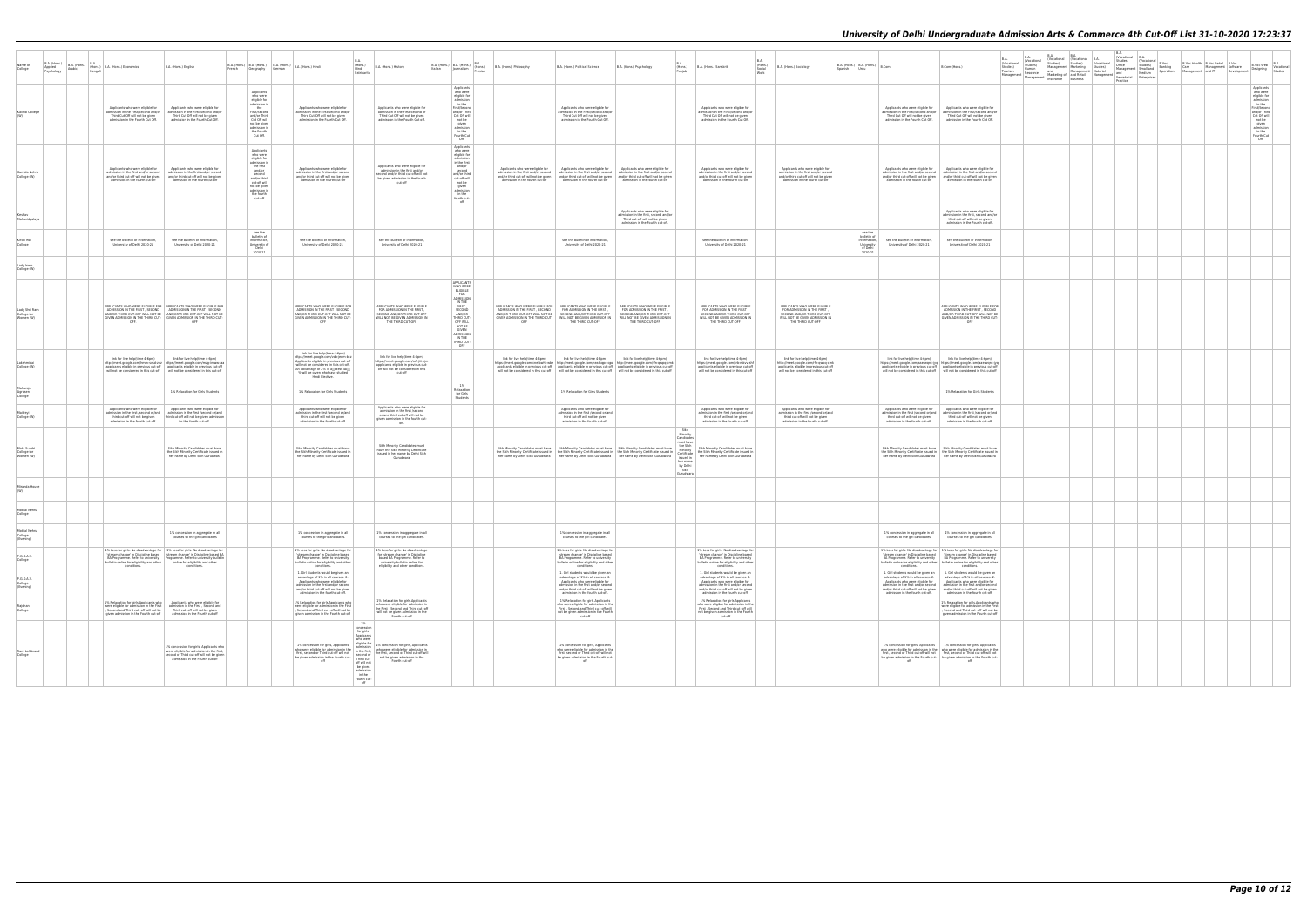| Name of<br>College                                                    | $\left  \begin{array}{cc} \text{B.A. (Hons.)} \\ \cdot \end{array} \right $ $\left  \begin{array}{c} \text{B.A. (Hons.)} \end{array} \right $<br>Applied<br>Psychology                                                                                                                                                                                                                                                                                                                                                                                                                                                                                                                                              | B.A<br>Arabic<br>Benga | (Hons.) B.A. (Hons.) Economics                                                                                                                                                                                                                                                                        | B.A. (Hons.) English                                                                                                                                                                                                                                                                                                                                                                                                                                                                                                                                                                                                                                                                                                                                                                                                                                                                                                                                                                                                              |                                                                                                                                                                                                                     | B.A. (Hons.) B.A. (Hons.)   B.A. (Hons.)   B.A. (Hons.) Hindi<br>German                                                                                                                                                                                                                                                                                                                                                                                                                                                                                                                                              | B.A.<br>(Hons.)<br>Hindi<br>Patrikarita                                                                                           | B.A. (Hons.) History                                                                                                                                                                                                                                                                       | B.A<br>B.A. (Hons.) B.A. (Hons.)<br>Journalism (Hons.)<br>Italian | B.A. (Hons.) Philosophy                                                                                                  | B.A. (Hons.) Political Science                                                                                                                                                                                                                                                                                                                                                                                                                                                                                                                                                                                                                                                                                                                                                                                                                                                                                                                                                                                                    | B.A. (Hons.) Psychology                                                                                                        | B.A.<br>(Hons.)<br>Punjabi                                                                                                                                                                                                                | B.A. (Hons.) Sanskrit                                                                                                                                                                                                                                                                       | B.A.<br>(Hons.)<br>Social<br>Work | B.A. (Hons.) Sociology | $\begin{array}{ c c c c c c }\n\hline\n\text{B.A. (Hons.)} & \text{B.A. (Hons.)} & \text{B.Com} \\ \hline\n\end{array}$<br>Urdu                                                                                                                                                                    |                                                                                                                                                                                                                                                                                                                          | B.Com (Hons.)                                                                                                                                                                                                                                                                                                                                                                                                                                                                                                                                                                                                                         |  |  |                                                                                                                                                                                                                                                                                                                                                                                                                                                                                                                                                                                                                                                                                                                                                                                                             | B.Voc Health B.Voc Retail B.Voc<br>Care<br>Care Management Software | B.A<br><b>B.Voc Web</b><br>B.VOC WED<br>Designing Vocational                                                                                                                                                                                                                                                                                                                                                                                                                                                                                                                                                                                                                                                                                           |
|-----------------------------------------------------------------------|---------------------------------------------------------------------------------------------------------------------------------------------------------------------------------------------------------------------------------------------------------------------------------------------------------------------------------------------------------------------------------------------------------------------------------------------------------------------------------------------------------------------------------------------------------------------------------------------------------------------------------------------------------------------------------------------------------------------|------------------------|-------------------------------------------------------------------------------------------------------------------------------------------------------------------------------------------------------------------------------------------------------------------------------------------------------|-----------------------------------------------------------------------------------------------------------------------------------------------------------------------------------------------------------------------------------------------------------------------------------------------------------------------------------------------------------------------------------------------------------------------------------------------------------------------------------------------------------------------------------------------------------------------------------------------------------------------------------------------------------------------------------------------------------------------------------------------------------------------------------------------------------------------------------------------------------------------------------------------------------------------------------------------------------------------------------------------------------------------------------|---------------------------------------------------------------------------------------------------------------------------------------------------------------------------------------------------------------------|----------------------------------------------------------------------------------------------------------------------------------------------------------------------------------------------------------------------------------------------------------------------------------------------------------------------------------------------------------------------------------------------------------------------------------------------------------------------------------------------------------------------------------------------------------------------------------------------------------------------|-----------------------------------------------------------------------------------------------------------------------------------|--------------------------------------------------------------------------------------------------------------------------------------------------------------------------------------------------------------------------------------------------------------------------------------------|-------------------------------------------------------------------|--------------------------------------------------------------------------------------------------------------------------|-----------------------------------------------------------------------------------------------------------------------------------------------------------------------------------------------------------------------------------------------------------------------------------------------------------------------------------------------------------------------------------------------------------------------------------------------------------------------------------------------------------------------------------------------------------------------------------------------------------------------------------------------------------------------------------------------------------------------------------------------------------------------------------------------------------------------------------------------------------------------------------------------------------------------------------------------------------------------------------------------------------------------------------|--------------------------------------------------------------------------------------------------------------------------------|-------------------------------------------------------------------------------------------------------------------------------------------------------------------------------------------------------------------------------------------|---------------------------------------------------------------------------------------------------------------------------------------------------------------------------------------------------------------------------------------------------------------------------------------------|-----------------------------------|------------------------|----------------------------------------------------------------------------------------------------------------------------------------------------------------------------------------------------------------------------------------------------------------------------------------------------|--------------------------------------------------------------------------------------------------------------------------------------------------------------------------------------------------------------------------------------------------------------------------------------------------------------------------|---------------------------------------------------------------------------------------------------------------------------------------------------------------------------------------------------------------------------------------------------------------------------------------------------------------------------------------------------------------------------------------------------------------------------------------------------------------------------------------------------------------------------------------------------------------------------------------------------------------------------------------|--|--|-------------------------------------------------------------------------------------------------------------------------------------------------------------------------------------------------------------------------------------------------------------------------------------------------------------------------------------------------------------------------------------------------------------------------------------------------------------------------------------------------------------------------------------------------------------------------------------------------------------------------------------------------------------------------------------------------------------------------------------------------------------------------------------------------------------|---------------------------------------------------------------------|--------------------------------------------------------------------------------------------------------------------------------------------------------------------------------------------------------------------------------------------------------------------------------------------------------------------------------------------------------------------------------------------------------------------------------------------------------------------------------------------------------------------------------------------------------------------------------------------------------------------------------------------------------------------------------------------------------------------------------------------------------|
| Ramanujar<br>College                                                  | a. 1%<br>given to<br>women<br>applicants<br>(General<br>Category). b.<br>As regard<br>B.A. (Prog.)<br>we will not<br>give any<br>disadvantage<br>to any<br>students who<br>seek<br>admission to<br>B.A.<br>(Prog.)on<br>account of<br>change of<br>stream. c.<br>$\begin{array}{c} \text{Directives}\\ \text{and} \end{array}$<br>quidelines as<br>per<br>University of<br>Delhi. d.<br>Applicants,<br>who were<br>eligible to<br>take<br>admission in<br>the previous<br>cut-offs of a<br>particular<br>college +<br>course<br>combination<br>but did not<br>take<br>admission in<br>the that cut-<br>off, will not<br>be<br>considered in<br>that college<br>$+ \frac{1}{1}$<br>in any<br>subsequent<br>cut-offs. |                        | any disadvantage to any students<br>who seek admission to B.A. (Prog.)on                                                                                                                                                                                                                              | a. 1% concession given to women a. 1% concession given to women<br>applicants (General Category). b. As<br>regard B.A. (Prog.) we will not give<br>regard B.A. (Prog.) we will not give<br>regard B.A. (Prog.) we will not give<br>disadvantage to any students who<br>seek admission to B.A. (Prog.)on<br>account of change of stream. C.<br>Directives and guidelines as per Directives and guidelines as per University of Delhi. d. Applicants, who University of Delhi. d. Applicants, who<br>were eligible to take admission in the were eligible to take admission in the previous cut-offs of a particular previous cut-offs of a particular<br>college + course combination but did $+$ course combination but did not take<br>not take admission in the that cut-off, admission in the that cut-off, will not<br>will not be considered in that college   be considered in that college + course<br>+ course combination in any combination in any subsequent cut-<br>subsequent cut-subsequent cut-offs. $\frac{1}{2}$ |                                                                                                                                                                                                                     | a. 1% concession given to women<br>a. The concession given to women<br>applicants (General Category). b. As<br>regard B.A. (Prog.) we will not give<br>any disadvantage to any students<br>who seek admission to B.A. (Prog.)on<br>account of change of stream. c.<br>Directives and guidelines as per<br>University of Delhi. d. Applicants, who<br>were eligible to take admission in the<br>previous cut-offs of a particular<br>college + course combination but did<br>not take admission in the that cut-off,<br>will not be considered in that college<br>+ course combination in any<br>subsequent cut-offs. |                                                                                                                                   |                                                                                                                                                                                                                                                                                            |                                                                   | combination in any subsequent cut-<br>ourse combination in any offs.<br>subsequent cut-<br>offs.<br>subsequent cut-offs. | a. 1% concession given to women   a. 1% concession given to women<br>applicants (General Category). b. As applicants (General Category). b. As applicants (General Category). b. As<br>regard B.A. (Prog.) we will not give any regard B.A. (Prog.) we will not give<br>disadvantage to any students who any disadvantage to any students<br>seek admission to B.A. (Prog.)on who seek admission to B.A. (Prog.)on<br>account of change of stream. c.<br>Directives and guidelines as per<br>University of Delhi. d. Applicants, who University of Delhi. d. Applicants, who<br>one can be the basic of the state of the state of the state admission in the previous cut-offs of a particular college previous cut-offs of a particular<br>+ course combination but did not take college + course combination but did<br>admission in the that cut-off, will not a be considered in the that cut-off, will not take admission in the that cut-off, be considered in that college + course will not be considered in that college |                                                                                                                                |                                                                                                                                                                                                                                           |                                                                                                                                                                                                                                                                                             |                                   |                        |                                                                                                                                                                                                                                                                                                    | a. 1% concession given to women a. 1% concession given to women<br>any disadvantage to any students<br>who seek admission to B.A. (Prog.)on who seek admission to B.A. (Prog.)on<br>will not be considered in that college will not be considered in that college<br>+ course combination in any<br>subsequent cut-offs. | applicants (General Category). b. As applicants (General Category). b. As<br>regard B.A. (Prog.) we will not give regard B.A. (Prog.) we will not give<br>account of change of stream. c.<br>Directives and guidelines as per Directives and guidelines as per Directives and guidelines as per Directives and guidelines as per University of Delhi. d. Applicants, who<br>were eligible to take admission in the were eligible to take admission in the previous cut-offs of a particular<br>not take admission in the that cut-off, not take admission in the that cut-off,<br>+ course combination in any<br>subsequent cut-offs. |  |  | a. 1%<br>concession<br>given to<br>women<br>applicants<br>(General<br>Category). b.<br>As regard<br>B.A. (Prog.)<br>we will not<br>give any<br>disadvantage<br>to any<br>students who<br>seek<br>admission to<br>B.A.<br>B.A.<br>(Prog.)on<br>account of<br>change of<br>stream. c.<br>$\begin{array}{c} \text{Directives}\\ \text{and} \end{array}$<br>guidelines as<br>per<br>University of<br>Delhi. d.<br>Applicants,<br>who were<br>eligible to<br>take<br>admission in<br>the previous<br>cut-offs of a<br>particular<br>$\begin{array}{c} \text{college } + \\ \text{course} \\ \text{combination} \\ \text{but did not} \end{array}$<br>take<br>admission in<br>the that cut-<br>off, will not<br>be<br>considered in<br>that college<br>$+ coursecombination$<br>in any<br>subsequent<br>cut-offs. |                                                                     | a. 1%<br>concession<br>given to<br>women<br>applicants<br>(General<br>Category). b.<br>As regard<br>B.A. (Prog.)<br>we will not<br>give any<br>disadvantage<br>to any<br>students who<br>seek<br>admission to<br>B.A.<br>(Prog.)on<br>account of<br>change of<br>stream. c.<br>Directives<br>and<br>$\begin{tabular}{l} \hline\textbf{guidelines as per}\\ \hline \textbf{Der}\end{tabular}$ University of Delhi. d. Applicants,<br>who were<br>eligible to<br>take<br>admission in<br>the previous<br>cut-offs of a<br>particular<br>college +<br>course<br>combination<br>but did not<br>take<br>admission in<br>the that cut-<br>off, will not<br>be<br>considered in<br>that college<br>$+ coursecombination$<br>in any<br>subsequent<br>cut-offs. |
| Ramias College                                                        |                                                                                                                                                                                                                                                                                                                                                                                                                                                                                                                                                                                                                                                                                                                     |                        |                                                                                                                                                                                                                                                                                                       |                                                                                                                                                                                                                                                                                                                                                                                                                                                                                                                                                                                                                                                                                                                                                                                                                                                                                                                                                                                                                                   |                                                                                                                                                                                                                     | 1% relexation for girl students.<br>Applicants who were eligible for<br>admission in the first and/or second<br>animission in the risk analysis second<br>and/or third cut-off will not be given<br>admission in the fourth cut-off.                                                                                                                                                                                                                                                                                                                                                                                 |                                                                                                                                   | Applicants who were eligible for<br>admission in the first and/or<br>second and/or third cut-off will not<br>be given admission in the fourth<br>cut-off.                                                                                                                                  |                                                                   |                                                                                                                          | Applicants who were eligible for<br>admission in the first and/or second<br>and/or third cut-off will not be given<br>admission in the fourth cut-off.                                                                                                                                                                                                                                                                                                                                                                                                                                                                                                                                                                                                                                                                                                                                                                                                                                                                            |                                                                                                                                |                                                                                                                                                                                                                                           | 1% relexation for girl students.<br>Applicants who were eligible for<br>admission in the first and/or second<br>and/or third cut-off will not be give<br>admission in the fourth cut-off.                                                                                                   |                                   |                        |                                                                                                                                                                                                                                                                                                    | Annlicants who were eligible for<br>and/or third cut-off will not be given and/or third cut-off will not be given admission in the fourth cut-off. admission in the fourth cut-off.                                                                                                                                      | Applicants who were eligible for<br>admission in the first and/or second admission in the first and/or second                                                                                                                                                                                                                                                                                                                                                                                                                                                                                                                         |  |  |                                                                                                                                                                                                                                                                                                                                                                                                                                                                                                                                                                                                                                                                                                                                                                                                             |                                                                     |                                                                                                                                                                                                                                                                                                                                                                                                                                                                                                                                                                                                                                                                                                                                                        |
| Satyawat<br>College                                                   |                                                                                                                                                                                                                                                                                                                                                                                                                                                                                                                                                                                                                                                                                                                     |                        | â[]¢ Girls candidates will be given<br>relaxation unto 1% in hest four<br>percentage. a[]¢ No deduction for<br>stream change in B.A. (Prog.). â[]¢<br>B.A. (Hons.) History only Hindi<br>medium in General Category. $\delta$ <sup>1</sup><br>There will be capping on lower limit of<br>3rd cut-off. | â[]¢ Girls candidates will be given<br>relaxation upto 1% in best four<br>percentage. $\delta$ of No deduction for<br>stream change in B.A. (Prog.), âlle B.A.<br>(Hons.) History only Hindi medium in<br>General Category. â[]¢ There will be<br>capping on lower limit of 3rd cut-off.                                                                                                                                                                                                                                                                                                                                                                                                                                                                                                                                                                                                                                                                                                                                          |                                                                                                                                                                                                                     | â[]¢ Girls candidates will be given<br>relaxation upto 1% in best four<br>percentage. â[]¢ No deduction for<br>stream change in B.A. (Prog.). â[]¢<br>B.A. (Hons.) History only Hindi<br>medium in General Category. $\frac{5}{4}$<br>There will be capping on lower limit of<br>3rd cut-off.                                                                                                                                                                                                                                                                                                                        |                                                                                                                                   | â[]¢ Girls candidates will be given<br>relaxation unto 1% in hest four<br>percentage. and No deduction fo<br>stream change in B.A. (Prog.). â[]¢<br>B.A. (Hons.) History only Hindi<br>medium in General Category. $\delta$ [c]<br>There will be capping on lower limit<br>of 3rd cut-off. |                                                                   |                                                                                                                          | â[]¢ Girls candidates will be given<br>relaxation upto 1% in best four<br>percentage. a <sup>[]¢</sup> No deduction fo<br>stream change in B.A. (Prog.). â<br>B.A. (Hons.) History only Hindi<br>medium in General Category. $\delta$ []¢<br>There will be capping on lower limit<br>of 3rd cut-off.                                                                                                                                                                                                                                                                                                                                                                                                                                                                                                                                                                                                                                                                                                                              |                                                                                                                                |                                                                                                                                                                                                                                           | â[]¢ Girls candidates will be given<br>relaxation upto 1% in best four<br>percentage. a <sup>[]¢</sup> No deduction fr<br>tream change in B.A. (Prog.). and<br>B.A. (Hons.) History only Hindi<br>medium in General Category. and<br>There will be capping on lower limi<br>of 3rd cut-off. |                                   |                        | å∏¢ Girls<br>candidate<br>will be given<br>relaxation<br>upto 1% in<br>best four<br>percentage<br>â∏¢ No<br>deduction<br>for stream<br>change in<br>B.A. (Prog.).<br>â∏¢ B.A.<br>(Hons.)<br>medium in<br>General<br>Category.<br>å[]¢ There<br>will be<br>capping on<br>lower limit<br>of 3rd cut- | â[]¢ Girls candidates will be given<br>relaxation upto 1% in best four<br>percentage. â[]¢ No deduction for<br>stream change in B.A. (Prog.). â[]¢<br>B.A. (Hons.) History only Hindi<br>medium in General Category. $\delta$ of<br>3rd cut-off.                                                                         | â[]¢ Girls candidates will be given<br>relaxation upto 1% in best four<br>percentage. All the deduction for<br>stream change in B.A. (Prog.). All<br>B.A. (Hons.) History only Hindi<br>medium in General Category. $\delta$ <sup>1</sup><br>History only   There will be capping on lower limit of   There will be capping on lower limit of  <br>3rd cut-off.                                                                                                                                                                                                                                                                       |  |  |                                                                                                                                                                                                                                                                                                                                                                                                                                                                                                                                                                                                                                                                                                                                                                                                             |                                                                     |                                                                                                                                                                                                                                                                                                                                                                                                                                                                                                                                                                                                                                                                                                                                                        |
| Satyawat<br>College<br>(Evening)                                      |                                                                                                                                                                                                                                                                                                                                                                                                                                                                                                                                                                                                                                                                                                                     |                        |                                                                                                                                                                                                                                                                                                       | 1.Relaxation of 1% marks in 1.Relaxation of 1% marks in aggregate<br>aggregate for Girl candidates in all the for Girl candidates in all the Courses.<br>Courses. 2. Those who were eligible in   2. Those who were eligible in the<br>the Previous cut-off are not eligible in<br>the Frevious cut-off are not eligible in<br>the Fourth cut-off list<br>Fourth cut-off list<br>Fourth cut-off list<br>Fourth cut-off list                                                                                                                                                                                                                                                                                                                                                                                                                                                                                                                                                                                                       |                                                                                                                                                                                                                     | 1.Relaxation of 1% marks in<br>aggregate for Girl candidates in all<br>the Courses. 2. Those who were<br>eligible in the Previous cut-off are not<br>eligible in the Fourth cut-off list                                                                                                                                                                                                                                                                                                                                                                                                                             |                                                                                                                                   | 1.Relaxation of 1% marks in<br>aggregate for Girl candidates in all<br>the Courses. 2. Those who were<br>eligible in the Previous cut-off are<br>not eligible in the Fourth cut-off list                                                                                                   |                                                                   |                                                                                                                          | 1.Relaxation of 1% marks in<br>aggregate for Girl candidates in all<br>the Courses. 2. Those who were<br>eligible in the Previous cut-off are not<br>eligible in the Fourth cut-off list                                                                                                                                                                                                                                                                                                                                                                                                                                                                                                                                                                                                                                                                                                                                                                                                                                          |                                                                                                                                |                                                                                                                                                                                                                                           |                                                                                                                                                                                                                                                                                             |                                   |                        |                                                                                                                                                                                                                                                                                                    | 1.Relaxation of 1% marks in<br>eligible in the Previous cut-off are not<br>eligible in the Previous cut-off are not<br>eligible in the Fourth cut-off list<br>eligible in the Fourth cut-off list                                                                                                                        | 1.Relaxation of 1% marks in<br>aggregate for Girl candidates in all aggregate for Girl candidates in all<br>the Courses. 2.Those who were the Courses. 2.Those who were                                                                                                                                                                                                                                                                                                                                                                                                                                                               |  |  |                                                                                                                                                                                                                                                                                                                                                                                                                                                                                                                                                                                                                                                                                                                                                                                                             |                                                                     |                                                                                                                                                                                                                                                                                                                                                                                                                                                                                                                                                                                                                                                                                                                                                        |
| Shaheed<br><b>Bhagat Singh</b><br>College                             |                                                                                                                                                                                                                                                                                                                                                                                                                                                                                                                                                                                                                                                                                                                     |                        |                                                                                                                                                                                                                                                                                                       |                                                                                                                                                                                                                                                                                                                                                                                                                                                                                                                                                                                                                                                                                                                                                                                                                                                                                                                                                                                                                                   |                                                                                                                                                                                                                     |                                                                                                                                                                                                                                                                                                                                                                                                                                                                                                                                                                                                                      |                                                                                                                                   |                                                                                                                                                                                                                                                                                            |                                                                   |                                                                                                                          |                                                                                                                                                                                                                                                                                                                                                                                                                                                                                                                                                                                                                                                                                                                                                                                                                                                                                                                                                                                                                                   |                                                                                                                                |                                                                                                                                                                                                                                           |                                                                                                                                                                                                                                                                                             |                                   |                        |                                                                                                                                                                                                                                                                                                    |                                                                                                                                                                                                                                                                                                                          |                                                                                                                                                                                                                                                                                                                                                                                                                                                                                                                                                                                                                                       |  |  |                                                                                                                                                                                                                                                                                                                                                                                                                                                                                                                                                                                                                                                                                                                                                                                                             |                                                                     |                                                                                                                                                                                                                                                                                                                                                                                                                                                                                                                                                                                                                                                                                                                                                        |
| Bhagat Singh<br>College<br>(Evening)                                  |                                                                                                                                                                                                                                                                                                                                                                                                                                                                                                                                                                                                                                                                                                                     |                        |                                                                                                                                                                                                                                                                                                       |                                                                                                                                                                                                                                                                                                                                                                                                                                                                                                                                                                                                                                                                                                                                                                                                                                                                                                                                                                                                                                   | 1% relaxation<br>in marks for<br>girl student in<br>all courses.<br>Applicants<br>who were<br>eligible for<br>admission in<br>the 1st, 2nd<br>& 3rd cut-off<br>will not be<br>given<br>admission in<br>the 4th cut- |                                                                                                                                                                                                                                                                                                                                                                                                                                                                                                                                                                                                                      |                                                                                                                                   |                                                                                                                                                                                                                                                                                            |                                                                   |                                                                                                                          | 1% relaxation in marks for girl<br>student in all courses. Applicants who<br>were eligible for admission in the 1st.<br>2nd & 3rd cut-off will not be given<br>admission in the 4th cut-off.                                                                                                                                                                                                                                                                                                                                                                                                                                                                                                                                                                                                                                                                                                                                                                                                                                      |                                                                                                                                |                                                                                                                                                                                                                                           |                                                                                                                                                                                                                                                                                             |                                   |                        |                                                                                                                                                                                                                                                                                                    | in all courses. Applicants who were in all courses. Applicants who were<br>& 3rd cut-off will not be given<br>admission in the 4th cut-off.                                                                                                                                                                              | 1% relaxation in marks for girl student 1% relaxation in marks for girl student<br>eligible for admission in the 1st, 2nd eligible for admission in the 1st, 2nd<br>& 3rd cut-off will not be given<br>admission in the 4th cut-off.                                                                                                                                                                                                                                                                                                                                                                                                  |  |  |                                                                                                                                                                                                                                                                                                                                                                                                                                                                                                                                                                                                                                                                                                                                                                                                             |                                                                     |                                                                                                                                                                                                                                                                                                                                                                                                                                                                                                                                                                                                                                                                                                                                                        |
| Shaheed<br>Rajguru College<br>of Applied<br>Sciences for<br>Women (W) |                                                                                                                                                                                                                                                                                                                                                                                                                                                                                                                                                                                                                                                                                                                     |                        |                                                                                                                                                                                                                                                                                                       |                                                                                                                                                                                                                                                                                                                                                                                                                                                                                                                                                                                                                                                                                                                                                                                                                                                                                                                                                                                                                                   | off.                                                                                                                                                                                                                |                                                                                                                                                                                                                                                                                                                                                                                                                                                                                                                                                                                                                      |                                                                                                                                   |                                                                                                                                                                                                                                                                                            |                                                                   |                                                                                                                          |                                                                                                                                                                                                                                                                                                                                                                                                                                                                                                                                                                                                                                                                                                                                                                                                                                                                                                                                                                                                                                   | Applicants who were eligible for<br>admission in the previous cut offs will<br>not be given admission in the fourth<br>cut-off |                                                                                                                                                                                                                                           |                                                                                                                                                                                                                                                                                             |                                   |                        |                                                                                                                                                                                                                                                                                                    |                                                                                                                                                                                                                                                                                                                          |                                                                                                                                                                                                                                                                                                                                                                                                                                                                                                                                                                                                                                       |  |  |                                                                                                                                                                                                                                                                                                                                                                                                                                                                                                                                                                                                                                                                                                                                                                                                             |                                                                     |                                                                                                                                                                                                                                                                                                                                                                                                                                                                                                                                                                                                                                                                                                                                                        |
| Shaheed<br>Sukhdev<br>College<br>Business<br>Studies                  |                                                                                                                                                                                                                                                                                                                                                                                                                                                                                                                                                                                                                                                                                                                     |                        |                                                                                                                                                                                                                                                                                                       |                                                                                                                                                                                                                                                                                                                                                                                                                                                                                                                                                                                                                                                                                                                                                                                                                                                                                                                                                                                                                                   |                                                                                                                                                                                                                     |                                                                                                                                                                                                                                                                                                                                                                                                                                                                                                                                                                                                                      |                                                                                                                                   |                                                                                                                                                                                                                                                                                            |                                                                   |                                                                                                                          |                                                                                                                                                                                                                                                                                                                                                                                                                                                                                                                                                                                                                                                                                                                                                                                                                                                                                                                                                                                                                                   |                                                                                                                                |                                                                                                                                                                                                                                           |                                                                                                                                                                                                                                                                                             |                                   |                        |                                                                                                                                                                                                                                                                                                    |                                                                                                                                                                                                                                                                                                                          |                                                                                                                                                                                                                                                                                                                                                                                                                                                                                                                                                                                                                                       |  |  |                                                                                                                                                                                                                                                                                                                                                                                                                                                                                                                                                                                                                                                                                                                                                                                                             |                                                                     |                                                                                                                                                                                                                                                                                                                                                                                                                                                                                                                                                                                                                                                                                                                                                        |
| Shivaji College                                                       |                                                                                                                                                                                                                                                                                                                                                                                                                                                                                                                                                                                                                                                                                                                     |                        | 1% relaxation for Girls                                                                                                                                                                                                                                                                               | 1% relaxation for Girls                                                                                                                                                                                                                                                                                                                                                                                                                                                                                                                                                                                                                                                                                                                                                                                                                                                                                                                                                                                                           | 1% relaxation<br>for Girls                                                                                                                                                                                          | 1% relaxation for Girls                                                                                                                                                                                                                                                                                                                                                                                                                                                                                                                                                                                              |                                                                                                                                   | 1% relaxation for Girls                                                                                                                                                                                                                                                                    |                                                                   |                                                                                                                          | 1% relaxation for Girls                                                                                                                                                                                                                                                                                                                                                                                                                                                                                                                                                                                                                                                                                                                                                                                                                                                                                                                                                                                                           |                                                                                                                                |                                                                                                                                                                                                                                           | 1% relaxation for Girls                                                                                                                                                                                                                                                                     |                                   |                        |                                                                                                                                                                                                                                                                                                    | 1% relaxation for Girls                                                                                                                                                                                                                                                                                                  | 1% relaxation for Girls                                                                                                                                                                                                                                                                                                                                                                                                                                                                                                                                                                                                               |  |  |                                                                                                                                                                                                                                                                                                                                                                                                                                                                                                                                                                                                                                                                                                                                                                                                             |                                                                     |                                                                                                                                                                                                                                                                                                                                                                                                                                                                                                                                                                                                                                                                                                                                                        |
| Shri Ram<br>College of<br>Commerce                                    |                                                                                                                                                                                                                                                                                                                                                                                                                                                                                                                                                                                                                                                                                                                     |                        |                                                                                                                                                                                                                                                                                                       |                                                                                                                                                                                                                                                                                                                                                                                                                                                                                                                                                                                                                                                                                                                                                                                                                                                                                                                                                                                                                                   |                                                                                                                                                                                                                     |                                                                                                                                                                                                                                                                                                                                                                                                                                                                                                                                                                                                                      |                                                                                                                                   |                                                                                                                                                                                                                                                                                            |                                                                   |                                                                                                                          |                                                                                                                                                                                                                                                                                                                                                                                                                                                                                                                                                                                                                                                                                                                                                                                                                                                                                                                                                                                                                                   |                                                                                                                                |                                                                                                                                                                                                                                           |                                                                                                                                                                                                                                                                                             |                                   |                        |                                                                                                                                                                                                                                                                                                    |                                                                                                                                                                                                                                                                                                                          |                                                                                                                                                                                                                                                                                                                                                                                                                                                                                                                                                                                                                                       |  |  |                                                                                                                                                                                                                                                                                                                                                                                                                                                                                                                                                                                                                                                                                                                                                                                                             |                                                                     |                                                                                                                                                                                                                                                                                                                                                                                                                                                                                                                                                                                                                                                                                                                                                        |
| Shyam Lal<br>College                                                  |                                                                                                                                                                                                                                                                                                                                                                                                                                                                                                                                                                                                                                                                                                                     |                        | 1. 1% concession to women<br>candidates in all Courses. 2)<br>Applicants who were eligible for<br>admission in the first, second and/or<br>third cut-off will not be given<br>admission in the fourth cut-off.                                                                                        | 1.1% concession to women candidates<br>in all Courses. 2) Applicants who were<br>eligible for admission in the first,<br>second and/or third cut-off will not be<br>given admission in the fourth cut-off.                                                                                                                                                                                                                                                                                                                                                                                                                                                                                                                                                                                                                                                                                                                                                                                                                        |                                                                                                                                                                                                                     | 1.1% concession to women<br>candidates in all Courses, 2)<br>Applicants who were eligible for<br>admission in the first, second and/or<br>third cut-off will not be given<br>admission in the fourth cut-off.                                                                                                                                                                                                                                                                                                                                                                                                        |                                                                                                                                   | 1.1% concession to women<br>candidates in all Courses. 2)<br>Applicants who were eligible for<br>admission in the first, second<br>and/or third cut-off will not be<br>given admission in the fourth cut-                                                                                  |                                                                   |                                                                                                                          | 1. 1% concession to women<br>candidates in all Courses. 2)<br>Applicants who were eligible for<br>admission in the first, second and/o.<br>third cut-off will not be given<br>admission in the fourth cut-off                                                                                                                                                                                                                                                                                                                                                                                                                                                                                                                                                                                                                                                                                                                                                                                                                     |                                                                                                                                |                                                                                                                                                                                                                                           |                                                                                                                                                                                                                                                                                             |                                   |                        |                                                                                                                                                                                                                                                                                                    | 1. 1% concession to women<br>candidates in all Courses, 2)<br>Applicants who were eligible for<br>admission in the first, second and/or<br>third cut-off will not be given<br>admission in the fourth cut-off.                                                                                                           | 1.1% concession to women<br>candidates in all Courses, 2)<br>Applicants who were eligible fo<br>admission in the first, second and/or<br>third cut-off will not be given<br>admission in the fourth cut-off.                                                                                                                                                                                                                                                                                                                                                                                                                          |  |  |                                                                                                                                                                                                                                                                                                                                                                                                                                                                                                                                                                                                                                                                                                                                                                                                             |                                                                     |                                                                                                                                                                                                                                                                                                                                                                                                                                                                                                                                                                                                                                                                                                                                                        |
| Shyam Lal<br>College<br>(Evening)                                     |                                                                                                                                                                                                                                                                                                                                                                                                                                                                                                                                                                                                                                                                                                                     |                        | 1% relaxation for Girl candidates.                                                                                                                                                                                                                                                                    |                                                                                                                                                                                                                                                                                                                                                                                                                                                                                                                                                                                                                                                                                                                                                                                                                                                                                                                                                                                                                                   |                                                                                                                                                                                                                     | 1% relaxation for Girl candidates.                                                                                                                                                                                                                                                                                                                                                                                                                                                                                                                                                                                   |                                                                                                                                   | off.                                                                                                                                                                                                                                                                                       |                                                                   |                                                                                                                          | 1% relaxation for Girl candidates                                                                                                                                                                                                                                                                                                                                                                                                                                                                                                                                                                                                                                                                                                                                                                                                                                                                                                                                                                                                 |                                                                                                                                |                                                                                                                                                                                                                                           |                                                                                                                                                                                                                                                                                             |                                   |                        |                                                                                                                                                                                                                                                                                                    | 1% relaxation for Girl candidates. 1% relaxation for Girl candidates.                                                                                                                                                                                                                                                    |                                                                                                                                                                                                                                                                                                                                                                                                                                                                                                                                                                                                                                       |  |  |                                                                                                                                                                                                                                                                                                                                                                                                                                                                                                                                                                                                                                                                                                                                                                                                             |                                                                     |                                                                                                                                                                                                                                                                                                                                                                                                                                                                                                                                                                                                                                                                                                                                                        |
| Shyama Prasad<br>Mukherji<br>College For<br>Women (W)                 | Applicants<br>who were<br>eligible for<br>admission in<br>the first<br>and/or<br>second<br>and/or third<br>cut-off will<br>not be given<br>admission in<br>the fourth<br>cut-offâ[]                                                                                                                                                                                                                                                                                                                                                                                                                                                                                                                                 |                        | â <sub>0</sub> Applicants who were eligible for<br>admission in the first and/or second<br>admission in the fourth cut-offan                                                                                                                                                                          | å[[]Applicants who were eligible for<br>admission in the first and/or second<br>and/or third cut-off will not be given and/or third cut-off will not be given<br>admission in the fourth cut-offa[j]                                                                                                                                                                                                                                                                                                                                                                                                                                                                                                                                                                                                                                                                                                                                                                                                                              | <b>a</b> <sub>[]</sub> Applicants<br>who were<br>eligible for<br>admission in<br>the first<br>and/or<br>second<br>and/or third<br>cut-off will<br>not be given<br>admission in<br>the fourth<br>cut-offä[[]         | â<br>admission in the first and/or second<br>and/or third cut-off will not be given<br>admission in the fourth cut-offa[]]                                                                                                                                                                                                                                                                                                                                                                                                                                                                                           |                                                                                                                                   | <b>AFITApplicants who were eligible for</b><br>admission in the first and/or<br>second and/or third cut-off will not<br>be given admission in the fourth<br>cut-offace                                                                                                                     |                                                                   |                                                                                                                          | å[]]Applicants who were eligible for adil[]Applicants who were eligible for admission in the first and/or second admission in the first and/or second<br>and/or third cut-off will not be given and/or third cut-off will not be given<br>admission in the fourth cut-offacion admission in the fourth cut-offacion                                                                                                                                                                                                                                                                                                                                                                                                                                                                                                                                                                                                                                                                                                               |                                                                                                                                |                                                                                                                                                                                                                                           | â<br>admission in the first and/or second<br>and/or third cut-off will not be given<br>admission in the fourth cut-offall                                                                                                                                                                   |                                   |                        |                                                                                                                                                                                                                                                                                                    | and/or third cut-off will not be given and/or third cut-off will not be given<br>admission in the fourth cut-offact                                                                                                                                                                                                      | å[]]Applicants who were eligible for al[][Applicants who were eligible for admission in the first and/or second admission in the first and/or second<br>admission in the fourth cut-offa[]]                                                                                                                                                                                                                                                                                                                                                                                                                                           |  |  |                                                                                                                                                                                                                                                                                                                                                                                                                                                                                                                                                                                                                                                                                                                                                                                                             |                                                                     |                                                                                                                                                                                                                                                                                                                                                                                                                                                                                                                                                                                                                                                                                                                                                        |
| Sri Aurobindo<br>College (Day)                                        |                                                                                                                                                                                                                                                                                                                                                                                                                                                                                                                                                                                                                                                                                                                     |                        |                                                                                                                                                                                                                                                                                                       | Applicants who were eligible under I.II<br>and III cut off are not entitled to take<br>admission in IV cut off                                                                                                                                                                                                                                                                                                                                                                                                                                                                                                                                                                                                                                                                                                                                                                                                                                                                                                                    |                                                                                                                                                                                                                     | Applicaants who were eligible to take<br>admission in I, II and III cutoff are not<br>entitled to take admission in IV cut<br>off.                                                                                                                                                                                                                                                                                                                                                                                                                                                                                   |                                                                                                                                   |                                                                                                                                                                                                                                                                                            |                                                                   |                                                                                                                          | Applicaants who were eligible to take<br>admission in I,II and III cutoff are not<br>entitled to take admission in IV cut<br>off.                                                                                                                                                                                                                                                                                                                                                                                                                                                                                                                                                                                                                                                                                                                                                                                                                                                                                                 |                                                                                                                                |                                                                                                                                                                                                                                           |                                                                                                                                                                                                                                                                                             |                                   |                        |                                                                                                                                                                                                                                                                                                    | off.                                                                                                                                                                                                                                                                                                                     | Applicaants who were eligible to take   Applicaants who were eligible to take<br>admission in I, II and III cutoff are not admission in I, II and III cutoff are not<br>entitled to take admission in IV cut<br>entitled to take admission in IV cut<br>off.                                                                                                                                                                                                                                                                                                                                                                          |  |  |                                                                                                                                                                                                                                                                                                                                                                                                                                                                                                                                                                                                                                                                                                                                                                                                             |                                                                     |                                                                                                                                                                                                                                                                                                                                                                                                                                                                                                                                                                                                                                                                                                                                                        |
| Sri Aurobindo<br>College<br>(Evening)                                 |                                                                                                                                                                                                                                                                                                                                                                                                                                                                                                                                                                                                                                                                                                                     |                        |                                                                                                                                                                                                                                                                                                       |                                                                                                                                                                                                                                                                                                                                                                                                                                                                                                                                                                                                                                                                                                                                                                                                                                                                                                                                                                                                                                   |                                                                                                                                                                                                                     |                                                                                                                                                                                                                                                                                                                                                                                                                                                                                                                                                                                                                      |                                                                                                                                   |                                                                                                                                                                                                                                                                                            |                                                                   |                                                                                                                          |                                                                                                                                                                                                                                                                                                                                                                                                                                                                                                                                                                                                                                                                                                                                                                                                                                                                                                                                                                                                                                   |                                                                                                                                |                                                                                                                                                                                                                                           |                                                                                                                                                                                                                                                                                             |                                   |                        |                                                                                                                                                                                                                                                                                                    |                                                                                                                                                                                                                                                                                                                          |                                                                                                                                                                                                                                                                                                                                                                                                                                                                                                                                                                                                                                       |  |  |                                                                                                                                                                                                                                                                                                                                                                                                                                                                                                                                                                                                                                                                                                                                                                                                             |                                                                     |                                                                                                                                                                                                                                                                                                                                                                                                                                                                                                                                                                                                                                                                                                                                                        |
| Sri Guru Gobind<br>Singh College<br>of Commerce                       |                                                                                                                                                                                                                                                                                                                                                                                                                                                                                                                                                                                                                                                                                                                     |                        |                                                                                                                                                                                                                                                                                                       |                                                                                                                                                                                                                                                                                                                                                                                                                                                                                                                                                                                                                                                                                                                                                                                                                                                                                                                                                                                                                                   |                                                                                                                                                                                                                     |                                                                                                                                                                                                                                                                                                                                                                                                                                                                                                                                                                                                                      |                                                                                                                                   |                                                                                                                                                                                                                                                                                            |                                                                   |                                                                                                                          |                                                                                                                                                                                                                                                                                                                                                                                                                                                                                                                                                                                                                                                                                                                                                                                                                                                                                                                                                                                                                                   |                                                                                                                                |                                                                                                                                                                                                                                           |                                                                                                                                                                                                                                                                                             |                                   |                        |                                                                                                                                                                                                                                                                                                    |                                                                                                                                                                                                                                                                                                                          |                                                                                                                                                                                                                                                                                                                                                                                                                                                                                                                                                                                                                                       |  |  |                                                                                                                                                                                                                                                                                                                                                                                                                                                                                                                                                                                                                                                                                                                                                                                                             |                                                                     |                                                                                                                                                                                                                                                                                                                                                                                                                                                                                                                                                                                                                                                                                                                                                        |
| Sri Guru Nanak<br>Dev Khalsa<br>College                               |                                                                                                                                                                                                                                                                                                                                                                                                                                                                                                                                                                                                                                                                                                                     |                        |                                                                                                                                                                                                                                                                                                       | Applicants who were eligible for<br>Admission in the First, Second and/or<br>Third Cutoffs WILL NOT be given<br>admission in Fourth Cutoff.                                                                                                                                                                                                                                                                                                                                                                                                                                                                                                                                                                                                                                                                                                                                                                                                                                                                                       |                                                                                                                                                                                                                     | Applicants who were eligible for<br>Admission in the First, Second and/or<br>Third Cutoffs WILL NOT be given Third<br>admission in Fourth Cutoff. Cutoffs                                                                                                                                                                                                                                                                                                                                                                                                                                                            | Applicants<br>who were<br>eligible for<br>Admission<br>in the First,<br>WILL NOT<br>be given<br>admission<br>in Fourth<br>Cutoff. | Applicants who were eligible for<br>Admission in the First, Second<br>and/or Third Cutoffs WILL NOT be<br>given admission in Fourth Cutoff.                                                                                                                                                |                                                                   |                                                                                                                          | Applicants who were eligible for<br>Admission in the First, Second and/or<br>Third Cutoffs WILL NOT be given<br>admission in Fourth Cutoff.                                                                                                                                                                                                                                                                                                                                                                                                                                                                                                                                                                                                                                                                                                                                                                                                                                                                                       |                                                                                                                                | $\begin{array}{c} \mbox{Applicants}\\ \mbox{who were} \\ \mbox{displies for}\\ \mbox{In the First,} \\ \mbox{Sccord}\\ \mbox{and/or}\\ \mbox{Dard}\\ \mbox{WIL L NOT} \\ \mbox{be given}\\ \mbox{in fourth}\\ \mbox{Cutoff}. \end{array}$ |                                                                                                                                                                                                                                                                                             |                                   |                        |                                                                                                                                                                                                                                                                                                    | Applicants who were eligible for<br>Admission in the First. Second and/or   Admission in the First. Second and/or<br>Third Cutoffs WILL NOT be given<br>admission in Fourth Cutoff.                                                                                                                                      | Applicants who were eligible for<br>Third Cutoffs WILL NOT be given<br>admission in Fourth Cutoff.                                                                                                                                                                                                                                                                                                                                                                                                                                                                                                                                    |  |  |                                                                                                                                                                                                                                                                                                                                                                                                                                                                                                                                                                                                                                                                                                                                                                                                             |                                                                     |                                                                                                                                                                                                                                                                                                                                                                                                                                                                                                                                                                                                                                                                                                                                                        |